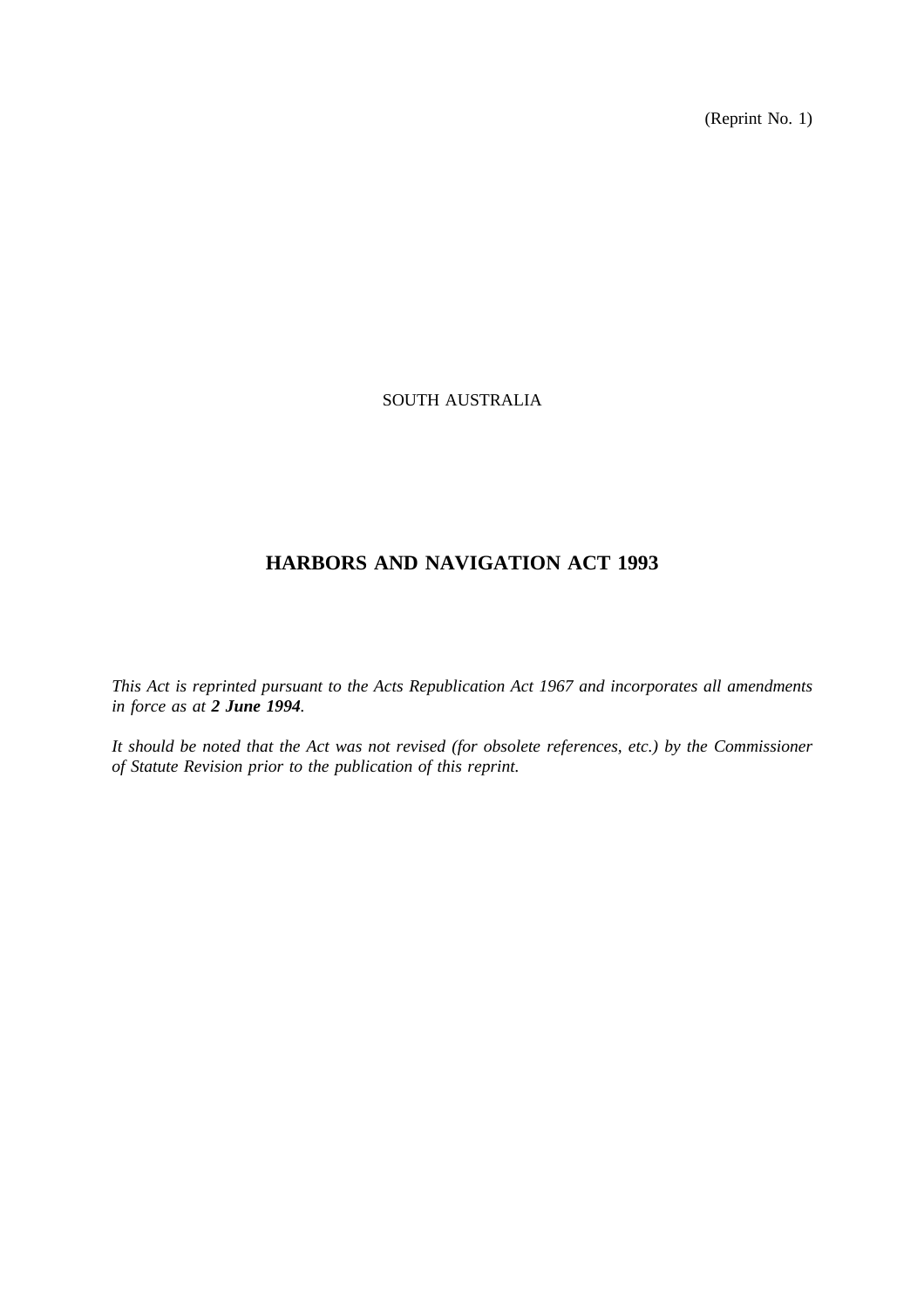# **SUMMARY OF PROVISIONS**

### **PART 1 PRELIMINARY**

- 1. Short title
- 2. Commencement<br>3. Objects of this A
- 3. Objects of this Act 4.
- Interpretation
- 5. Crown bound
- 6. Application of this Act

#### **PART 2 ADMINISTRATION**

#### **DIVISION 1-MINISTER**

- 7. Responsibility for administration
- 8. Minister to be corporation sole

### **DIVISION 2-CHIEF EXECUTIVE OFFICER**

- 9. Responsibility of CEO<br>10. Annual report
- Annual report

#### **DIVISION 3-DELEGATION**

11. Delegation

#### **DIVISION 4-AUTHORISED PERSONS**

- 12. Appointment of authorised persons<br>13. Production of identity card
- 13. Production of identity card<br>14. Powers of an authorised pe
- Powers of an authorised person

#### **PART 3 PROPERTY**

#### **DIVISION 1-VESTING OF PROPERTY**

15. Property of Crown

#### **DIVISION 2-ACQUISITION OF LAND**

16. Acquisition of land

#### **DIVISION 3-RESUMPTION OF LAND**

17. Resumption

#### **DIVISION 4-CARE, CONTROL AND MANAGEMENT OF PROPERTY**

- 18. Care, control and management of property
- 18A. By-laws

### **DIVISION 5-DEALINGS WITH PROPERTY**

19. Power to grant leases and licences over land

#### **DIVISION 6-RATEABILITY OF LAND**

20. Rateability of land

### **DIVISION 7-DAMAGE TO PROPERTY**

21. Liability for damage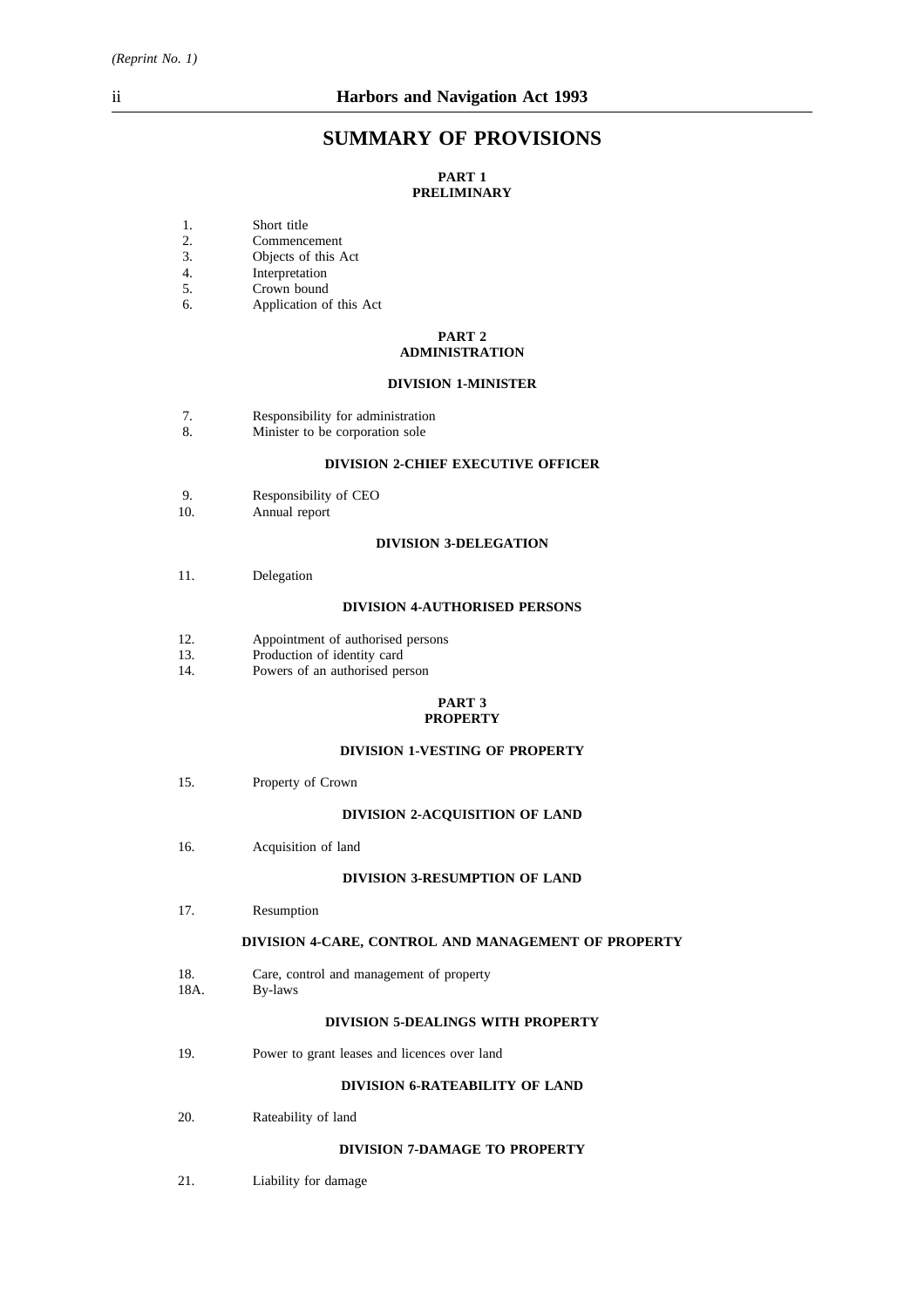#### **PART 4 GENERAL POWERS TO PROTECT NAVIGATION AND TO RESTRICT USE OF WATERS**

#### **DIVISION 1-NAVIGATIONAL AIDS**

- 22. Control of navigational aids<br>23. Establishment of navigations
- 23. Establishment of navigational aids<br>24. Interference with navigational aids
- Interference with navigational aids

### **DIVISION 2-CLEARANCE OF WRECKS**

25. Clearance of wrecks, etc.

#### **DIVISION 3-RESTRICTIONS ON USE OF WATERS**

- 26. Licences for aquatic activities
- 27. Restricted areas

#### **PART 5 HARBORS**

#### **DIVISION 1-CONTROL OF HARBORS AND HARBOR FACILITIES**

28. Control and management of harbors and harbor facilities

#### **DIVISION 2-HARBOR IMPROVEMENT WORK**

- 29. Dredging and other similar work
- 30. Development of harbors and maritime facilities

#### **DIVISION 3-FEES AND CHARGES**

31. Fees and charges

#### **DIVISION 4-CONTROL OF VESSELS IN HARBORS**

32. Conduct of vessels in harbors

#### **DIVISION 5-PILOTAGE**

- 33. Licensing of pilots<br>34. Pilotage exemption
- 34. Pilotage exemption certificate<br>35. Compulsory pilotage
- Compulsory pilotage
- 36. Duties and immunities of pilots

#### **PART 6 CREWING**

#### **DIVISION 1-APPLICATION OF THIS PART**

37. Vessels to which this Part applies

### **DIVISION 2-OBLIGATION TO HAVE ADEQUATE CREW**

- 38. **Obligation to have adequate crew**<br>39. **Exemptions** 
	- **Exemptions**

#### **DIVISION 3-STATE CREWING COMMITTEE**

- 40. State Crewing Committee
- 41. Nomination of members by owner
- 42. Conditions of office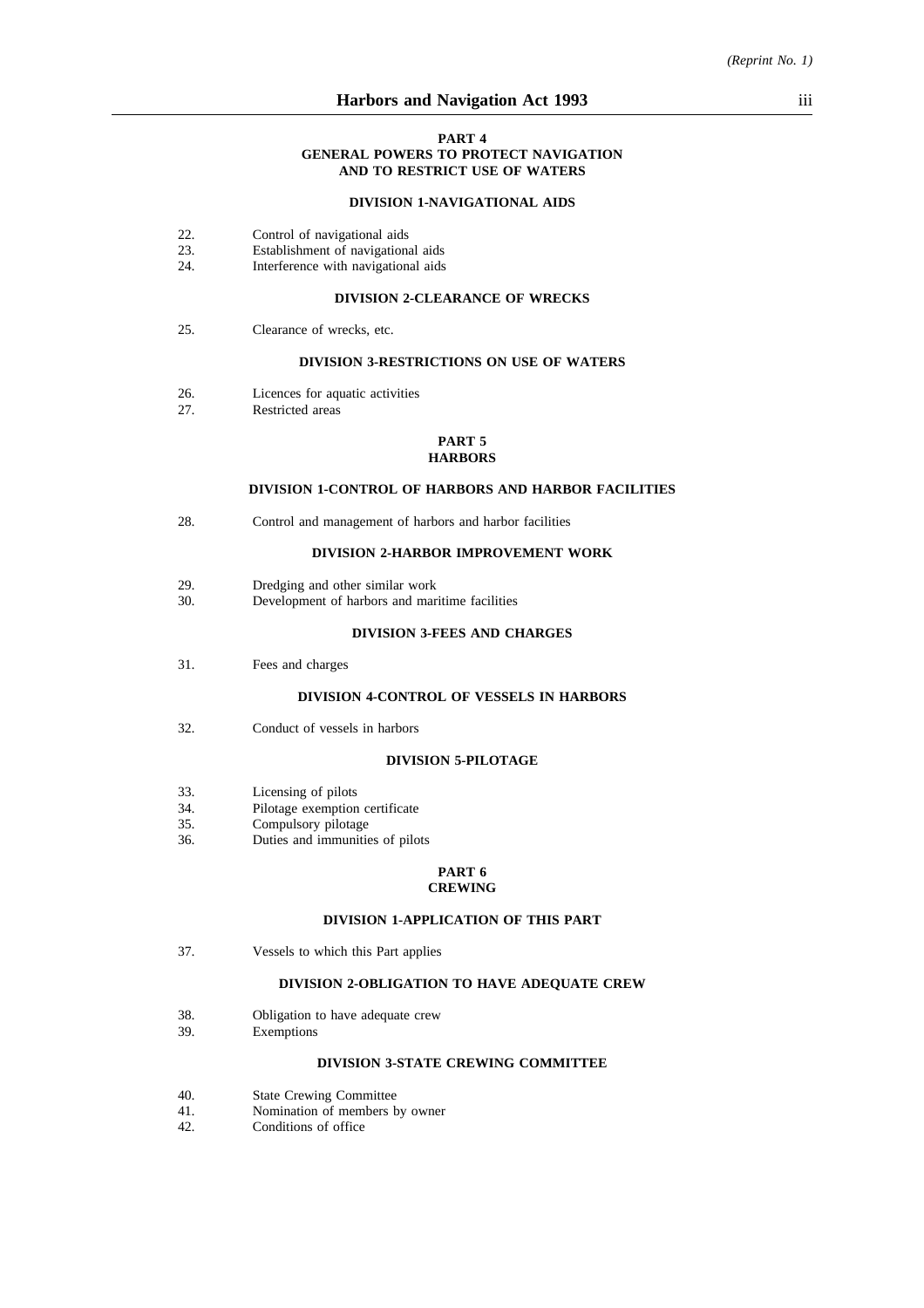#### **DIVISION 4-PROCEDURES AND POWERS OF COMMITTEE**

| Procedures at meetings |
|------------------------|
|                        |

- 44. Power to obtain information
- 45. Determinations in relation to crew

#### **PART 7**

### **CERTIFICATES OF COMPETENCY**

- 46. Vessels to which this Part applies<br>47. Requirement for certificate of con
- Requirement for certificate of competency
- 48. Issue of certificates of competency or exemptions
- 49. Cancellation of certificate of competency by court
- 50. Cancellation of certificate of competency by Minister

#### **PART 8 HIRE OF VESSELS**

- 51. Vessels to which this Part applies<br>52. Obligation to hold licence
- 52. **Obligation to hold licence**<br>52A. **Duration and granting of l**
- Duration and granting of licence
- 53. Terms and conditions of licence

#### **PART 9**

### **REGISTRATION AND CERTIFICATES OF SURVEYS**

#### **DIVISION 1-REGISTRATION OF VESSELS**

- 54. Application of Division<br>55. Registration
- Registration

#### **DIVISION 2-CERTIFICATES OF SURVEY**

- 56. Application of this Division
- 57. Appointment of surveyors<br>58. Issue of certificate of surv
- Issue of certificate of survey
- 59. Certificate of survey<br>60. Obligation to hold ce
- Obligation to hold certificate of survey

#### **DIVISION 3-LOADLINE CERTIFICATES**

- 61. Application of this Division
- 62. Issue of loadline certificate
- 63. Loadline certificate
- 64. Obligation to hold loadline certificate

#### **PART 10 SAFETY**

#### **DIVISION 1-SAFETY GENERALLY**

- 65. General requirements
- 66. Power to prohibit use of unsafe vessel
- 67. Minister's power to act in emergency

#### **DIVISION 2-SURVEY**

68. Requirement of survey

#### **DIVISION 3-OPERATION OF VESSELS**

69. Vessels to be operated with due care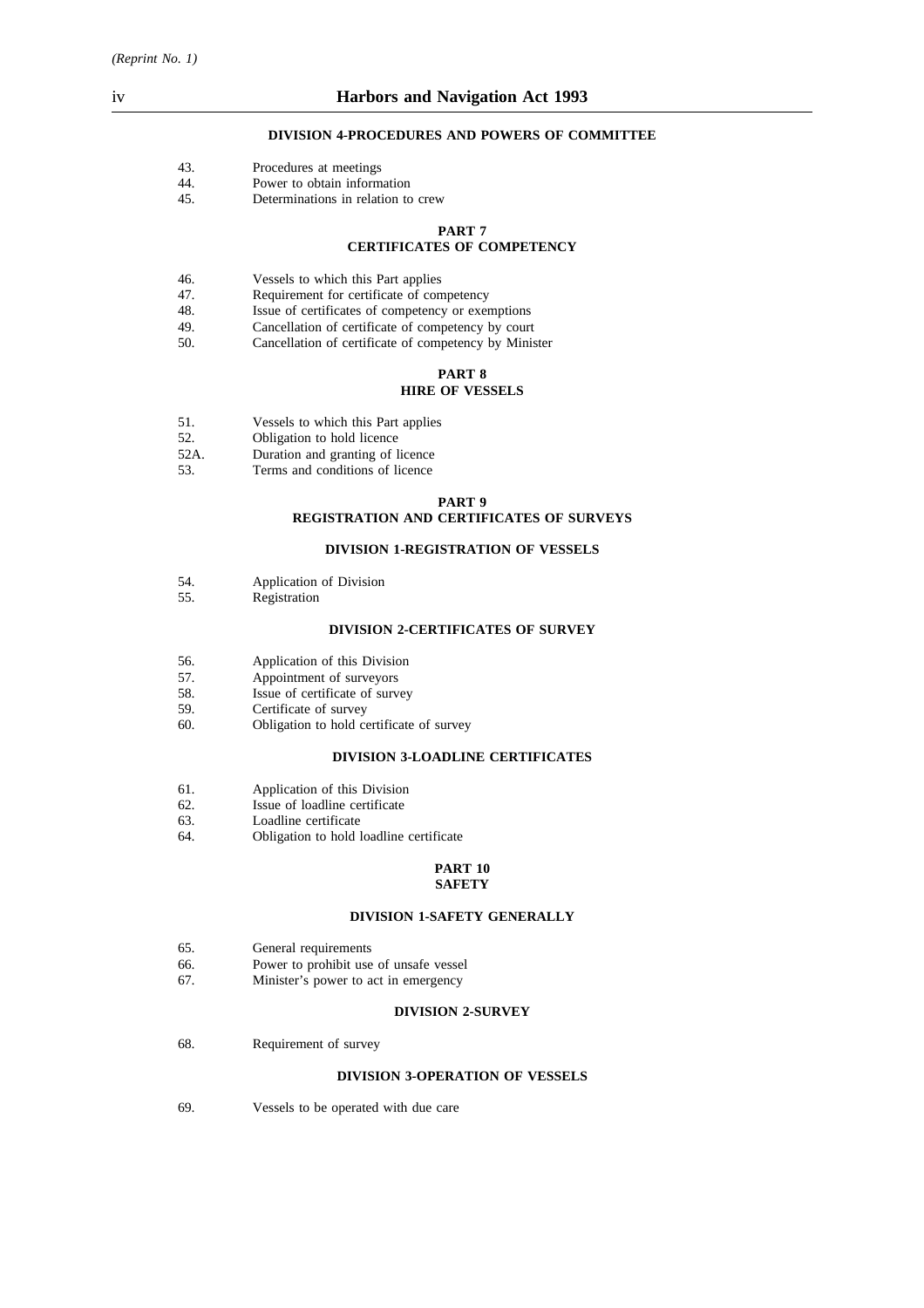#### **DIVISION 4-ALCOHOL AND OTHER DRUGS**

- 70. Alcohol and other drugs
- 71. Requirement to submit to alcotest or breath analysis
- 72. Right to request blood test
- 73. Evidence<br>74. Compulso
- Compulsory blood tests of injured persons including water skiers

#### **PART 11 ACCIDENTS**

| 75. | Casualties to be reported |  |
|-----|---------------------------|--|
|-----|---------------------------|--|

76. Assistance to be rendered

#### **PART 12 COURT OF MARINE ENQUIRY**

#### **DIVISION 1-CONSTITUTION OF COURT**

77. Constitution of Court

#### **DIVISION 2-ENQUIRIES INTO CASUALTIES**

78. Enquiries into casualties

#### **DIVISION 3-ENQUIRIES INTO MISCONDUCT OR INCOMPETENCE**

79. Enquiries into misconduct or incompetence

### **DIVISION 4-ADMINISTRATIVE REVIEW**

80. Appellate jurisdiction

#### **PART 13 APPLICATION OF COMMONWEALTH ACT AND INTERNATIONAL CONVENTIONS**

- 81. Application of Commonwealth Act
- 82. Agreement between the Commonwealth and the State

#### **PART 14 MISCELLANEOUS**

- 83. Regattas, etc.
- 84. Conduct on board vessels
- 85. Unlawful use of vessels
- 86. Expiation of offences
- 87. Evidentiary provision
- 88. Time within which prosecution must be commenced
- 89. Officers' liability
- 90. Recreational boating fund
- 91. Regulations

### **SCHEDULE 1**

*Harbors*

**SCHEDULE 2** *Repeal and Transitional Provisions*

#### **APPENDIX 1 LEGISLATIVE HISTORY**

#### **APPENDIX 2 DIVISIONAL PENALTIES**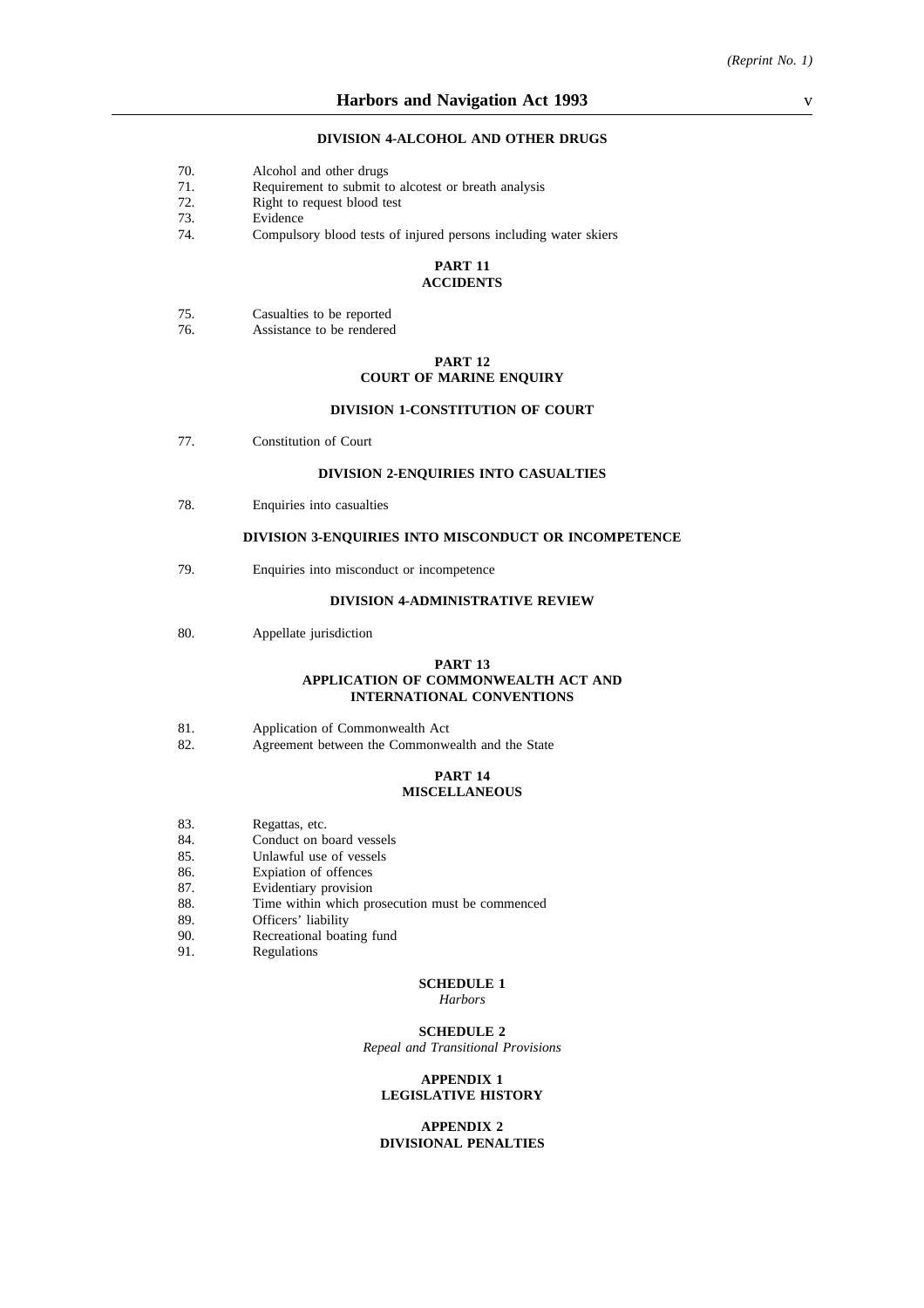# **HARBORS AND NAVIGATION ACT 1993**

being

Harbors and Navigation Act 1993 No. 41 of 1993 [Assented to 20 May 1993]<sup>1</sup>

as amended by

Harbors and Navigation (Ports Corporation and Miscellaneous) Amendment Act 1994 No. 45 of 1994 [Assented to 2 June 1994]

<sup>1</sup> Act not in operation at the date of this reprint.

#### *NOTE:*

 $\ddot{\phantom{a}}$ 

*Asterisks indicate repeal or deletion of text.*

*For the legislative history of the Act see Appendix 1. Entries appearing in the Appendix in bold type indicate the amendments incorporated since the last reprint.*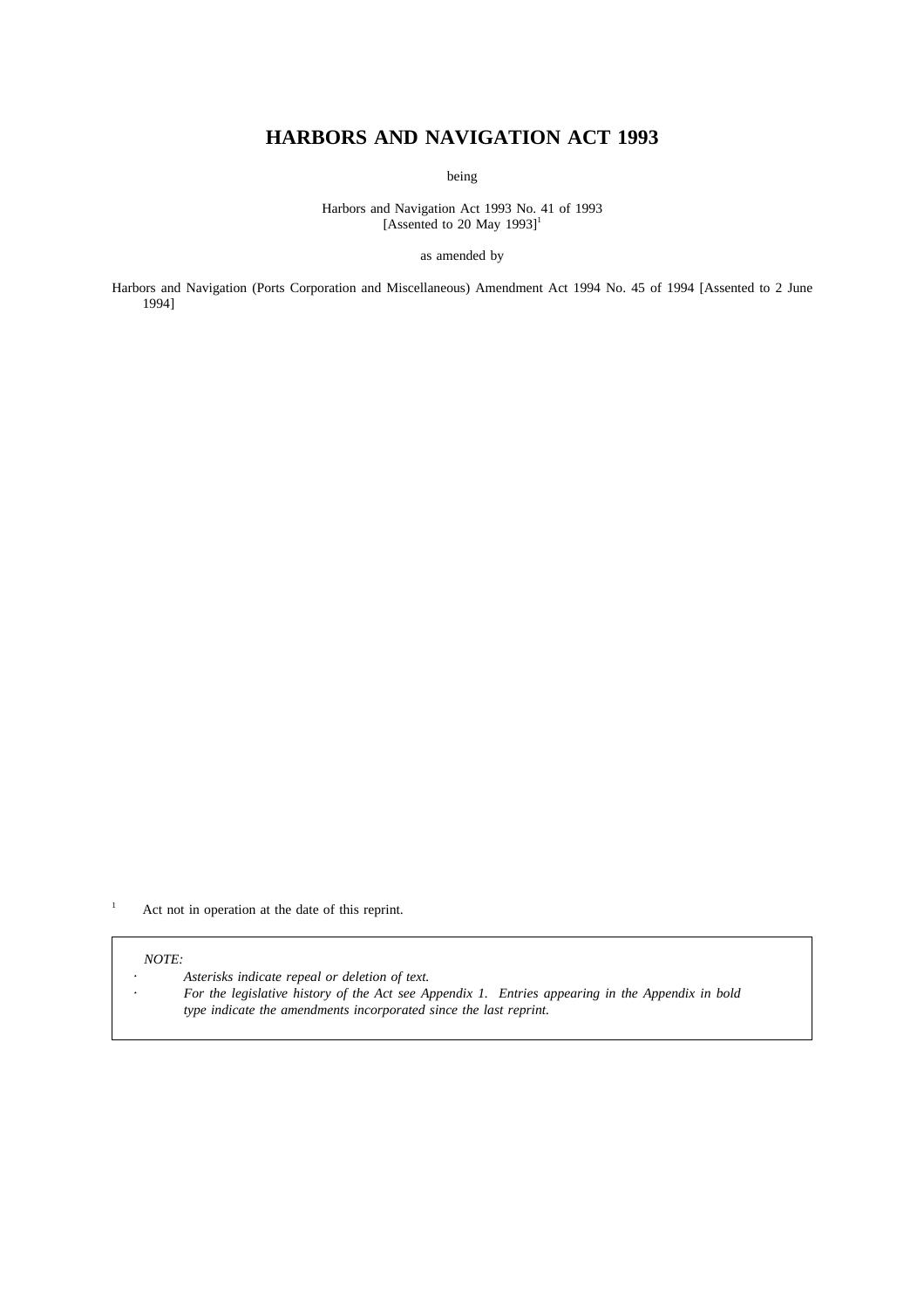**An Act to provide for the administration, development and management of harbors; to provide for safe navigation in South Australian waters; to repeal the Harbors Act 1936, the Marine Act 1936 and the Boating Act 1974; and for other purposes.**

The Parliament of South Australia enacts as follows:

### **PART 1 PRELIMINARY**

### **Short title**

**1.** This Act may be cited as the *Harbors and Navigation Act 1993*.

### **Commencement**

**2.** This Act will come into operation on a day to be fixed by proclamation.

### **Objects of this Act**

**3.** The objects of this Act are—

- *(a)* to provide for the efficient and effective administration and management of South Australian harbors and harbor facilities for the purpose of maximising their use and promoting trade; and
- *(b)* to ensure that efficient and reliable cargo transfer facilities are established and maintained; and
- *(c)* to promote the safe, orderly and efficient movement of shipping within harbors; and
- *(d)* to promote the economic use and the proper commercial exploitation of harbors and harbor facilities; and
- *(e)* to provide for the safe navigation of vessels in South Australian waters; and
- *(f)* to provide for the safe use of South Australian waters for recreational and other aquatic activities.

#### **Interpretation**

**4.** (1) In this Act, unless the contrary intention appears—

"**adjacent land**" means—

- *(a)* land extending from the low water mark on the seashore to the nearest road or section boundary, or to a distance of 50 metres from high water mark (whichever is the lesser distance); or
- *(b)* land extending from the edge of any other navigable waterway or body of water in the State to the nearest road or section boundary or for a distance of 50 metres (whichever is the lesser),

(but does not include land vested in fee simple in any person other than the Minister or land withdrawn from the Minister under the transitional provisions);

"**alcotest**" means a test by means of apparatus approved for the purpose of conducting alcotests under the *Road Traffic Act 1961*;

"**authorised person**" means a person appointed under Part 2 or a member of the police force;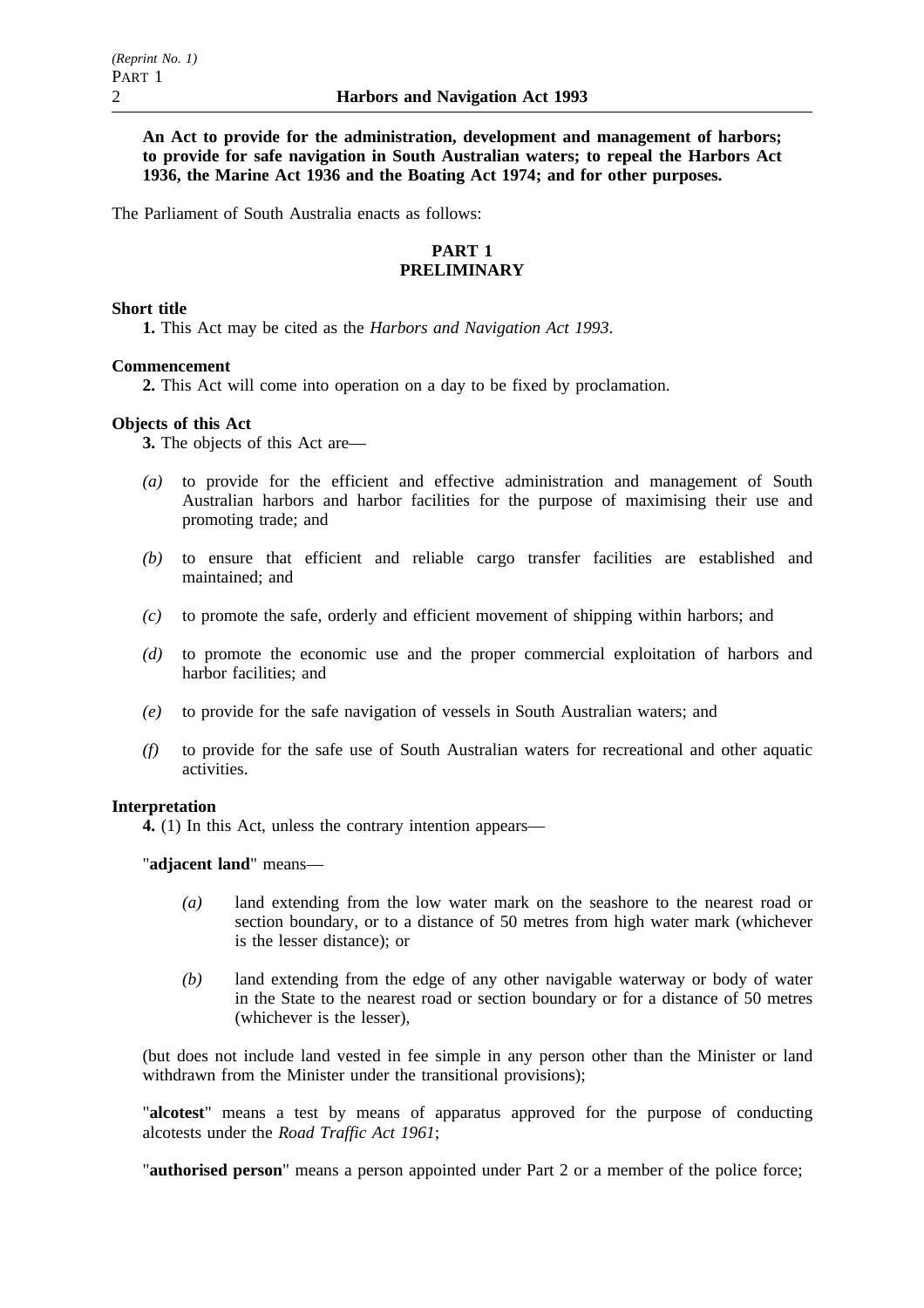"**breath analysing instrument**" means apparatus of a kind approved as a breath analysing instrument under the *Road Traffic Act 1961*;

"**CEO**" means the chief executive officer of the Department;

"**commercial vessel**" means a vessel used for industrial, commercial or scientific purposes and includes a vessel of a class declared by regulation to be a class of commercial vessels;

"**Commonwealth Act**" means the *Navigation Act 1912* of the Commonwealth;

"**the Corporation**" means the South Australian Ports Corporation established under the *South Australian Ports Corporation Act 1994*;

"**a Corporation port**" means a port vested in the Corporation;

"**crew**", of a vessel, includes—

- *(a)* in the case of a commercial vessel—the master;
- *(b)* in the case of a recreational vessel—the operator,

and any person acting in a position declared by regulation to be a position of responsibility;

"**department**" means the department or administrative unit of the Public Service that has, subject to the Minister, responsibility for administering this Act;

"**expiable offence**" means an offence against this Act declared by regulation to be an expiable offence;

"**fishing vessel**" means—

- *(a)* a vessel (not propelled solely by oars) used in the taking of fish for sale; or
- *(b)* a vessel (not propelled solely by oars) used in connection with a fish farm whether or not it is used in the taking of fish for sale:

"**harbor**" means—

- *(a)* any of the harbors mentioned in Schedule 1 (unless declared by regulation not to be a harbor); or
- *(b)* a place—
	- (i) at which facilities exist for the loading or mooring of vessels or at which such facilities might be conveniently established; and
	- (ii) declared by regulation to be a harbor;

"**interest**" in land means—

- *(a)* any legal or equitable estate or interest in the land; or
- *(b)* any easement, right, power, or privilege in, under, over, affecting, or in connection with, the land;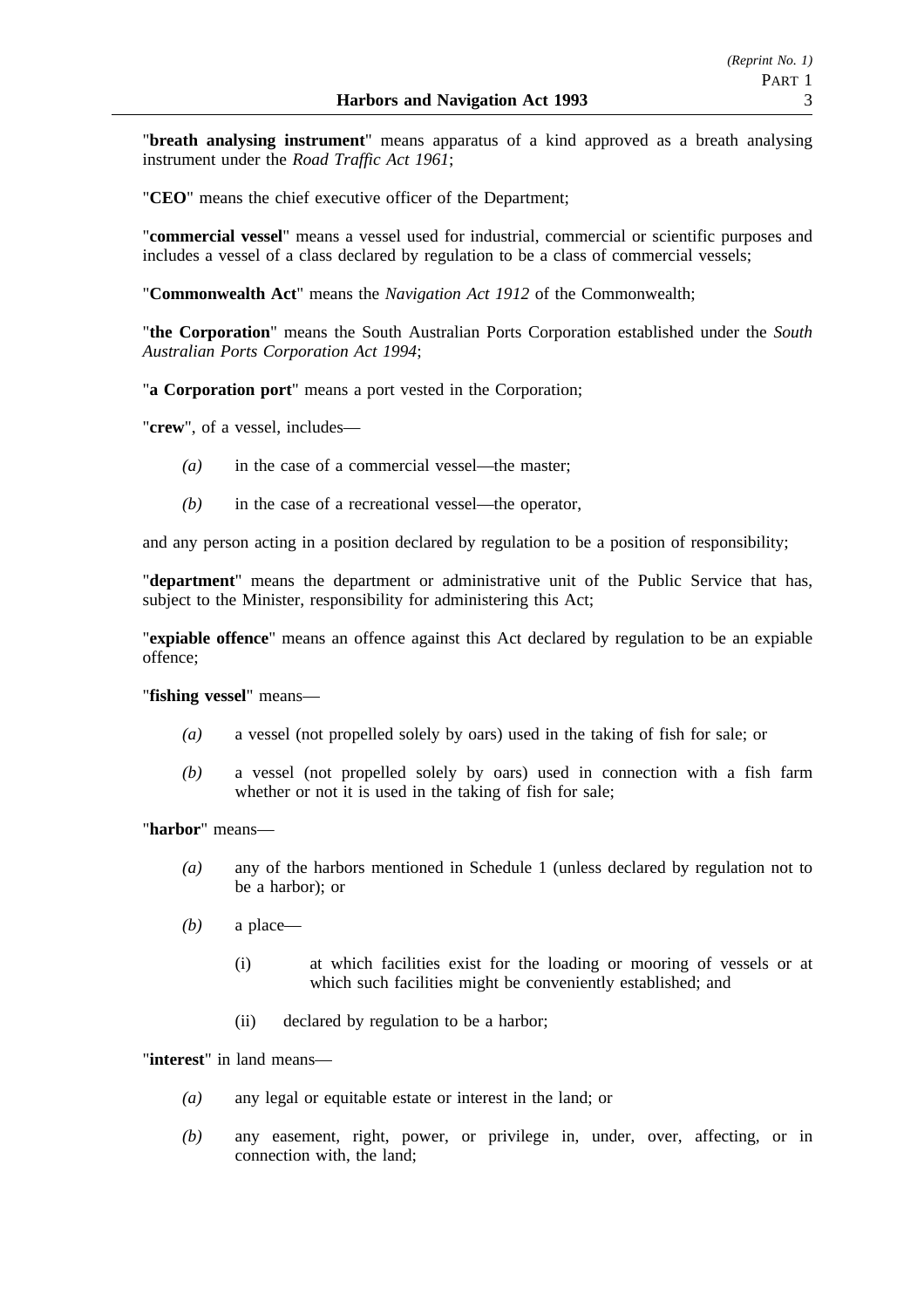"**jurisdiction**" means—

- *(a)* the State (and, in particular, the navigable waters within its limits); and
- *(b)* so much of the territorial sea of Australia as is adjacent to the State; and
- *(c)* any other navigable waters declared by regulation to be within the jurisdiction,

but does not include navigable waters declared by regulation not to be within the jurisdiction;

"**key position**", in relation to the crew of a vessel, means—

- *(a)* the position of master or operator of the vessel; or
- *(b)* a position of a class declared by regulation to be one in relation to which a certificate of competency is required;

"**land**" includes an interest in land;

"**master**" means the person in charge of a commercial vessel but does not include a licensed pilot acting as such;

"**misconduct**" includes negligence;

"**navigation**" of a vessel includes any movement of the vessel from place to place whether or not the vessel moves or is moved under its own power;

"**navigational aid**" means—

- *(a)* a lighthouse, beacon, buoy, or other mark or structure (whether equipped with a light or not) intended to be an aid to navigation; or
- *(b)* a radio beacon or other device intended to be an aid to navigation;

"**operator**" means the person in charge of a recreational vessel, while that vessel is under way;

"**owner**" of a vessel includes—

- *(a)* in relation to a commercial vessel—
	- (i) a charterer; and
	- (ii) an agent of the owner or the charterer;
- *(b)* in relation to a recreational vessel—a person who takes the vessel on hire;

"**pilot**" means a person, who although not a member of a vessel's crew, temporarily takes control (subject however to the master's overriding authority) of the vessel's navigation;

"**recreational vessel**" means a vessel used for purposes that are not solely industrial, commercial or scientific purposes and includes a vessel of a class declared by regulation to be a class of recreational vessels;

"**subjacent land**" means land underlying navigable waters within the jurisdiction;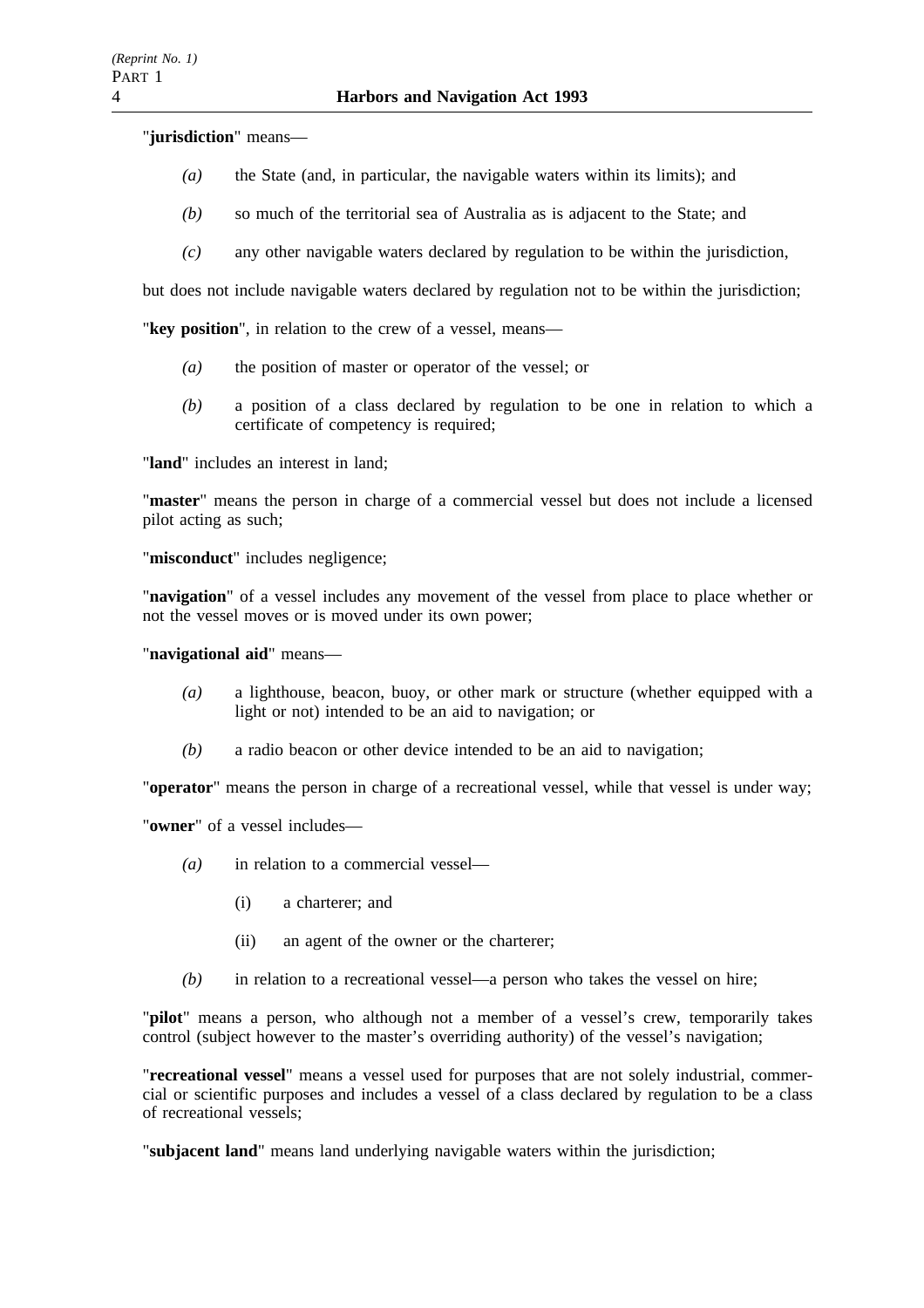"**speed**", in relation to a vessel, means speed with reference to a stationary horizontal plane (as distinct from speed through water which may itself be in motion);

"**vessel**" means—

- *(a)* a ship, boat or vessel used in navigation; or
- *(b)* an air-cushion vehicle, or other similar craft, used wholly or primarily in transporting passengers or goods by water; or
- *(c)* a surf board, wind surf board, motorised jet ski, water skis or other similar device on which a person rides through water; or
- *(d)* a structure that is designed to float in water and is used for commercial, industrial or scientific purposes,

but does not include a structure of a class excluded by regulation from the ambit of this definition;

"**wreck**" includes an abandoned vessel.

- (2) For the purposes of this Act, a person is taken to operate a vessel if that person—
- *(a)* rides on a surfboard or water skis or other similar device; or
- *(b)* is towed by a vessel.

(3) For the purposes of this Act, the length of a vessel is to be determined in accordance with the regulations.

*Note: For definition of divisional penalties (and divisional expiation fees) see Appendix 2.*

### **Crown bound**

**5.** (1) This Act binds the Crown not only in right of South Australia but also, so far as the legislative power of the Parliament permits, the Crown in all its other capacities.

(2) Nothing in this Act renders the Crown in any of its capacities liable to be prosecuted for an offence.

### **Application of this Act**

**6.** This Act applies throughout the jurisdiction.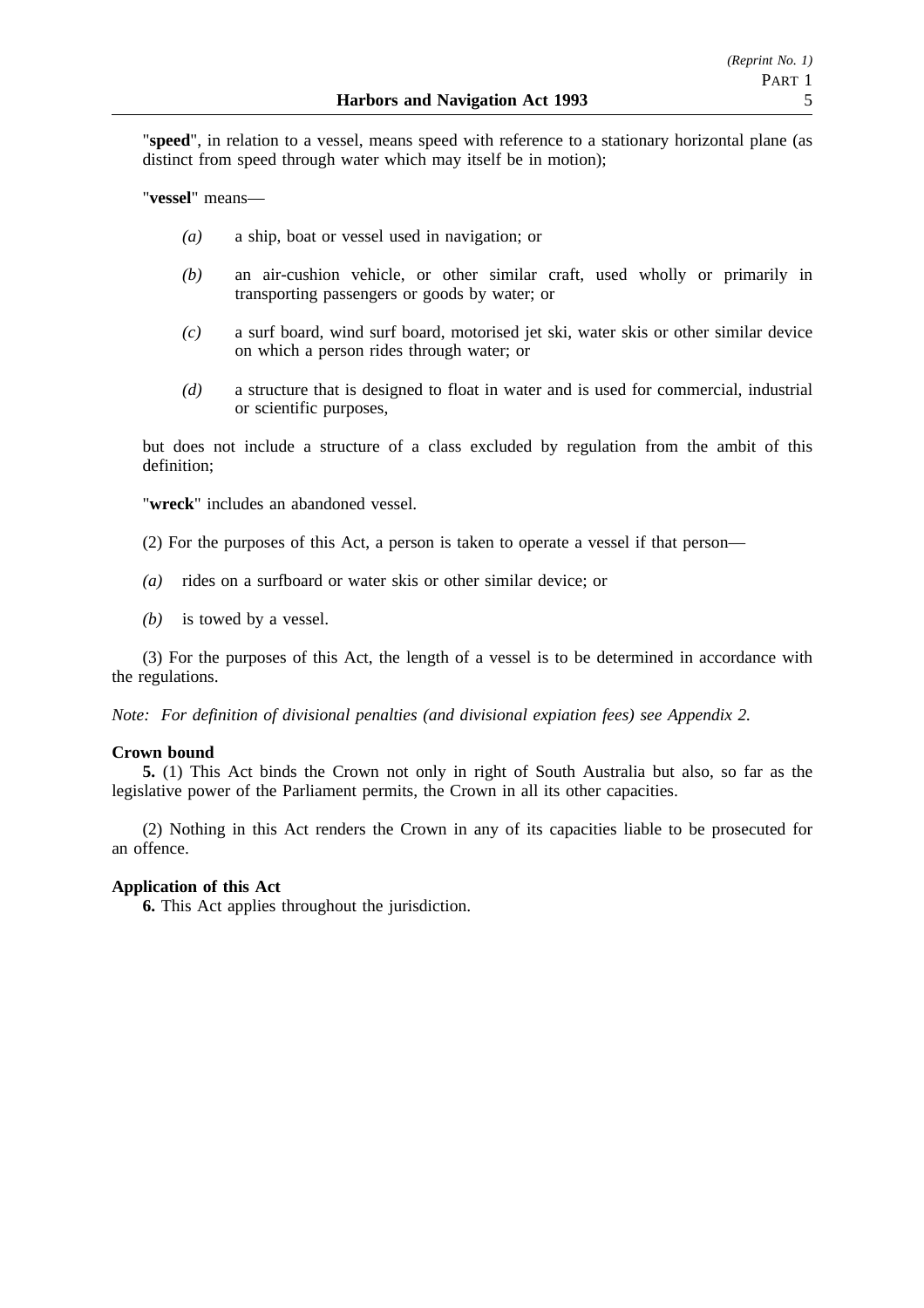### **PART 2 ADMINISTRATION**

### **DIVISION 1—MINISTER**

### **Responsibility for administration**

**7.** The Minister is responsible for the administration of this Act.

### **Minister to be corporation sole**

**8.** (1) The Minister is a corporation sole.

(2) The Minister has in his or her corporate capacity all the powers of a natural person.

(3) A document apparently bearing the common seal of the Minister will be presumed, in the absence of contrary evidence, to have been duly executed by the Minister.

### **DIVISION 2—CHIEF EXECUTIVE OFFICER**

#### **Responsibility of CEO**

**9.** The CEO is, subject to the Minister's control and direction, responsible for carrying this Act into effect.

### **Annual report**

**10.** (1) The CEO must, on or before 31 October in each year, report on the administration of this Act during the preceding financial year.

(2) The Minister must, within six sitting days after receiving the report, cause copies to be laid before both Houses of Parliament.

### **DIVISION 3—DELEGATION**

#### **Delegation**

**11.** (1) The Minister may delegate to the CEO or to any other person any of the Minister's powers under this Act.

(2) The CEO may delegate powers under this Act (including powers delegated to the CEO by the Minister).

(3) If a delegation under this section is expressed to be made to the person holding, or acting in, a specified office or position, the delegated powers are exercisable by any person who holds, or is acting in, that position when an occasion for exercising the powers arises.

(4) A delegation under this section is revocable at will and does not derogate from the powers of the delegator.

### **DIVISION 4—AUTHORISED PERSONS**

#### **Appointment of authorised persons**

**12.** (1) The CEO may appoint suitable persons to be authorised persons for the purposes of this Act.

(1a) The CEO may, with the concurrence of the Corporation, appoint a person who is an authorised person under the *South Australian Ports Corporation Act 1994* to be an authorised person for the purposes of this Act.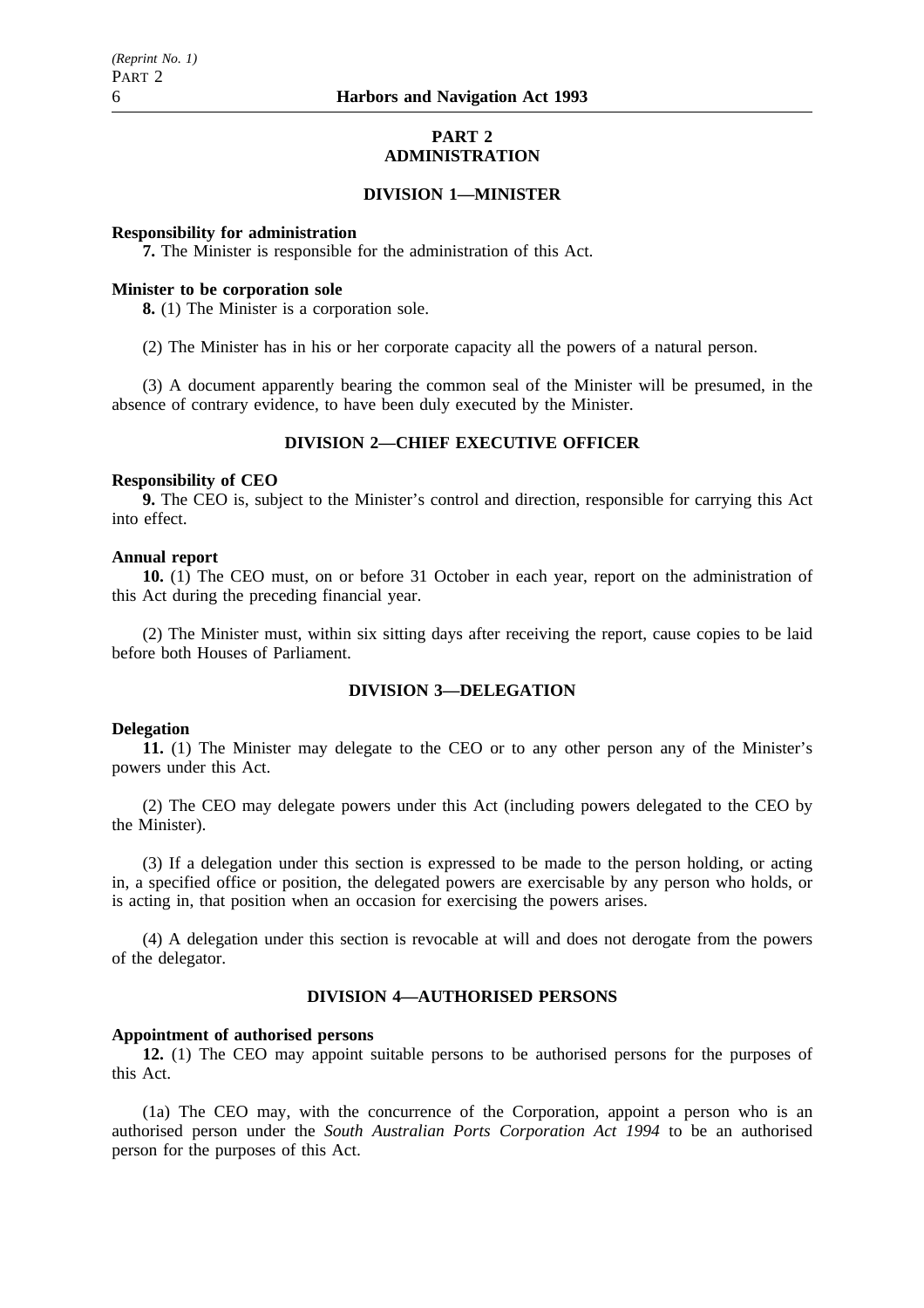- (2) An appointment under this section may be subject to conditions.
- (3) An authorised person appointed under this section must be issued with an identity card—
- *(a)* containing a photograph of the person; and
- *(b)* stating any conditions of the appointment limiting the authorised person's authority.

### **Production of identity card**

**13.** If it is practicable to do so, an authorised person must, at the request of a person against whom the authorised person proposes to exercise statutory powers, produce his or her identity card or, if the authorised person is a member of the police force, his or her warrant card, for inspection by that person.

### **Powers of an authorised person**

**14.** (1) An authorised person may, for any purpose connected with the administration or enforcement of this Act, exercise any of the following powers—

- *(a)* the authorised person may direct any person who is apparently in charge of a vessel to manoeuvre the vessel in a specified manner, to stop the vessel, or to stop the vessel and secure it in a specified manner;
- *(b)* the authorised person may board a vessel—
	- (i) for the purpose of determining—
		- (A) whether the person in charge of the vessel and the persons acting in key positions as members of the crew of the vessel hold appropriate certificates of competency or exemptions from the requirement to hold certificates of competency;
		- (B) whether the vessel is safe;
		- (C) whether the vessel is registered in accordance with this Act;
		- (D) whether there is a current certificate of survey or loadline certificate in force in relation to the vessel;
		- (E) whether the vessel has the equipment and markings required by the regulations and whether the equipment is in good working order;
		- (F) whether the vessel is properly loaded in accordance with the regulations or the conditions of a certificate of survey or loadline certificate;
	- (ii) for the purpose of investigating—
		- (A) a suspected offence; or
		- (B) an accident involving a vessel in the jurisdiction and resulting in loss of life or injury or in damage to property; or
		- (C) any other matter having a proper connection with the administration of this Act;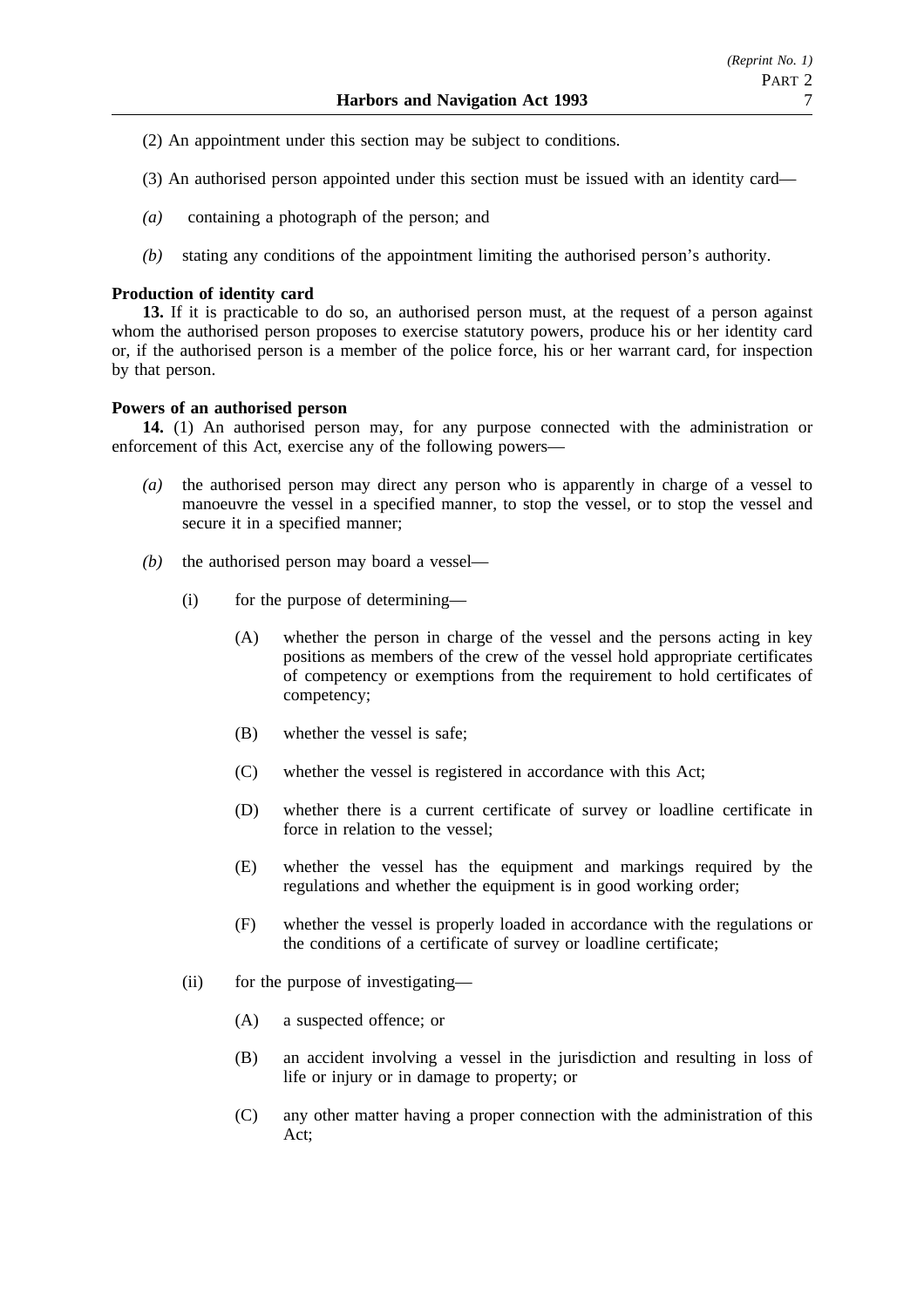- (iii) for the purpose of requiring a person who is operating the vessel or a member of the crew of the vessel who is, or ought to be, engaged in duties affecting the safe navigation of the vessel to submit to an alcotest or breath analysis;
- *(c)* the authorised person may require a person apparently acting in a position for which a certificate of competency is required under this Act to produce, at a specified place and within a specified period, the certificate of competency or evidence that the person is exempt from the requirement to hold a certificate of competency;
- *(d)* the authorised person may require a person who is apparently in charge of a vessel—
	- (i) to produce a certificate of registration in respect of the vessel; or
	- (ii) if the vessel is of a class for which a certificate of survey or loadline certificate is usually required—to produce the certificate for inspection or evidence that the vessel is exempt from the requirement to be surveyed or to have a loadline certificate;
- *(e)* the authorised person may require a person whom the authorised person reasonably suspects of having committed an offence against this Act or who is, in the authorised person's opinion, in a position to give evidence of the commission of such an offence, to state his or her name and address:
- *(f)* for the purposes of investigating—
	- (i) a suspected offence; or
	- (ii) an accident involving a vessel in the jurisdiction and resulting in loss of life or injury, or in damage to property; or
	- (iii) any other matter having a proper connection with the administration of this Act,

the authorised person may—

- (iv) require a person to answer questions relevant to the investigation; and
- (v) require a person to produce records or equipment that the authorised person reasonably suspects are relevant to the investigation; and
- (vi) may inspect the records or equipment, make copies of the records or their contents or test the equipment and, where reasonably necessary for those purposes, seize and retain the records or equipment.

(2) A person who—

- *(a)* without reasonable excuse, fails to obey a direction or requirement of an authorised person under this Act; or
- *(b)* hinders or obstructs an authorised person in the exercise of powers under this Act,

is guilty of an offence.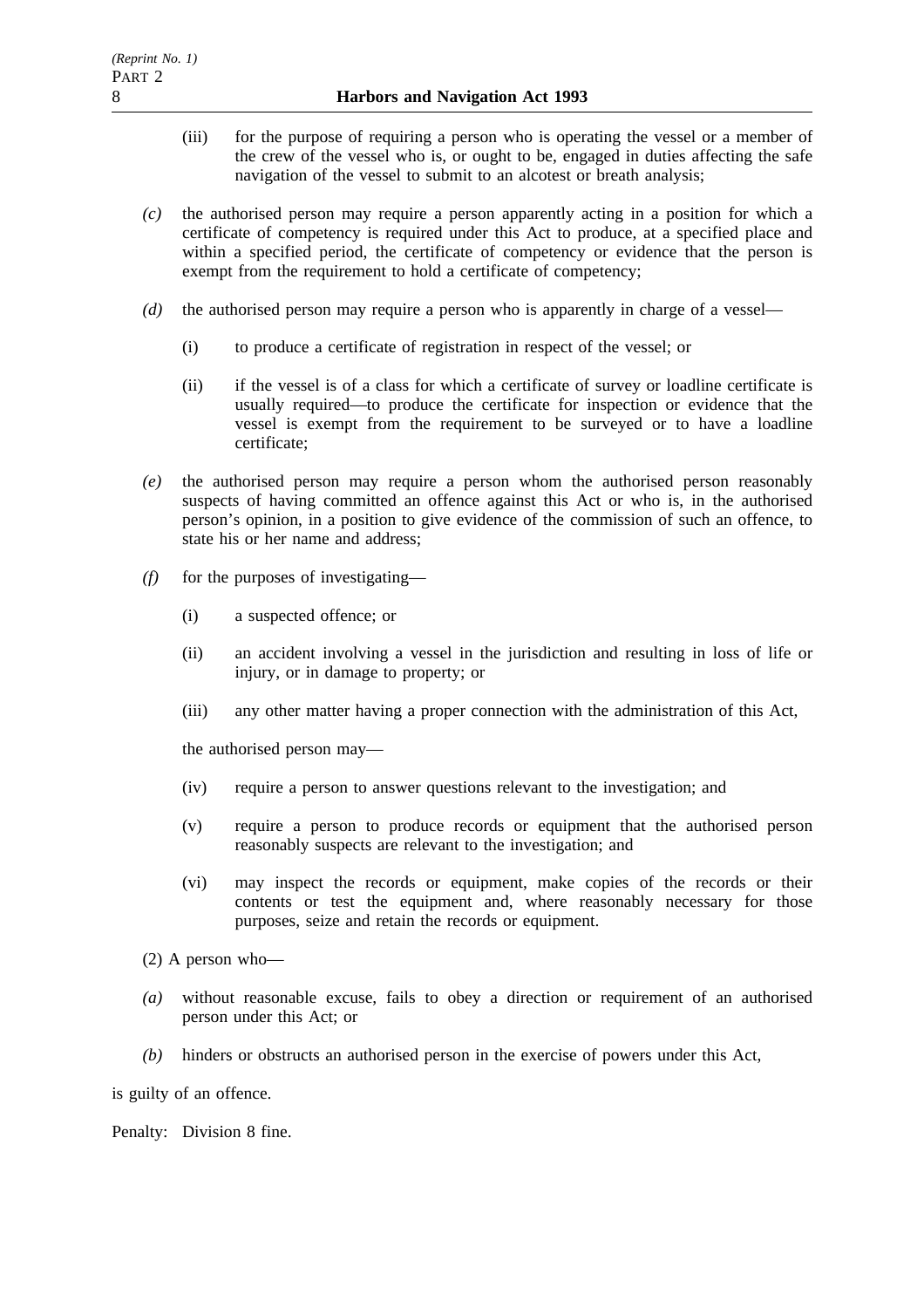### **PART 3 PROPERTY**

### **DIVISION 1—VESTING OF PROPERTY**

### **Property of Crown**

**15.** (1) Subject to subsection (2), the following property is vested in the Minister—

- *(a)* all adjacent and subjacent land;
- *(b)* all wharves, docks, jetties and other structures that are situated in a harbor;
- *(c)* all wharves, docks, jetties and other structures situated outside a harbor but on adjacent or subjacent land;
- *(d)* all navigational aids within the jurisdiction.

(2) The land that is vested in the Minister under this section is vested for an estate in fee simple but subject to any pre-existing registered interests in that land.

(3) This section does not apply to—

- *(a)* real or personal property vested in the Commonwealth, a council, or in private ownership at the commencement of this Act or subsequently transferred to the Commonwealth, a council or to private ownership by the Minister; or
- *(b)* land that forms part of a reserve under the *National Parks and Wildlife Act 1972*; or
- *(ba)* real or personal property (including navigational aids) subsequently vested in the Corporation under the *South Australian Ports Corporation Act 1994*; or
- *(c)* real or personal property excluded by regulation from the ambit of this section.

(4) The *Crown Lands Act 1929* does not apply in relation to land vested in the Minister under this Act but the Crown may, with the concurrence of the Minister, exercise any other power that it has to grant a lease or licence over its land in relation to land vested in the Minister under this Act.

### **DIVISION 2—ACQUISITION OF LAND**

### **Acquisition of land**

**16.** (1) The Minister may acquire land—

- *(a)* for the purpose of establishing or improving a harbor or harbor facilities; or
- *(b)* for the purposes of facilitating industrial or commercial development associated with or to be associated with a harbor.
- (2) The *Land Acquisition Act 1969* applies to the acquisition of land under this section.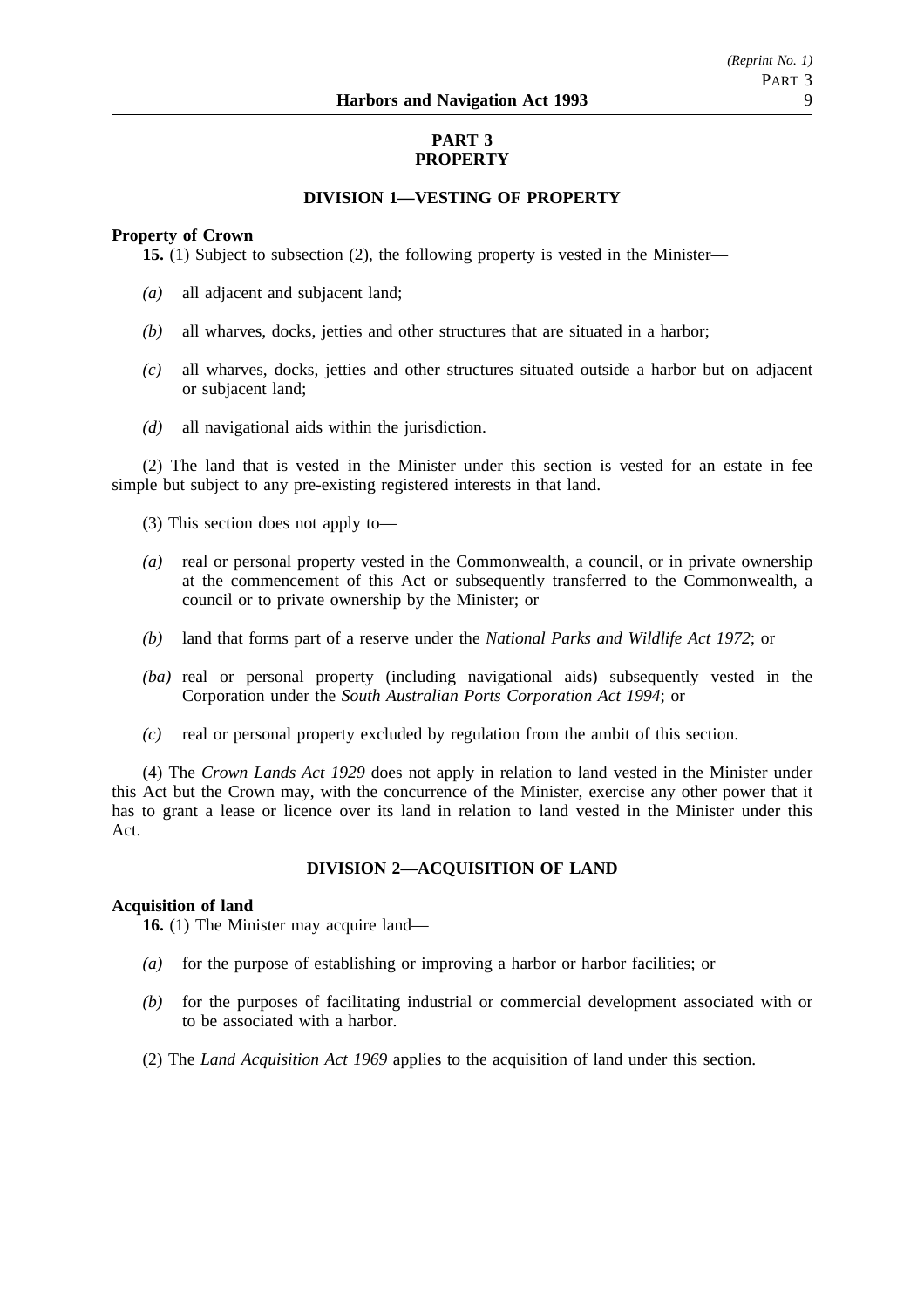### **DIVISION 3—RESUMPTION OF LAND**

### **Resumption**

**17.** The Governor may, by proclamation, resume land held by a council or other public authority as a reserve, street, road or for other public purposes—

- *(a)* for the purpose of establishing or improving a harbor or harbor facilities; or
- *(b)* for the purposes of facilitating industrial or commercial development associated with or to be associated with a harbor.

### **DIVISION 4—CARE, CONTROL AND MANAGEMENT OF PROPERTY**

### **Care, control and management of property**

**18.** (1) The Governor may, by proclamation, place any adjacent or subjacent land belonging to the Minister or any structure belonging to the Minister on adjacent or subjacent land, under the care, control and management of—

- *(a)* any Minister of the Crown; or
- *(b)* a council; or
- *(c)* the Coast Protection Board; or
- *(d)* any other authority or body.
- (2) A proclamation under subsection (1)—
- *(a)* may impose conditions in relation to the care, control and management of the land or structure to which it relates; and
- *(b)* may be varied or revoked by a later proclamation.

(3) A proclamation under subsection (1) may not be made in relation to land, or a structure on land, that is within the area of a council unless the council has been consulted and given an opportunity to make representations on the matter.

(4) Subject to any provision made by proclamation under this section, the care, control and management of adjacent and subjacent land, and of structures situated on adjacent or subjacent land (except land and structures in private ownership) are—

- *(a)* if within the area of a council but not within a harbor—under the care, control and management of the council; and
- *(b)* in any other case—under the care, control and management of the Minister.

#### **By-laws**

**18A.** (1) A council may, with the approval of the Minister, make by-laws that operate in relation to—

- *(a)* a harbor, or part of a harbor; or
- *(b)* any other adjacent or subjacent land vested in the Minister.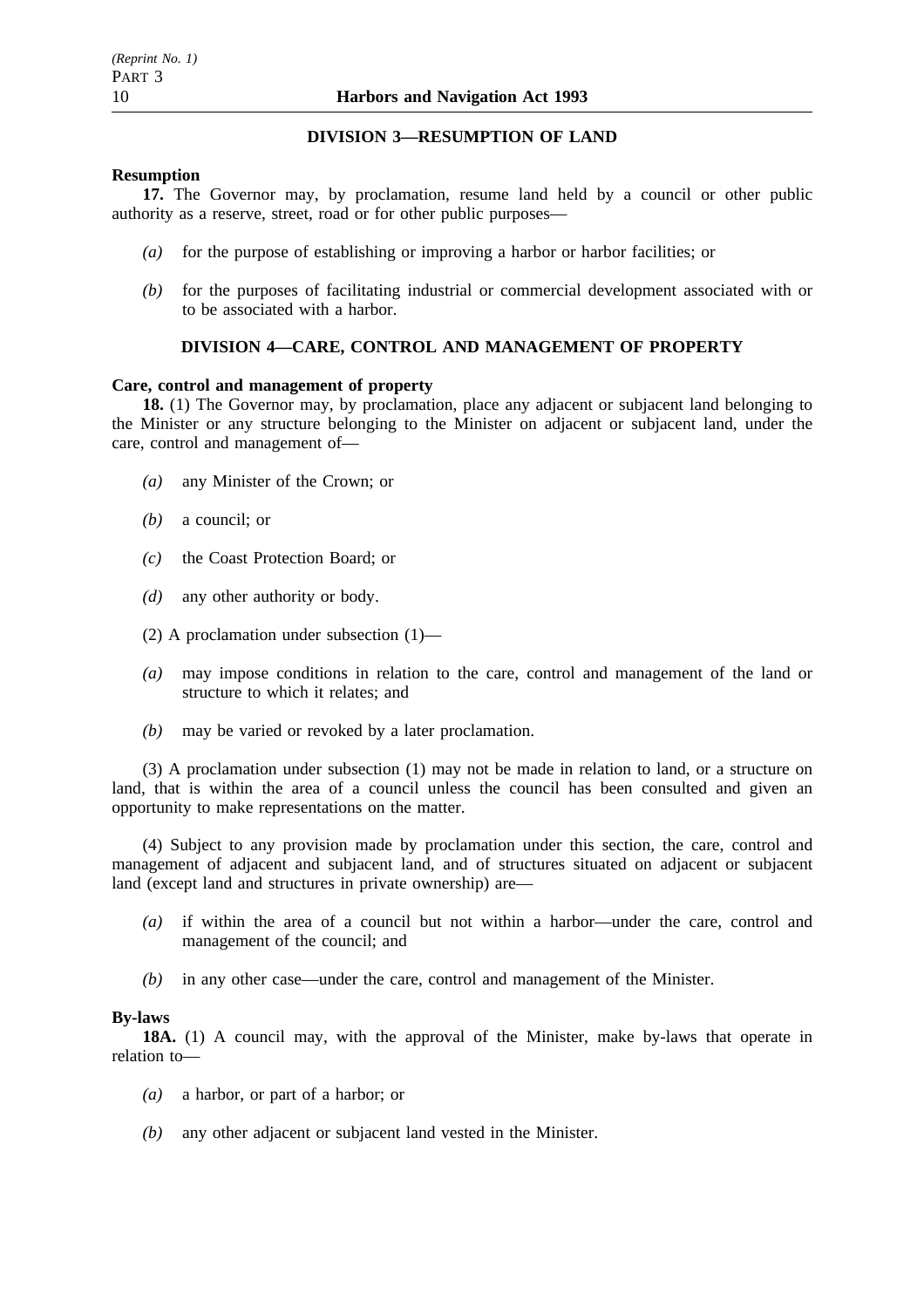- (2) The *Local Government Act 1934* applies to by-laws made under this section as if—
- *(a)* any part of the harbor or land in relation to which the by-laws operate that is not within the area of the council were within the area of the council; and
- *(b)* any part of the harbor or land in relation to which the by-laws operate that is not under the care, control and management of the council were under the care, control and management of the council.

(3) The Governor may at any time, by notice in the *Gazette*, revoke by-laws made under this section.

(4) The Minister must consult with the council concerned before by-laws are revoked under subsection  $(3)$ .

### **DIVISION 5—DEALINGS WITH PROPERTY**

#### **Power to grant leases and licences over land**

**19.** (1) The Minister may, on such terms and conditions as the Minister thinks fit, grant a lease of, a licence over, or other rights to occupy or use, land or a structure that is under the Minister's care, control and management under this Act.

(2) The Minister may, on such terms and conditions as the Minister thinks fit, sell or otherwise dispose of land or a structure that is under the Minister's care, control and management under this Act.

(3) An authority or body may, with the Minister's approval, grant a lease of, a licence over, or other rights to occupy or use, land or a structure under its care, control and management under this Act.

### **DIVISION 6—RATEABILITY OF LAND**

#### **Rateability of land**

**20.** (1) Subject to subsection (2), land vested in the Crown under this Act is not rateable under the *Local Government Act 1934*.

(2) If any such land is occupied under a lease or licence by some person other than the Crown or an instrumentality or agency of the Crown, that person is liable as occupier of the land to rates levied under the *Local Government Act 1934*.

### **DIVISION 7—DAMAGE TO PROPERTY**

#### **Liability for damage**

**21.** (1) If property of the Crown or the Minister (not being property of the Corporation) is damaged by a vessel, the owner of the vessel is liable to the Minister for the amount of the damage.

(2) If property in private ownership consisting of harbor facilities or a navigational aid is damaged by a vessel, the owner of the vessel is liable to the owner of the property for the amount of the damage.

(3) The liability may be enforced by action against the owner or by action against the vessel (or both).

(4) This section creates a strict liability that exists irrespective of fault and irrespective of whether the vessel is under compulsory pilotage at the time the damage is caused.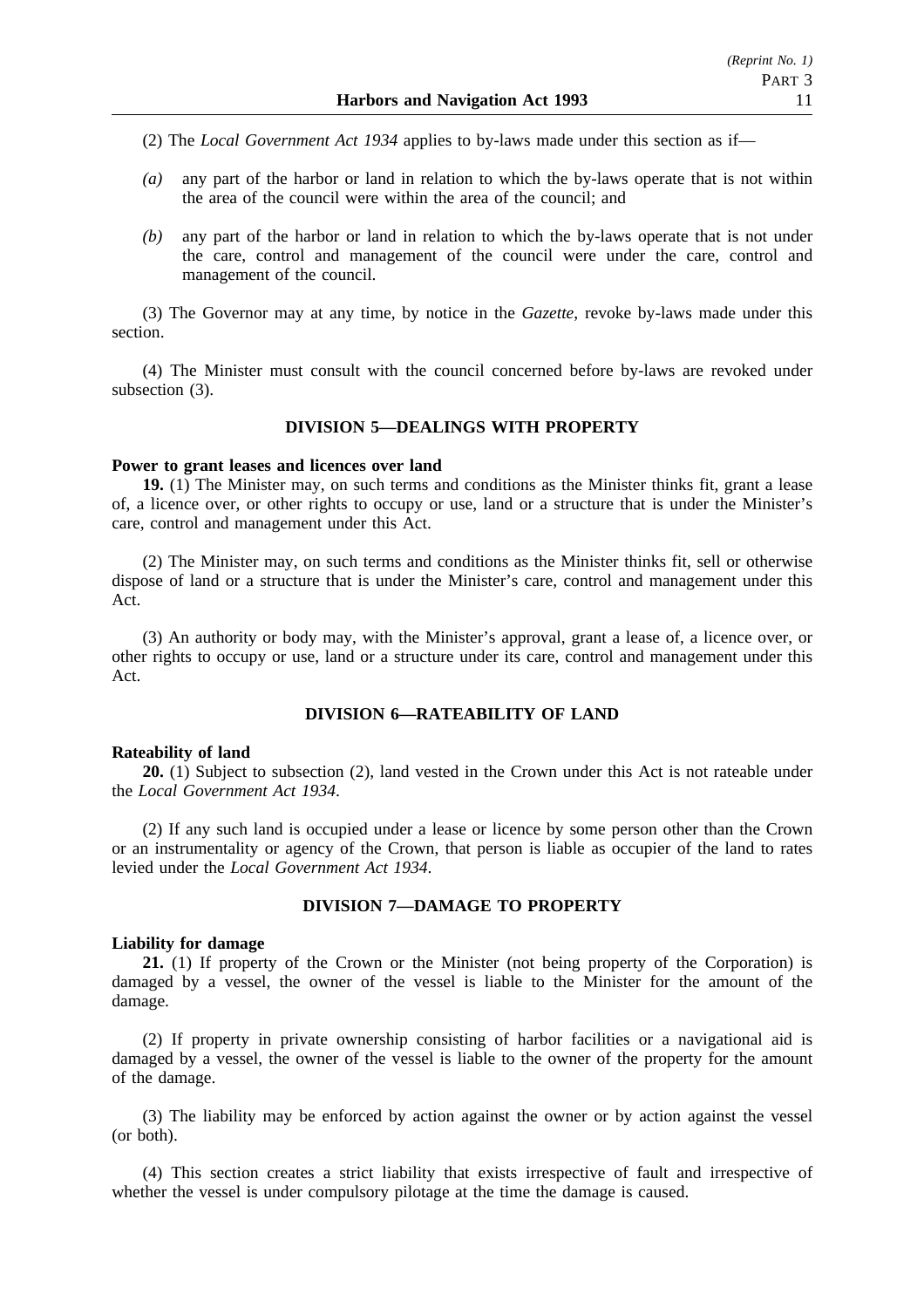### **PART 4 GENERAL POWERS TO PROTECT NAVIGATION AND TO RESTRICT USE OF WATERS**

### **DIVISION 1—NAVIGATIONAL AIDS**

#### **Control of navigational aids**

**22.** The Minister is entitled to possession and control of all navigational aids within the jurisdiction except those belonging to the Commonwealth or the Corporation.

#### **Establishment of navigational aids**

**23.** (1) The Minister may establish and maintain such navigational aids as the Minister considers necessary or desirable for the safe navigation of vessels within the jurisdiction.

(2) The Minister may direct any person who carries on a business involving the mooring, loading or unloading of vessels to establish, maintain and operate navigational aids of a specified kind at specified places.

(3) A person who fails, without reasonable excuse, to comply with a direction under subsection  $(2)$  is guilty of an offence.

Penalty: Division 6 fine.

### **Interference with navigational aids**

**24.** (1) A person must not, without the Minister's permission, interfere with a navigational aid.

Penalty: Division 9 fine.

(2) For the purposes of subsection (1), the mooring of a vessel to a navigational aid constitutes interference with the navigational aid.

(3) If the Minister is of the opinion that a particular light or signal might be confused with the light or signal produced by a navigational aid, the Minister may, by notice in writing to the person in charge of the device that produces the light or signal, require the person to take action specified in the notice to prevent the possibility of confusion.

(4) If a person fails to comply with a requirement under subsection (3) within the time allowed in the notice, the Minister may take the action specified in the notice and recover the cost of doing so from the person.

(5) A person who fails, without reasonable excuse, to comply with a notice under subsection (3) is guilty of an offence.

Penalty: Division 9 fine.

### **DIVISION 2—CLEARANCE OF WRECKS**

### **Clearance of wrecks, etc.**

**25.** (1) The Minister may, by notice in writing, require the owner of any wreck within the jurisdiction to remove the wreck.

(2) If a person deposits any substance or thing within the jurisdiction so as to obstruct navigation, or to pollute waters, the Minister may, by notice in writing, require that person to take action specified in the notice to remove the substance or thing or to mitigate the consequences of the pollution.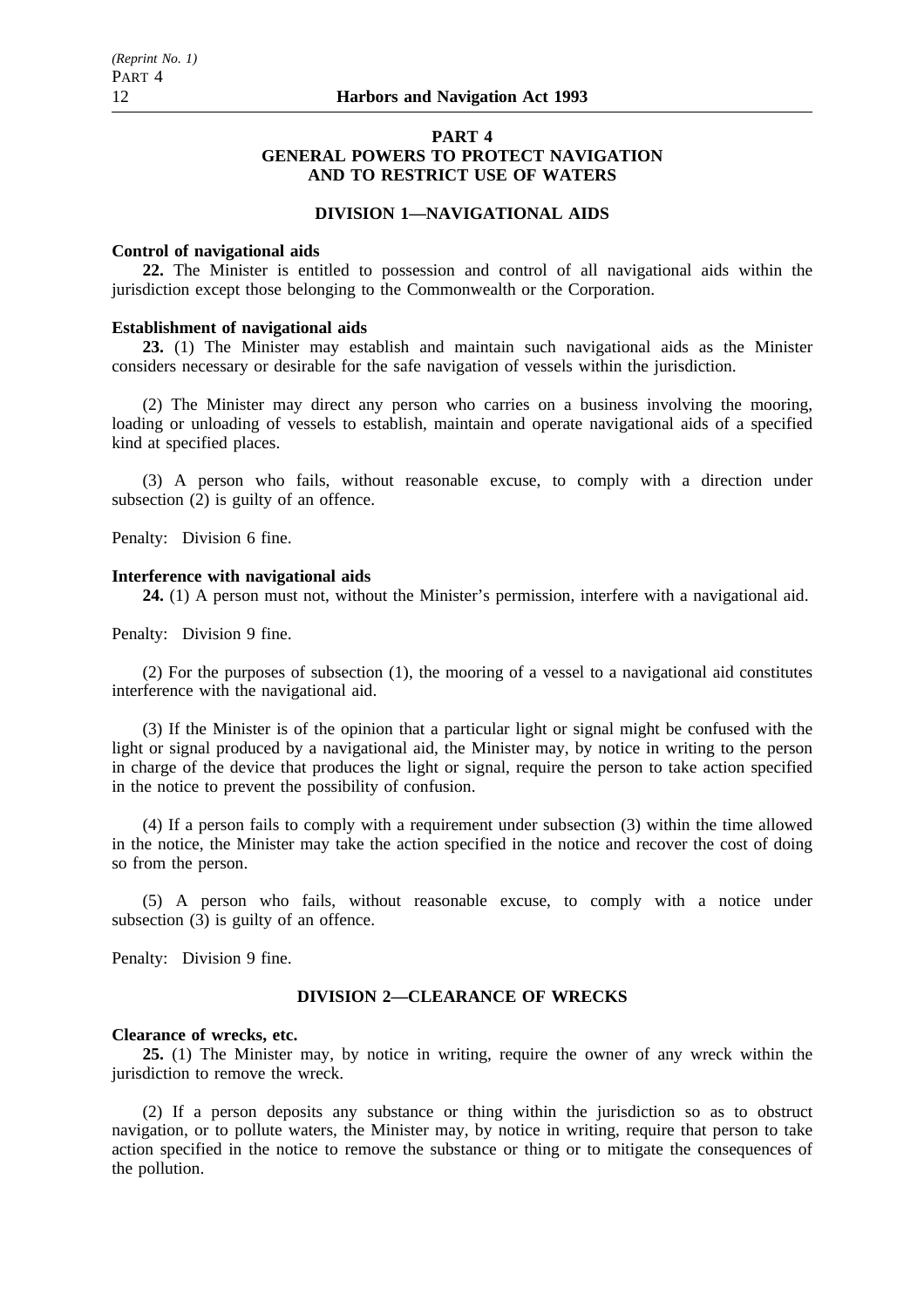(3) If a person fails to comply with a requirement under this section within the time allowed in the notice, the Minister may remove the wreck or take the action specified in the notice and recover the cost of doing so from the person.

(4) A person who fails without reasonable excuse to comply with a notice under this section is guilty of an offence.

Penalty: Division 6 fine.

### **DIVISION 3—RESTRICTIONS ON USE OF WATERS**

#### **Licences for aquatic activities**

**26.** (1) The CEO may grant to any organisation or person a licence entitling that organisation or person to use, in accordance with the terms and conditions of the licence, any waters within the jurisdiction (other than waters within a Corporation port) for the purposes of an aquatic sport or activity or for any other purposes stated in the licence.

(2) The CEO may require the licensee to take specified action for the purposes of informing the public of the area of waters to which the licence relates and of the times the licensee is entitled to the use of those waters in accordance with the licence.

(3) If the licensee fails to comply with a requirement under subsection (2) the licence is ineffective to confer rights on the licensee.

(4) A person who, without the consent of the licensee or the authority of the CEO, intrudes into waters at a time when the licensee has, under the licence, an exclusive right to use those waters is guilty of an offence.

Penalty: Division 9 fine.

(5) The CEO may revoke a licence under this section for breach of a term or condition of the licence.

#### **Restricted areas**

**27.** (1) The Governor may, by regulation, regulate, restrict or prohibit—

- *(a)* the entry of vessels or vessels of a specified class into specified waters within the jurisdiction; or
- *(b)* the operation or use of vessels in specified waters within the jurisdiction; or
- *(c)* aquatic activity or aquatic activity of a specified class in specified waters within the jurisdiction.

(1a) The power under subsection (1) is not exercisable in relation to waters within a Corporation port.

(2) The Minister must take reasonable steps to inform the public of the nature of requirements of any regulation under this section and of the waters to which it applies by marking out the waters and erecting notices in the vicinity or by other appropriate means.

(3) If a regulation is made under this section at the request of a council, the Minister may recover any costs incurred under subsection (2) from the council as a debt.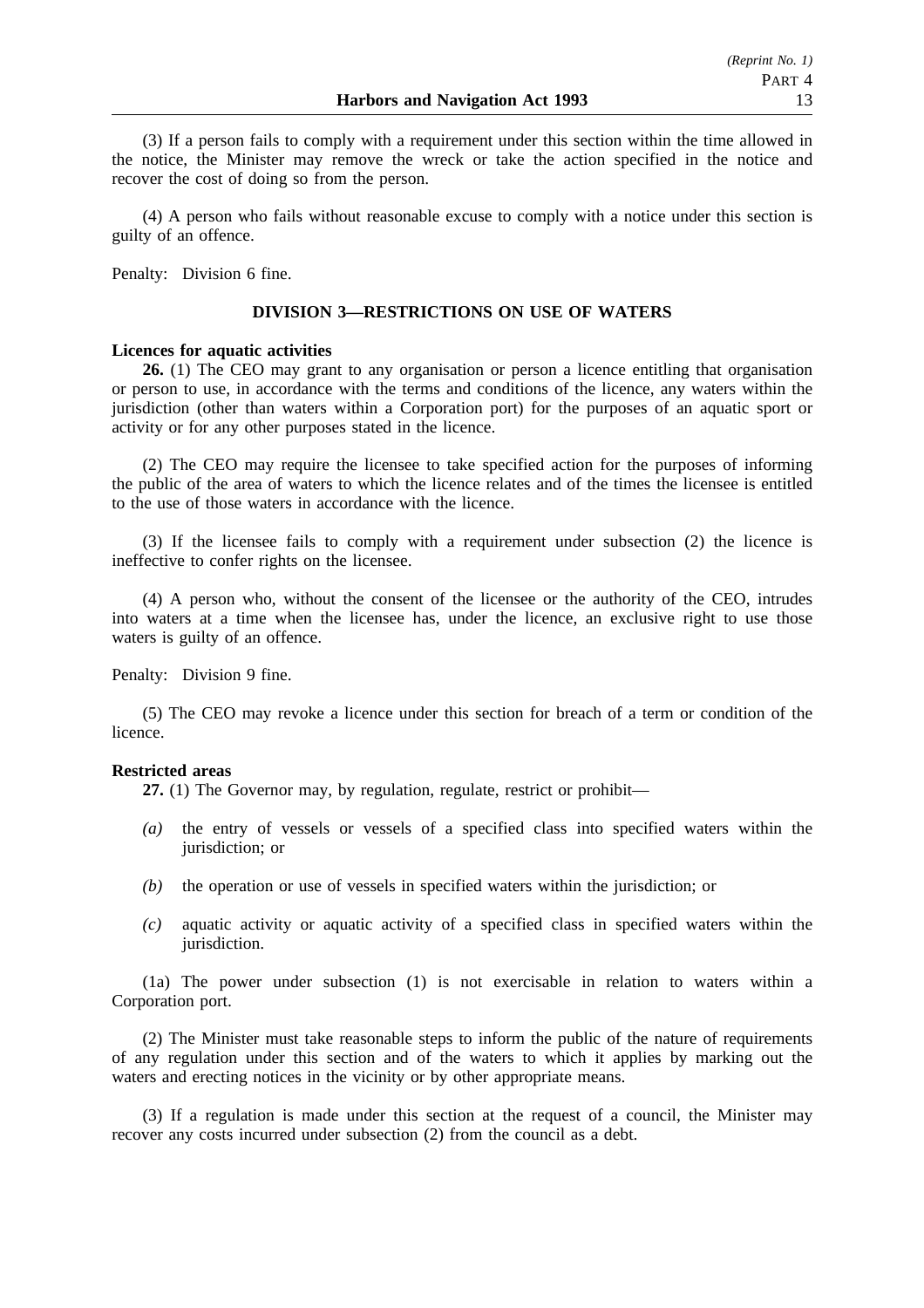### **PART 5 HARBORS**

### **DIVISION 1—CONTROL OF HARBORS AND HARBOR FACILITIES**

#### **Control and management of harbors and harbor facilities**

**28.** (1) Subject to this Act, the Minister has exclusive control and management of—

- *(a)* all harbors in the State; and
- *(b)* all harbor facilities that are not in private ownership.
- (2) This section does not apply to a port or port facilities vested in the Corporation.

### **DIVISION 2—HARBOR IMPROVEMENT WORK**

#### **Dredging and other similar work**

**29.** (1) The Minister may carry out dredging or other work to deepen, extend or clear a harbor.

(2) If a private wharf is situated in the harbor, the Minister may recover a reasonable proportion of the cost of the work from the owner of the private wharf.

(3) The proportion of the cost to be recovered from the owner of the private wharf is to be determined by agreement between the Minister and the owner, or, in default of agreement, by an arbitrator appointed under the *Commercial Arbitration Act 1988.*

#### **Development of harbors and maritime facilities**

**30.** (1) The Minister may carry out work of any kind for the development or improvement of a harbor.

(2) The Minister may, for example, establish facilities for—

- *(a)* the anchorage or mooring of vessels;
- *(b)* the maintenance and repair of vessels;
- *(c)* the loading and unloading of passengers or goods;
- *(d)* the storage of goods;
- *(e)* facilitating industrial or commercial development associated with or to be associated with a harbor;
- *(f)* sporting or recreational purposes.

(3) The Minister may establish and maintain such facilities and equipment as the Minister considers necessary to ensure the safety of life and property in harbors.

(4) The Minister may carry out work under this section independently or as a member of a joint or co-operative venture.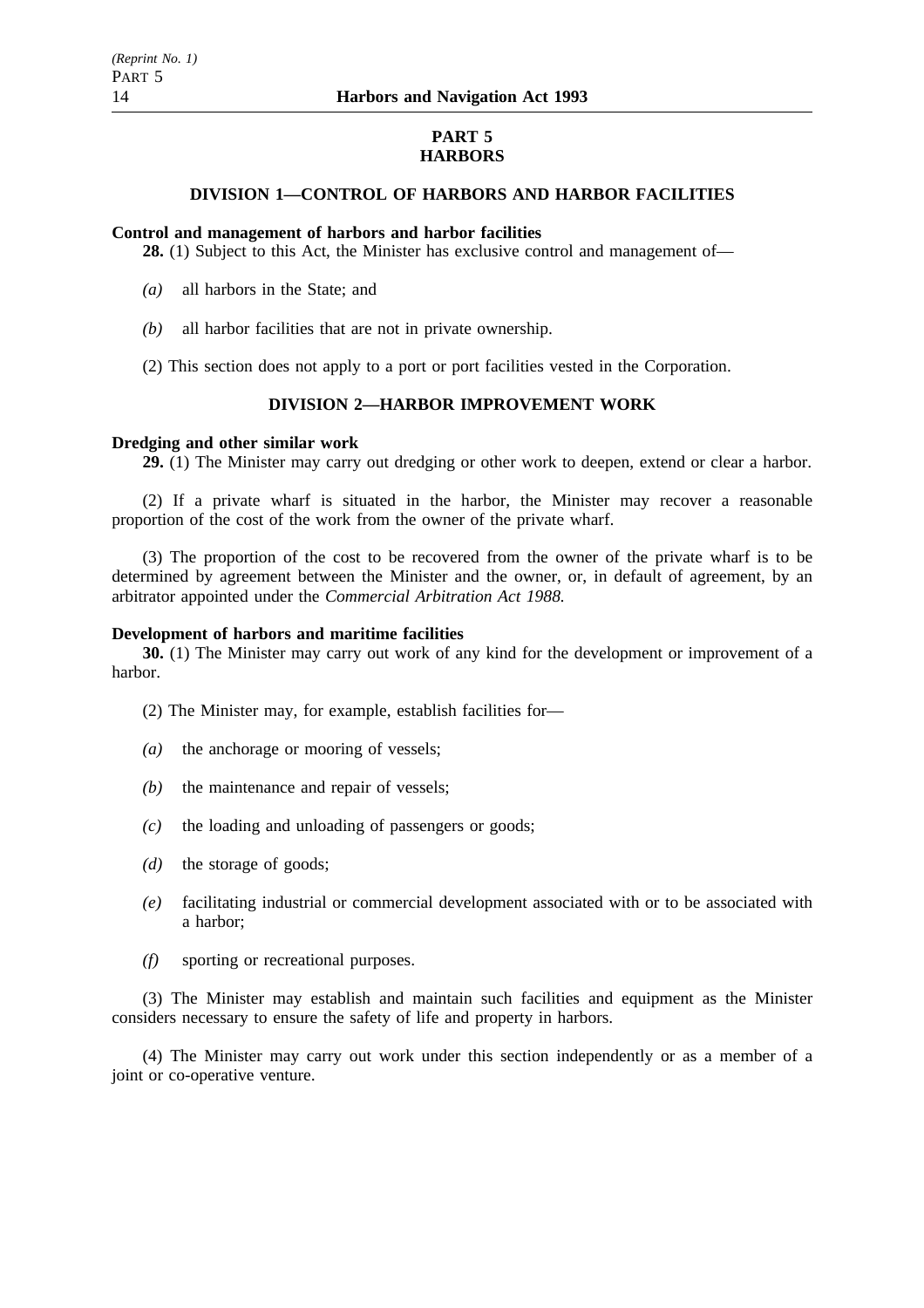### **DIVISION 3—FEES AND CHARGES**

#### **Fees and charges**

**31.** (1) The charges—

- *(a)* for use of facilities provided under this Act for—
	- (i) the mooring of vessels;
	- (ii) the loading or unloading of passengers or goods;
	- (iii) the storage of goods;
	- (iv) the safe navigation of vessels;
	- (v) any other purpose; or
- *(b)* for entry of vessels into a harbor or other specified parts of the jurisdiction; or
- *(c)* for services provided by the Minister,

are to be fixed by the Minister.

(2) The Minister may fix default charges to be paid if a charge fixed under this section is not paid within a specified period.

(3) The Minister will publish from time to time schedules of the charges and default charges fixed under this section.

(4) The Minister may waive or reduce charges or default charges, or extend the time for payment of charges or default charges, as he or she thinks fit.

(5) A charge (or default charge) payable under this section in respect of goods is recoverable as a debt from the consignor or the consignee of goods.

(6) The Minister may retain possession of goods until the appropriate charge has been paid, and, if it is not paid within 60 days after the goods are unloaded, the Minister may, after giving notice in writing to the consignee of the goods, sell the goods and retain the charge (and default charges and the costs of conducting the sale) from the proceeds of sale.

(7) If a charge payable in respect of a vessel is not paid, on or before the date when payment falls due, an authorised person may, at the Minister's direction, arrest the vessel and take it into the Minister's custody, and if the charge remains unpaid 60 days after the vessel is taken into the Minister's custody, the Minister may, after giving notice to the owner of the vessel, sell the vessel and retain the charge (and default charges and the costs of conducting the sale) from the proceeds of sale.

(8) If a person is in default in the payment of a charge or default charge imposed under this section, the Minister may, by notice to that person, prevent the person from using harbor facilities provided by the Crown until the charge or default charge (or both) have been paid.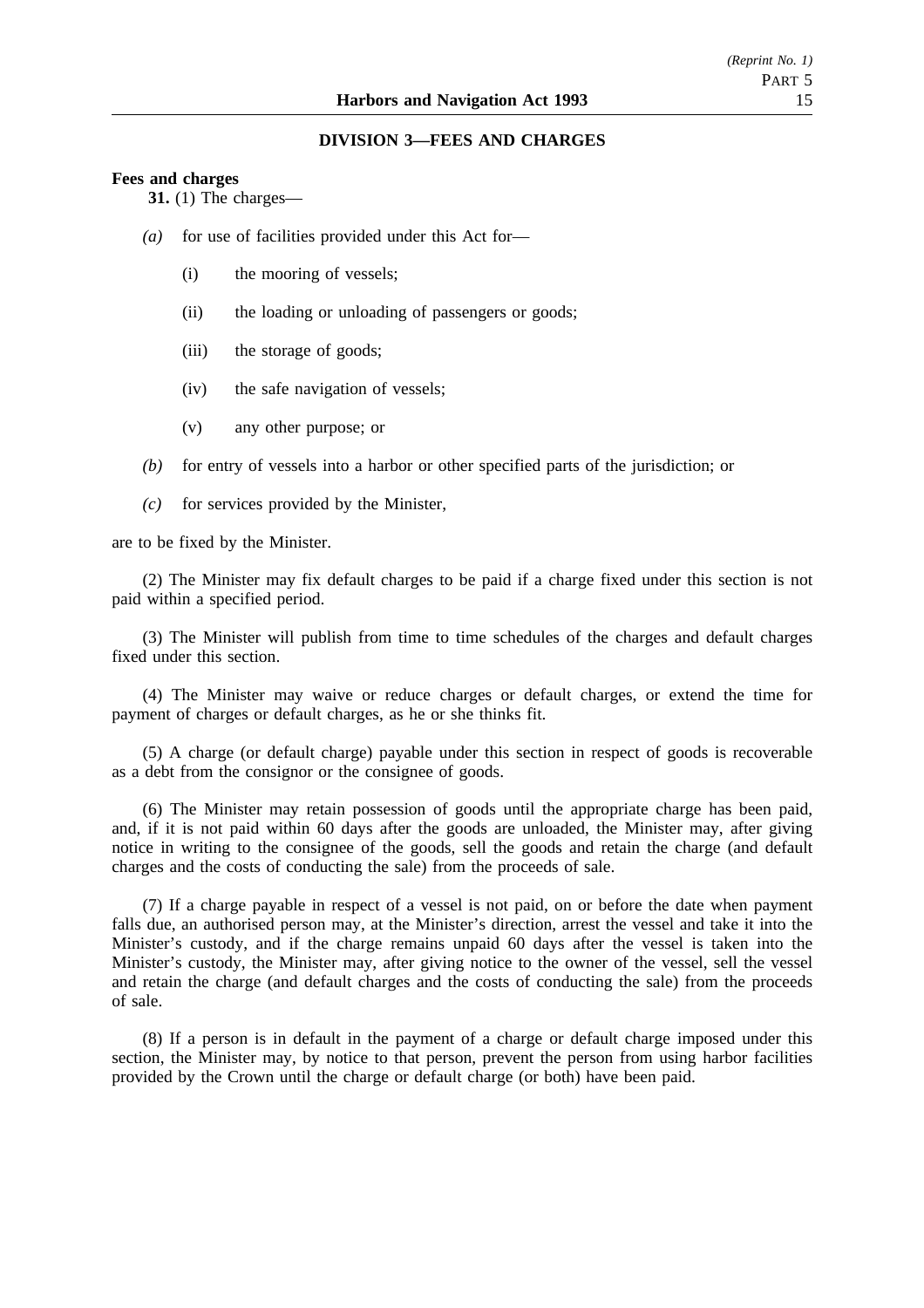### **DIVISION 4—CONTROL OF VESSELS IN HARBORS**

#### **Conduct of vessels in harbors**

**32.** (1) A person in charge of a vessel in a harbor must comply with any directions given by an authorised person.

Penalty: Division 6 fine.

(2) A direction may, for example, require that vessels proceed to load or unload in a particular order, that a vessel be moored or anchored in a particular position, that a vessel be secured in a particular way, or that a vessel be moved from a particular area or position.

(3) A person in charge of a vessel must permit an authorised person to board the vessel and inspect it and any cargo that it is carrying.

Penalty: Division 7 fine.

(4) An authorised person may, if there is no-one on board a vessel to whom a direction may be given, board the vessel and cause the vessel to be moved as the authorised person thinks fit.

(5) Any costs incurred by the authorised person in acting under subsection (4) are recoverable as a debt from the owner of the vessel.

### **DIVISION 5—PILOTAGE**

#### **Licensing of pilots**

**33.** (1) The CEO may license persons qualified in accordance with the regulations as pilots.

(1a) A licence remains in force for the period specified in the regulations and may be renewed in accordance with the regulations.

(2) A licence may be granted under this section on such conditions as the CEO thinks fit.

(3) The CEO may, by notice in writing to the holder of a licence under this Division, vary or revoke a condition of the licence.

(4) A person who holds a licence under this Division must not contravene or fail to comply with a condition of the licence.

Penalty: Division 6 fine.

(5) The CEO may, by notice in writing to a licensed pilot, cancel the licence if satisfied that the pilot—

- *(a)* has been guilty of incompetence or breach of duty; or
- *(b)* has breached a condition of licence; or
- *(c)* has suffered mental or physical incapacity rendering the pilot incapable of satisfactorily performing the duties of a pilot.

(6) On cancellation of a licence under this section, the former licensee must return the licence to the CEO.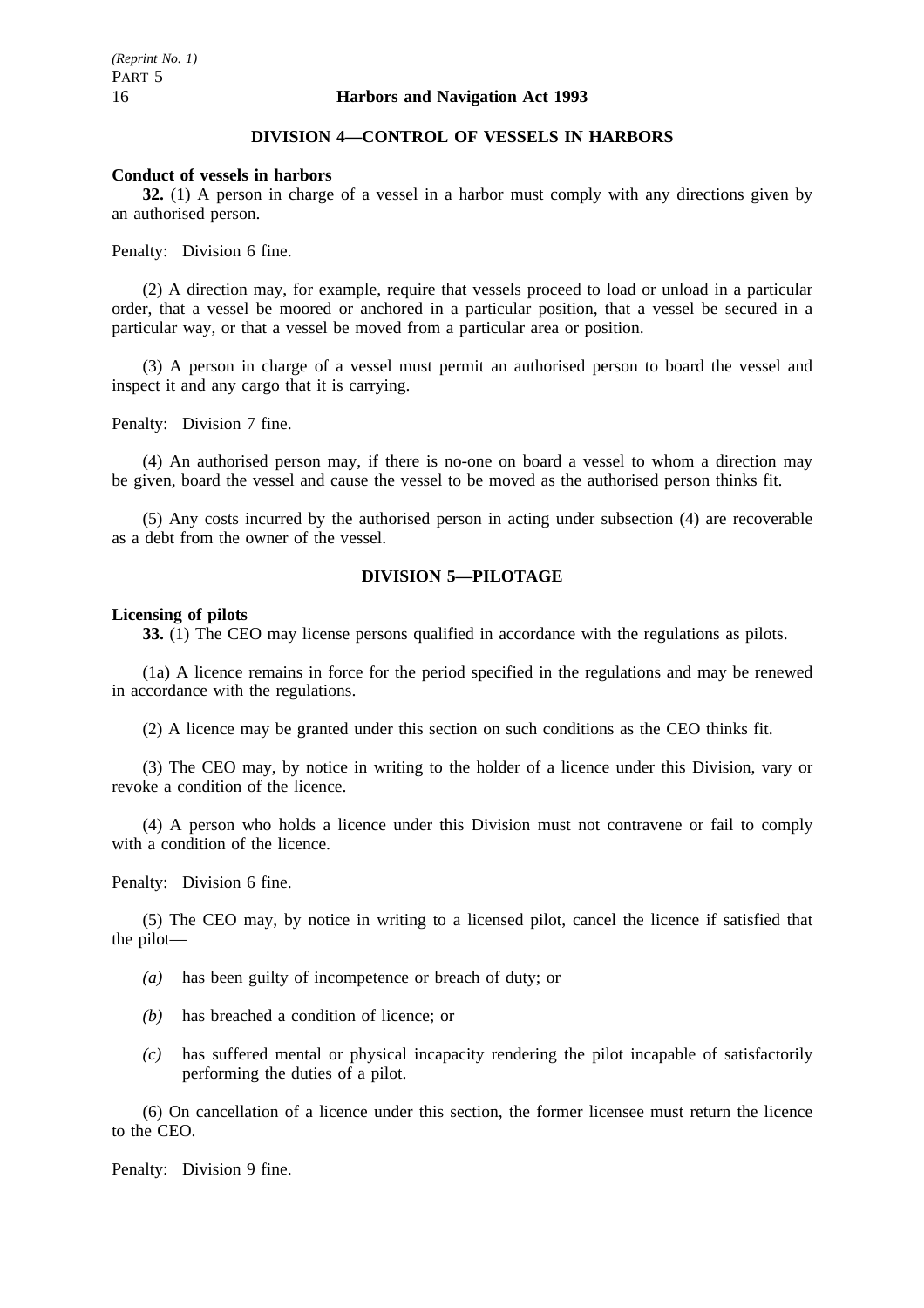### **Pilotage exemption certificate**

**34.** (1) The CEO may issue a pilotage exemption certificate to the master of a vessel in accordance with the regulations.

(1a) A pilotage exemption certificate remains in force for the period specified in the regulations and may be renewed in accordance with the regulations.

(2) A pilotage exemption certificate may be granted on such conditions as the CEO thinks fit.

(3) The CEO may, by notice in writing to the holder of a pilotage exemption certificate under this Division, vary or revoke a condition of the certificate.

(4) A person who holds a pilotage exemption certificate under this Division must not contravene or fail to comply with a condition of the certificate.

Penalty: Division 6 fine.

(4a) A pilotage exemption certificate lapses if the holder does not continue to have the periodic experience in the navigation of vessels required by the regulations.

(5) The CEO may, by notice in writing to the holder of a pilotage exemption certificate, cancel the certificate if there are, in the CEO's opinion, proper reasons for doing so.

(6) On cancellation of a pilotage exemption certificate under this section, the former holder of the certificate must return the certificate to the CEO.

Penalty: Division 9 fine.

#### **Compulsory pilotage**

**35.** (1) A vessel 35 metres or more in length must not be navigated within a harbor to which this section applies, unless—

- *(a)* the vessel is navigated under the control or at the direction of a licensed pilot; or
- *(b)* the master of the vessel holds a pilotage exemption certificate under this Division.

(2) If a vessel is navigated in contravention of this section, the owner and the master are each guilty of an offence.

Penalty: Division 5 fine.

(3) This section applies to a harbor declared by regulation to be a harbor to which this section applies.

(4) The CEO may, subject to such conditions as the CEO thinks fit, exempt a vessel from the requirements of this section.

### **Duties and immunities of pilots**

**36.** (1) The duty of a pilot is to pilot the vessel subject to the authority of the master, and the fact that a vessel is under pilotage does not relieve the master from responsibility for the navigation of the vessel.

(2) No civil liability attaches to a pilot or to a pilot's employer for negligence by the pilot in relation to the pilotage of the vessel (but this subsection does not relieve from liability that may attach to a person as owner of a vessel).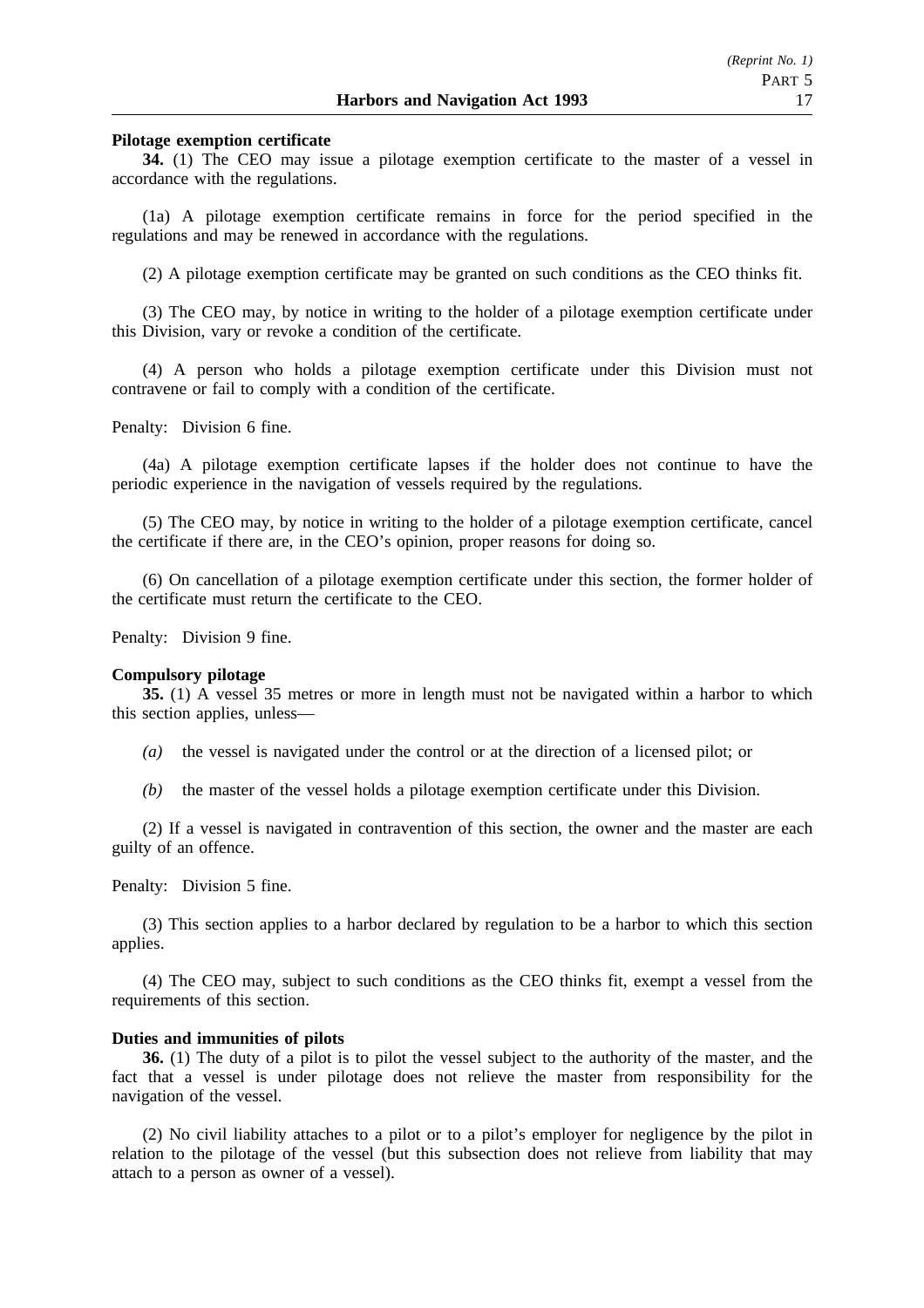(3) The liability of the owner or master of a ship for damage resulting from a fault in the navigation of the ship is unaffected by the fact that the vessel is under pilotage or that the pilotage is compulsory.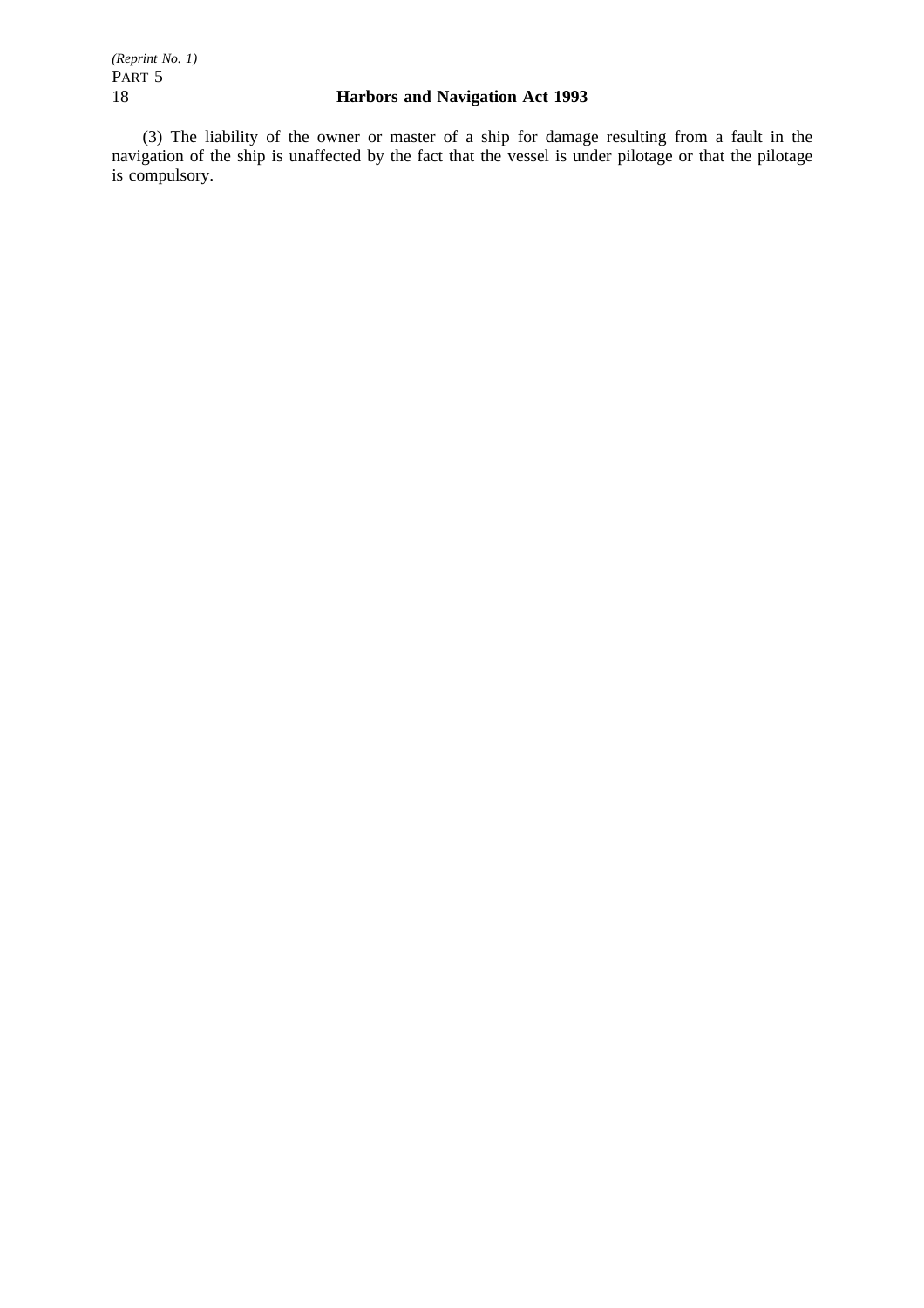### **PART 6 CREWING**

### **DIVISION 1—APPLICATION OF THIS PART**

#### **Vessels to which this Part applies**

**37.** This Part applies to a vessel of a class declared by regulation to be a class of vessels to which this Part applies.

### **DIVISION 2—OBLIGATION TO HAVE ADEQUATE CREW**

### **Obligation to have adequate crew**

**38.** (1) If a fishing vessel to which this Part applies is operated in the jurisdiction and the crew of the vessel does not conform to the requirements of the regulations with regard to the minimum number and qualifications of the crew, the owner is guilty of an offence.

Penalty: Division 6 fine.

(2) If a vessel (other than a fishing vessel) to which this Part applies is operated in the jurisdiction and—

- *(a)* there is no current determination of the State Crewing Committee fixing the minimum number and qualifications of the crew required for the safe navigation of the vessel; or
- *(b)* the crew of the vessel does not comply with the requirements of such a determination,

the owner and the master of the vessel are each guilty of an offence.

Penalty: Division 6 fine.

#### **Exemptions**

**39.** (1) The CEO may, on such conditions as the CEO thinks fit, exempt the owner or master of a vessel from the obligation to comply with the requirements of the regulations with regard to the minimum number and qualifications of the crew of the vessel or a determination of the State Crewing Committee.

(2) The CEO may, by notice in writing to the holder of an exemption, revoke the exemption or impose further conditions if there are, in the CEO's opinion, proper reasons for doing so.

### **DIVISION 3—STATE CREWING COMMITTEE**

#### **State Crewing Committee**

**40.** (1) The *State Crewing Committee* is established.

- (2) The Committee consists of—
- *(a)* five members (the "appointed members") appointed by the Governor of whom—
	- (i) two are to be master mariners and one is to be a marine engineer nominated by the Minister;
	- (ii) two are to be persons who have, in the opinion of the Governor, appropriate qualifications and experience to be members of the Committee, nominated by maritime or waterfront unions;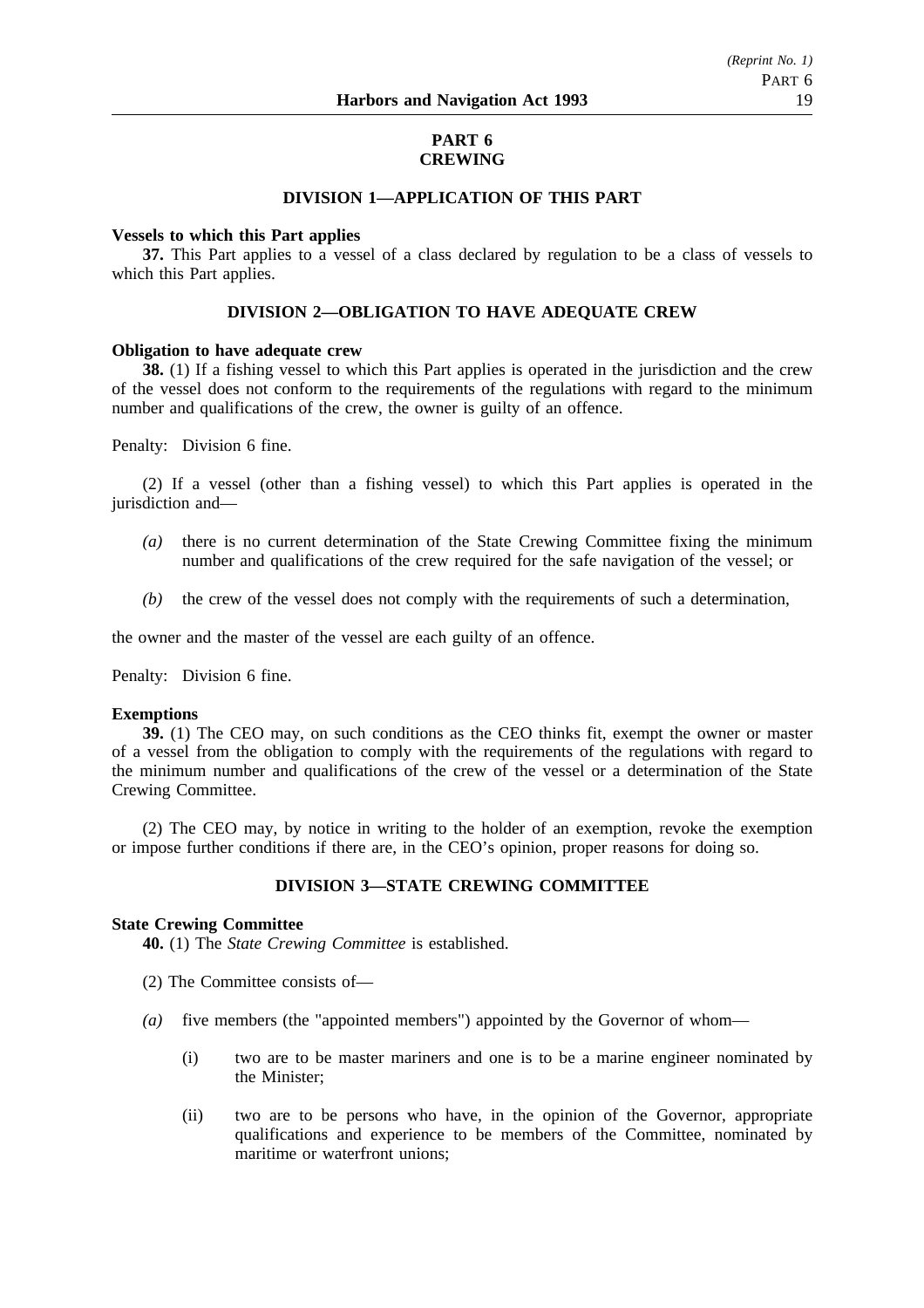*(b)* the members (the "nominated members") nominated by the owner of the vessel in respect of which a determination is to be made or reviewed by the Committee.

(3) One of the appointed members will be appointed by the Governor to preside at meetings of the Committee and another will be appointed to deputise for that member in his or her absence.

(4) The Governor may appoint a suitable person to act as an appointed member of the Committee when a particular appointed member is absent or during a temporary vacancy in the office of that member.

(5) The provisions governing the nomination of a member extend to the appointment of a person to act in the absence of that member or during a temporary vacancy in the office of that member.

#### **Nomination of members by owner**

**41.** (1) The CEO must, at least 14 days before the Committee sits to make or review a determination in respect of a vessel, give the owner a written notice—

- *(a)* informing the owner of the proposed making or review of the determination and of the date when the proceedings are to commence; and
- *(b)* inviting the owner to nominate a person or persons (not exceeding two in number) to be members of the Committee for the purposes of the proceedings.

(2) The owner may, by written notice to the CEO, nominate a person or persons (not exceeding two in number) to be members of the Committee for the purposes of the proceedings.

(3) A person may not be nominated under subsection (2) unless that person is a qualified master mariner or marine engineer or is, in the opinion of the CEO, otherwise appropriately qualified to participate in the proceedings.

(4) A nomination must be made at least 7 days before the Committee is to commence the proceedings for the making or review of the determination.

(5) If the owner fails to make a nomination in accordance with this section the right to make the nomination lapses.

#### **Conditions of office**

**42.** (1) An appointed member of the Committee holds office for such term and on such terms and conditions as may be determined by the Governor.

(2) A nominated member holds office as a member of the Committee only while matters relating to the vessel in respect of which that member was nominated are being considered or otherwise dealt with by the Committee.

(3) A member of the Committee is entitled to such remuneration, allowances and expenses as may be determined by the Governor.

### **DIVISION 4—PROCEDURES AND POWERS OF COMMITTEE**

### **Procedures at meetings**

**43.** (1) The member appointed to preside at meetings of the Committee must, if present at a meeting, preside at that meeting and, in the absence of that member, his or her deputy must preside but, if both are absent, a member chosen by those present will preside.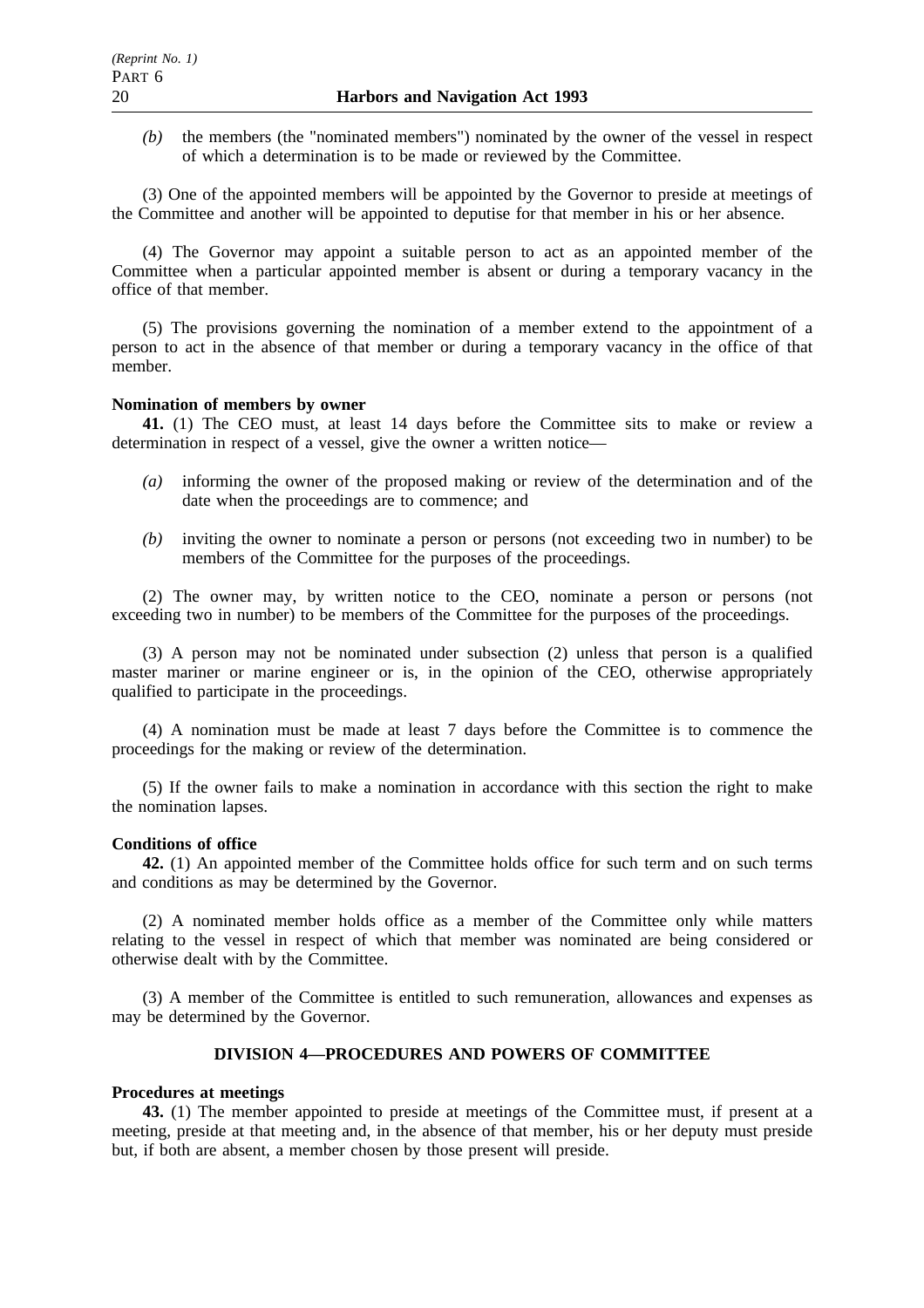(2) Subject to subsection (3), three members of the Committee constitute a quorum of the Committee.

(3) A quorum must, unless the CEO otherwise directs, include the members (if any) duly nominated by the owner of the ship in respect of which the Committee is to make or review a determination.

(4) A decision supported by a majority of the votes of the members present at a meeting of the Committee is a decision of the Committee.

(5) Each member present at a meeting of the Committee is entitled to one vote on any matter arising for decision at that meeting and, if the votes are equal, the member presiding at the meeting is entitled to a second or casting vote.

### **Power to obtain information**

**44.** (1) For the purposes of this Act, the Committee may—

- *(a)* by summons signed by the presiding or deputy presiding member, require any person to attend before the Committee to give evidence, or to produce documents to the Committee;
- *(b)* examine witnesses on oath or affirmation;
- *(c)* require any person appearing before the Committee (whether summoned to appear or not) to answer questions relating to any matter before the Committee;
- *(d)* enter and inspect any vessel in respect of which a determination is to be made or reviewed under this Act.
- (2) A person who—
- *(a)* fails without proper excuse to comply with a summons to attend before the Committee or to produce documents;
- *(b)* misbehaves before the Committee, or wilfully insults or obstructs the Committee;
- *(c)* refuses to be sworn or to affirm when required to do so by the Committee;
- *(d)* refuses to answer any relevant question when required to do so by the Committee,

is guilty of an offence.

Penalty: Division 7 fine.

### **Determinations in relation to crew**

**45.** The Committee may, on application by the owner of a vessel (other than a fishing vessel) to which this Part applies, make or review a determination fixing the minimum number and qualifications of the crew required for the safe navigation of the vessel.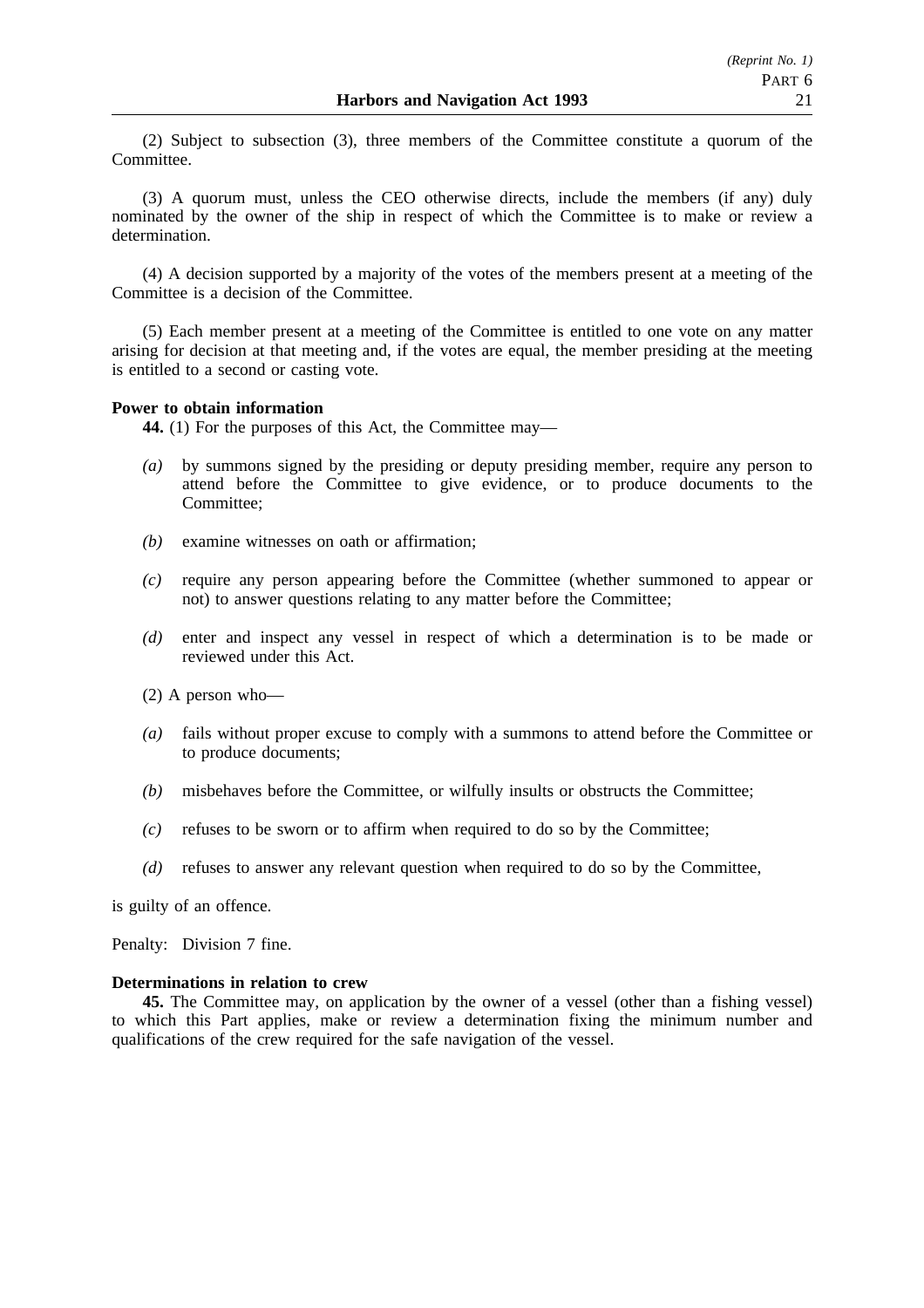### **PART 7 CERTIFICATES OF COMPETENCY**

### **Vessels to which this Part applies**

**46.** This Part applies to—

- *(a)* a recreational vessel fitted with an engine;
- *(b)* a vessel (other than a recreational vessel) of a class declared by regulation to be a class of vessels to which this Part applies.

### **Requirement for certificate of competency**

**47.** (1) A person must not accept employment in a key position in the crew of a commercial vessel to which this Part applies unless that person holds—

- *(a)* a certificate of competency of the appropriate class in force under this Act; or
- *(b)* a qualification under the law of some other place declared by the CEO in accordance with the regulations to be equivalent to a certificate of competency of the relevant class; or
- *(c)* an exemption from the requirement to hold a certificate of competency of the relevant class.

Penalty: Division 7 fine.

(2) A person must not employ another in a key position in the crew of a commercial vessel to which this Part applies unless that person holds—

- *(a)* a certificate of competency of the appropriate class; or
- *(b)* a qualification under the law of some other place declared by the CEO in accordance with the regulations to be equivalent to a certificate of competency of the relevant class; or
- *(c)* an exemption from the requirement to hold a certificate of competency of the relevant class.

Penalty: Division 7 fine.

(3) A person must not operate a recreational vessel to which this Part applies unless that person holds—

- *(a)* a certificate of competency of the appropriate class (a boat operator's licence); or
- *(b)* an exemption from the requirement to hold a certificate of competency of the relevant class; or
- *(c)* a special permit granted under the regulations.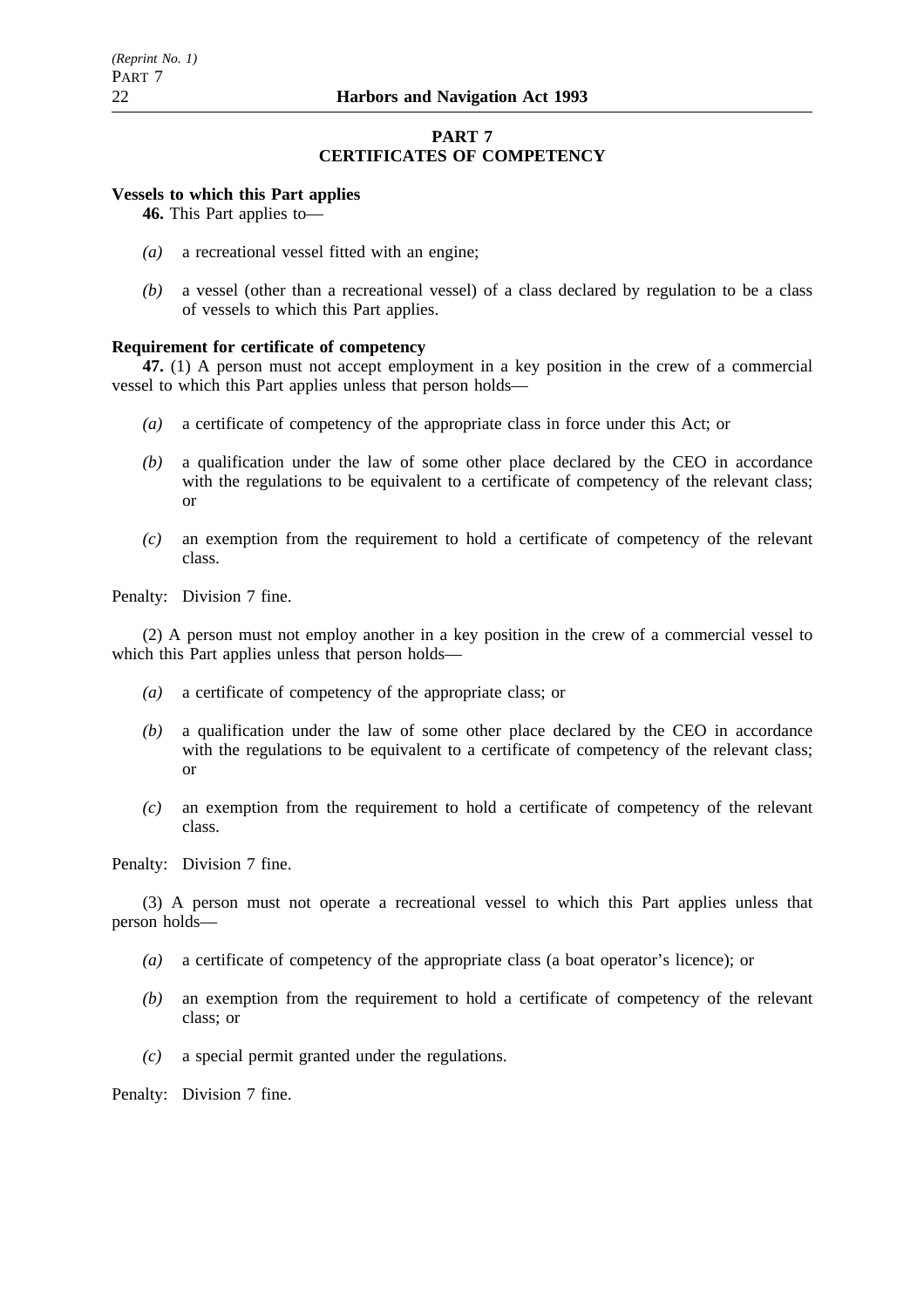(4) A person must not hire out a recreational vessel to which this Part applies to another unless that person holds—

- *(a)* a certificate of competency of the appropriate class (a boat operator's licence); or
- *(b)* an exemption from the requirement to hold a certificate of competency of the relevant class; or
- *(c)* a special permit granted under the regulations.

Penalty: Division 7 fine.

(5) A person who commits an offence against this section while disqualified from holding a certificate of competency of the relevant class is liable to a fine of twice the amount prescribed above.

#### **Issue of certificates of competency or exemptions**

**48.** (1) The CEO must arrange for the examination of applicants seeking certificates of competency.

- (2) A person who—
- *(a)* passes the examinations appropriate to a certificate of competency of a particular class; and
- *(b)* satisfies the requirements of the regulations appropriate to an applicant for a certificate of competency of that class; and
- *(c)* satisfies the CEO that he or she is a fit and proper person to hold a certificate of competency of that class,

is entitled to be issued with a certificate of competency of that class.

(3) A person who is entitled to a certificate of competency will, on payment of the fee fixed by regulation, be issued with a certificate of competency.

(4) A certificate of competency issued in respect of a recreational vessel (a boat operator's licence) continues in operation without renewal and without payment of any further fee.

(5) The CEO may, on such conditions as the CEO thinks fit, exempt a person from the obligation to sit an examination for a certificate of competency or to hold a certificate of competency of a particular class.

### **Cancellation of certificate of competency by court**

**49.** Where a court convicts the holder of a certificate of competency of an offence against this Act showing the holder to have been incompetent or guilty of misconduct or to have failed in his or her duty in a matter related to navigation, the court may, in addition to imposing any other penalty, cancel the certificate of competency and disqualify the holder from again holding such a certificate for a specified period or until further order.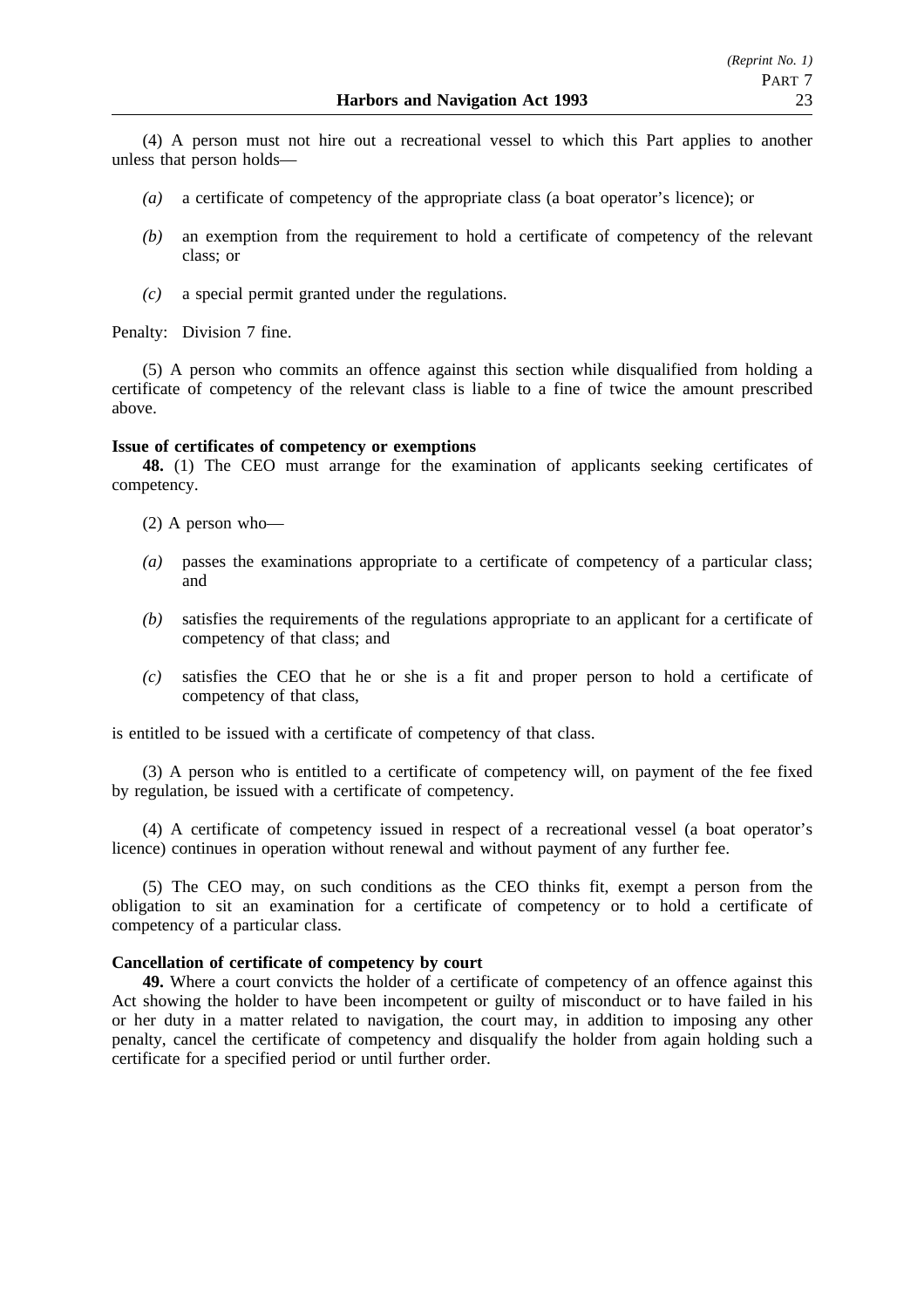### **Cancellation of certificate of competency by Minister**

**50.** (1) If the holder of a certificate of competency—

- *(a)* is shown by the findings of the Court of Marine Enquiry or a court or tribunal with similar powers under the law of some other place to have been incompetent or guilty of misconduct or to have failed in his or her duty in a matter related to navigation; or
- *(b)* is convicted of an offence showing the holder of the certificate to have been incompetent or guilty of misconduct or to have failed in his or her duty in a matter related to navigation; or
- *(c)* is disqualified from holding such a certificate under the law of another place, or
- *(d)* is shown to have suffered mental or physical incapacity rendering him or her incapable of satisfactorily operating a vessel or performing duties pursuant to the certificate of competency,

the Minister may, by notice in writing given to the holder, cancel the certificate of competency and disqualify the holder from again holding such a certificate for a specified period or until further notice.

- (2) If the holder of a qualification under the law of some other place—
- *(a)* is convicted of an offence showing the holder of the qualification to have been incompetent or guilty of misconduct or to have failed in his or her duty in a matter related to navigation; or
- *(b)* has been found by the Court of Marine Enquiry or a court or tribunal with similar powers under the law of some other place to have been incompetent or guilty of misconduct or to have failed in his or her duty in a matter related to navigation, or
- *(c)* is shown to have suffered mental or physical incapacity rendering him or her incapable of satisfactorily operating a vessel or performing duties pursuant to the qualification,

the Minister may declare the qualification to be inoperative in the jurisdiction and while such a declaration remains in force the person to whom it relates will not be regarded as the holder of a qualification equivalent to a certificate of competency.

(3) On cancellation of a certificate of competency (under this or any other section of this Act), the former holder of the certificate must return the certificate to the Minister.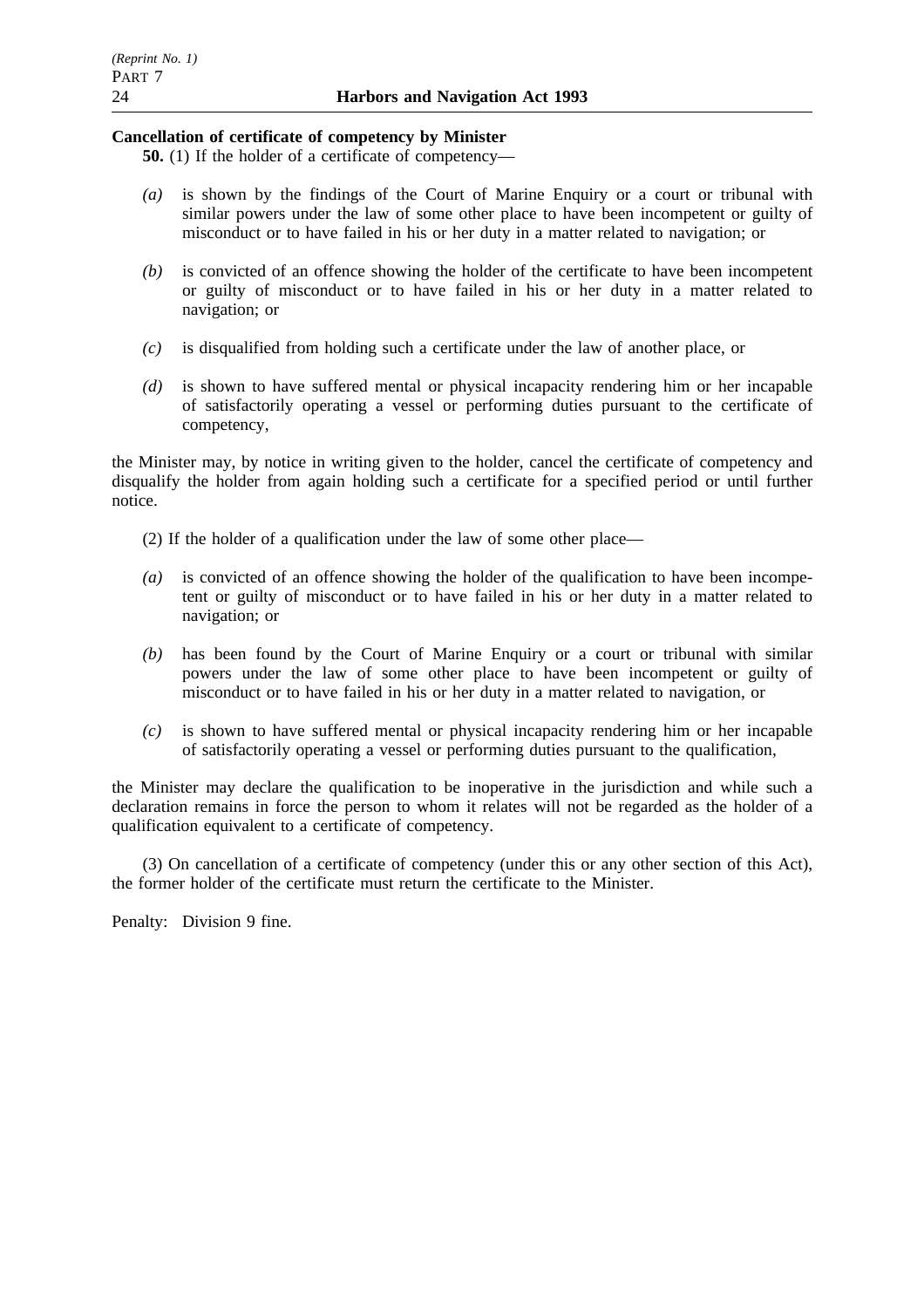### **PART 8 HIRE OF VESSELS**

#### **Vessels to which this Part applies**

**51.** This Part applies to vessels of a class declared by regulation to be a class of vessels to which this Part applies.

#### **Obligation to hold licence**

**52.** A person must not carry on a business of hiring out vessels to which this Part applies unless licensed to do so under this Part.

Penalty: Division 7 fine.

#### **Duration and granting of licence**

**52A.** (1) A licence under this Part remains in force for the period specified in the regulations and may be renewed in accordance with the regulations.

(2) The regulations may set out the circumstances in which the CEO may grant or refuse to grant a licence under this Part.

#### **Terms and conditions of licence**

**53.** (1) A licence under this Part may be granted subject to such conditions as the CEO thinks fit and specifies in the licence.

(2) The CEO may, by notice in writing to the holder of a licence under this Part, vary or revoke a condition of the licence.

(3) A person who holds a licence under this Division must not contravene or fail to comply with a condition of the licence.

Penalty: Division 7 fine.

(4) The CEO may, by notice in writing to the licensee, cancel a licence for breach of a condition.

(5) On cancellation of a licence under this section, the former licensee must return the licence to the CEO.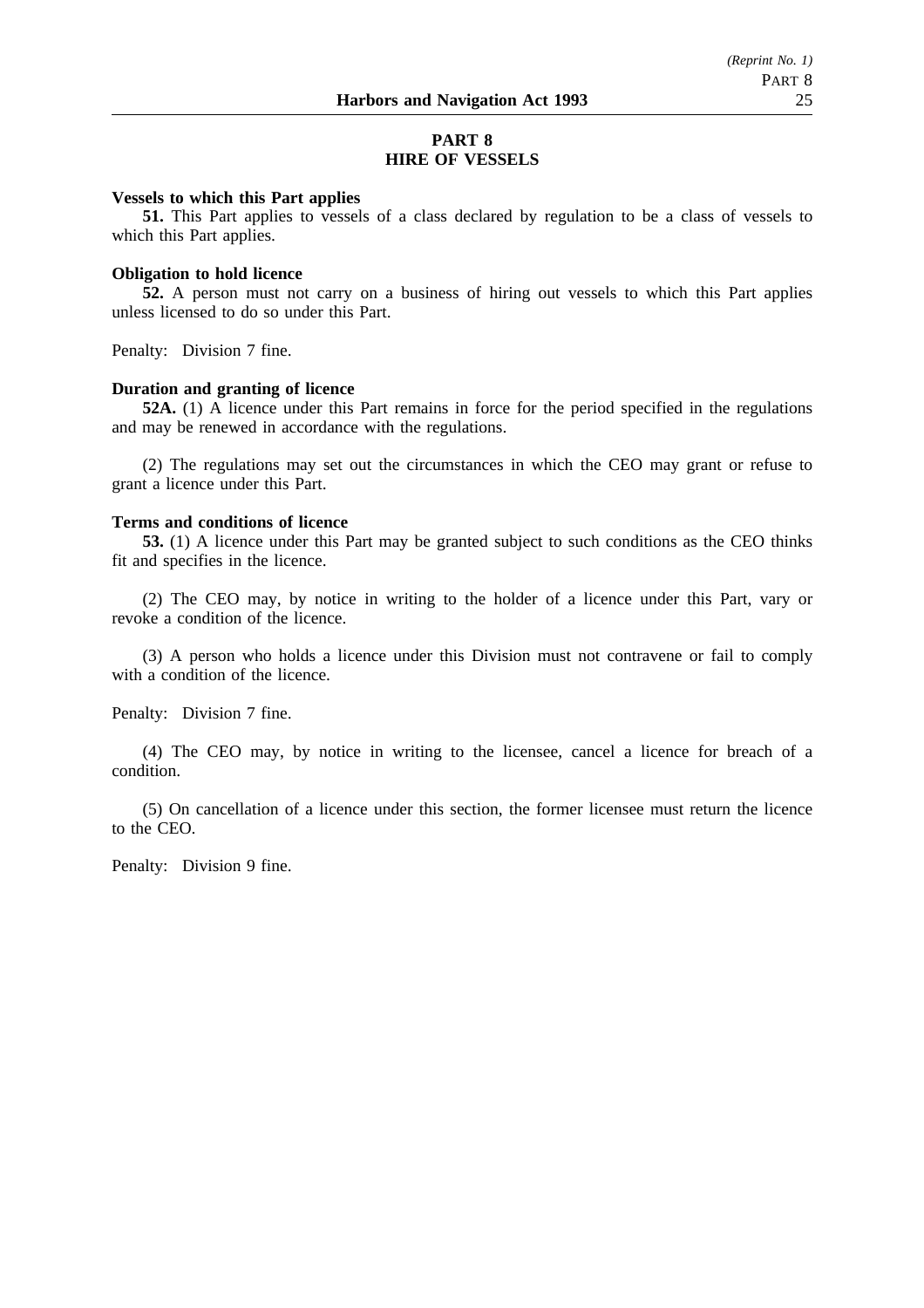### **PART 9 REGISTRATION AND CERTIFICATES OF SURVEYS**

### **DIVISION 1—REGISTRATION OF VESSELS**

#### **Application of Division**

**54.** This Division applies to—

- *(a)* a recreational vessel fitted with an engine;
- *(b)* a vessel of a class declared by regulation to be a class of vessels to which this Division applies.

#### **Registration**

**55.** (1) A vessel to which this Division applies must not be operated in the jurisdiction unless it is registered and marked in accordance with the regulations.

(2) If a vessel to which this Division applies is operated in the jurisdiction contrary to this section, the owner of the vessel, and the master or operator of the vessel, are each guilty of an offence (but it is a defence to a charge of such an offence brought against the owner for the owner to prove that the vessel was operated without the owner's consent).

Penalty: Division 9 fine.

(3) The CEO may, subject to such conditions as the CEO thinks fit, grant exemptions from the requirements of this section.

### **DIVISION 2—CERTIFICATES OF SURVEY**

#### **Application of this Division**

**56.** This Division applies in respect of vessels of a class declared by regulation to be a class of vessels in respect of which a certificate of survey is required.

#### **Appointment of surveyors**

**57.** (1) The CEO may license a suitably qualified person to be a surveyor of vessels generally or of a particular class of vessels.

(2) A licence may be issued on such conditions as the CEO thinks fit.

(3) A person who holds a licence under this Division must not contravene or fail to comply with a condition of the licence.

Penalty: Division 6 fine.

(4) The CEO may, by notice in writing to a licensed surveyor, cancel the surveyor's licence if the surveyor is shown to have been guilty of incompetence or breach of duty or to have breached a condition of the licence.

(5) On cancellation of a licence under this section, the former licensee must return the licence to the CEO.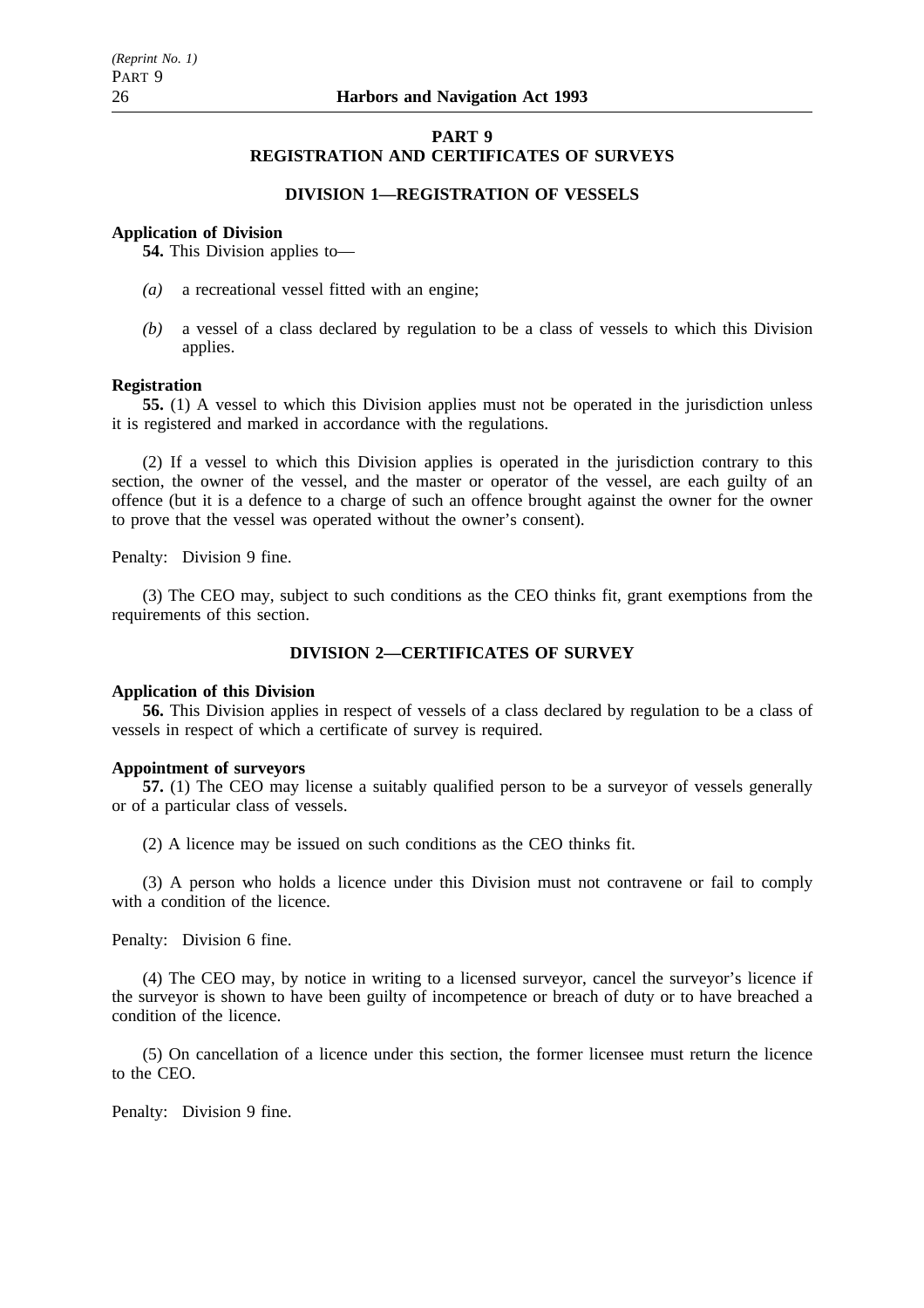#### **Issue of certificate of survey**

**58.** (1) The CEO may, on the recommendation of a licensed surveyor, issue a certificate of survey in respect of a vessel.

(2) A certificate of survey may, if the licensed surveyor so recommends, be issued subject to conditions stated in the certificate.

#### **Certificate of survey**

**59.** (1) A certificate of survey issued in respect of a vessel certifies—

- *(a)* that the vessel is structurally sound and conforms with the requirements of the regulations; and
- *(b)* that the vessel has the equipment required by the regulations and that the equipment is in working order.
- (2) A certificate of survey remains in force for a period stated in the certificate.

 $(3)$  If—

- *(a)* a structural alteration is made, without the consent of the CEO, to the hull of a vessel in respect of which a certificate of survey is in force; or
- *(b)* a material alteration is made, without the consent of the CEO, to the equipment of a vessel in respect of which a certificate of survey is in force,

the certificate of survey is void.

(4) A certificate of survey that is void under subsection (3) must be returned to the CEO at his or her request.

(5) If a certificate is not returned in accordance with subsection (4), the owner and the master of the vessel to which the certificate relates are each guilty of an offence.

Penalty: Division 9 fine.

#### **Obligation to hold certificate of survey**

**60.** (1) If a vessel to which this Division applies is operated in the jurisdiction without a current certificate of survey, the owner and the master of the vessel are each guilty of an offence.

Penalty: Division 5 fine.

(2) If a vessel in respect of which a certificate of survey is in force is operated contrary to a condition of the certificate, the owner and the master of the vessel are each guilty of an offence.

Penalty: Division 5 fine.

(3) In this section, a reference to a certificate of survey extends to a certificate or document issued under some other law but recognised under the regulations as equivalent to a certificate of survey.

(4) The CEO may, subject to such conditions as the CEO thinks fit, exempt a vessel from the requirement to be surveyed under this Division.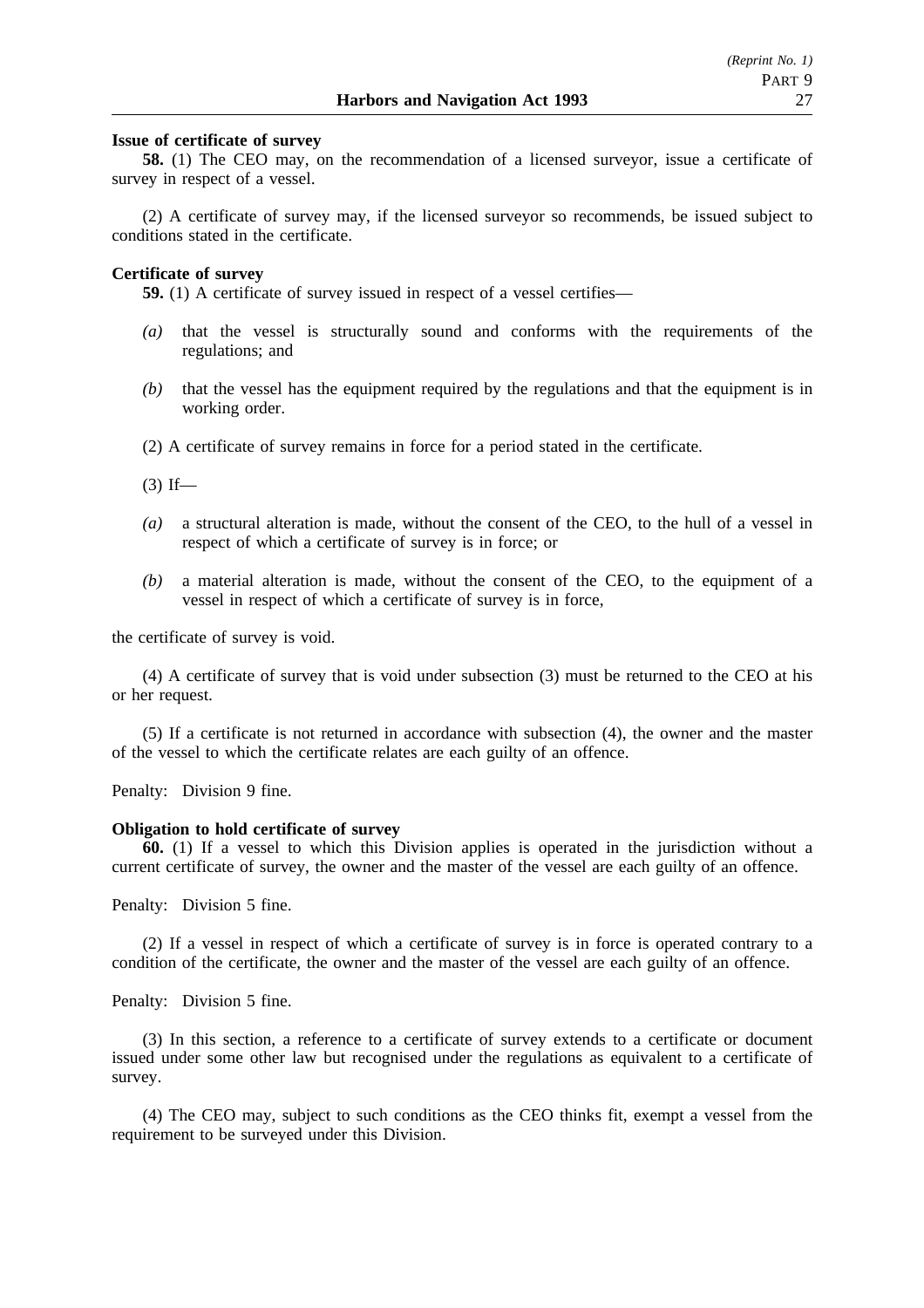### **DIVISION 3—LOADLINE CERTIFICATES**

### **Application of this Division**

**61.** This Division applies in respect of vessels of a class declared by regulation to be a class of vessels in respect of which a loadline certificate is required.

### **Issue of loadline certificate**

**62.** (1) The CEO may issue a loadline certificate in respect of a vessel.

(2) A loadline certificate may be issued subject to conditions stated in the certificate.

### **Loadline certificate**

**63.** (1) A loadline certificate issued in respect of a vessel certifies that the vessel conforms with the requirements of the regulations in relation to markings displayed for the purposes of determining whether the vessel is properly loaded.

(2) A loadline certificate remains in force for a period stated in the certificate.

 $(3)$  If—

- *(a)* a structural alteration is made, without the consent of the CEO, to the hull of a vessel in respect of which a loadline certificate is in force; or
- *(b)* a material alteration is made, without the consent of the CEO, to the markings on a vessel in respect of which a loadline certificate is in force,

the loadline certificate is void.

(4) A loadline certificate that is void under subsection (3) must be returned to the CEO at his or her request.

(5) If a certificate is not returned in accordance with subsection (4), the owner and the master of the vessel to which the certificate relates are each guilty of an offence.

Penalty: Division 6 fine.

### **Obligation to hold loadline certificate**

**64.** (1) If a vessel to which this Division applies is operated in the jurisdiction without a current loadline certificate, the owner and the master of the vessel are each guilty of an offence.

Penalty: Division 5 fine.

(2) If a vessel in respect of which a loadline certificate is in force is operated contrary to a condition of the certificate, the owner and the master of the vessel are each guilty of an offence.

Penalty: Division 5 fine.

(3) In this section, a reference to a loadline certificate extends to a certificate or document issued under some other law but recognised under the regulations as equivalent to a loadline certificate.

(4) The CEO may, subject to such conditions as the CEO thinks fit, exempt a vessel from the requirement to have a loadline certificate issued in respect of it under this Division.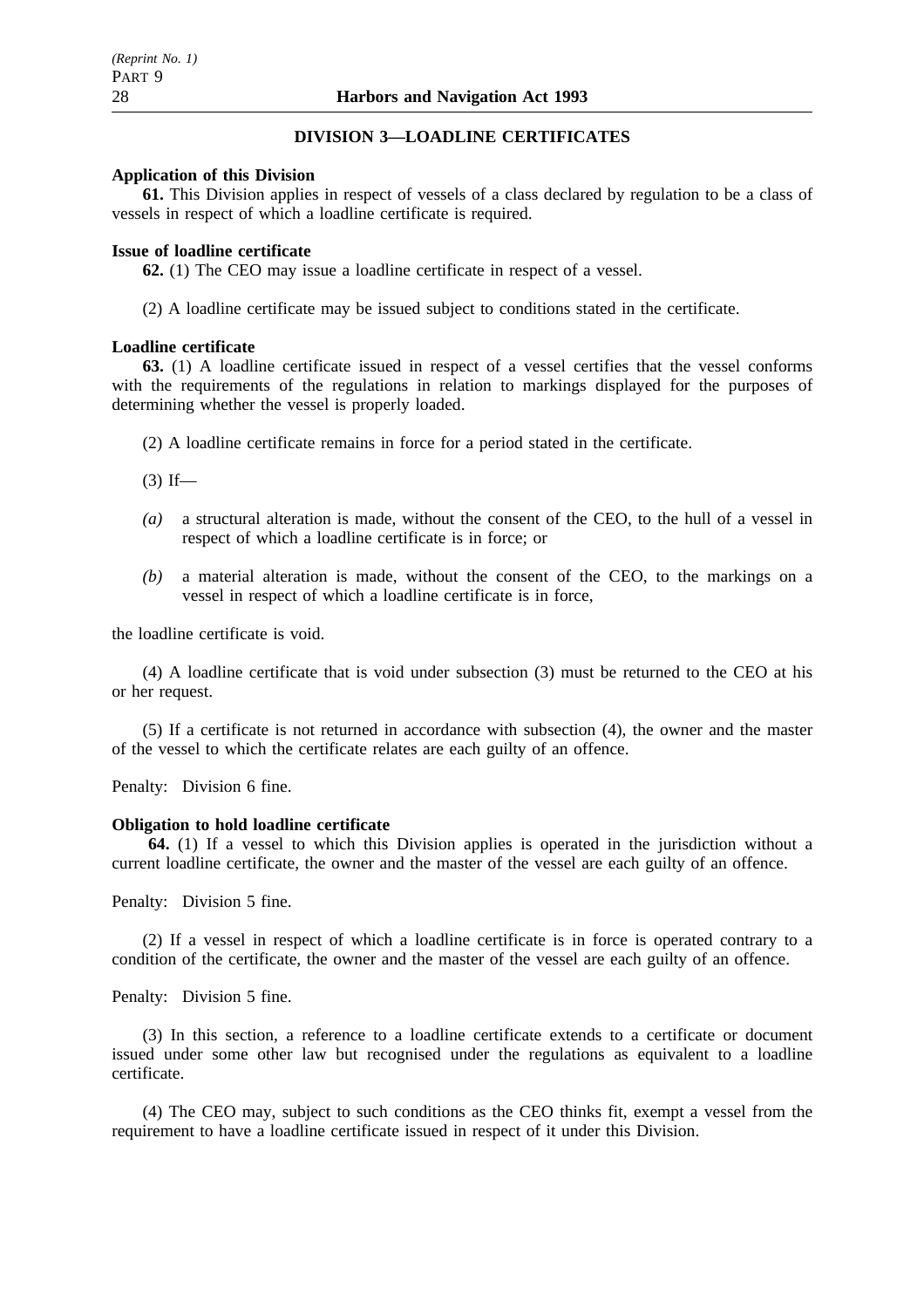### **PART 10 SAFETY**

### **DIVISION 1—SAFETY GENERALLY**

### **General requirements**

**65.** (1) A vessel must not be operated in the jurisdiction if—

- *(a)* the vessel is unsafe;
- *(b)* the vessel does not have the equipment or markings required by the regulations or the equipment is not in good working order;
- *(c)* the vessel is overloaded or is not properly loaded in accordance with the regulations or the conditions of a certificate of survey or loadline certificate.

(2) If a vessel is operated in the jurisdiction contrary to subsection (1), the owner and the master or operator are each guilty of an offence.

Penalty: Division 5 fine.

#### **Power to prohibit use of unsafe vessel**

**66.** (1) If the CEO suspects, on reasonable grounds—

- *(a)* that a vessel is unsafe; or
- *(b)* that a vessel does not have the equipment or markings required by the regulations or the equipment is not in good working order; or
- *(c)* that a vessel is overloaded or is not properly loaded in accordance with the regulations or the conditions of a certificate of survey or a loadline certificate,

the CEO may, by order, prohibit the use of the vessel.

(2) If an order is made under this section while the vessel is under way, the vessel must be brought as soon as possible to safe anchorage or be taken as soon as possible out of the water.

(3) Except as provided in subsection (2), if a vessel is operated contrary to an order under subsection (1), the owner and the master of the vessel are each guilty of an offence.

Penalty: Division 6 fine.

#### **Minister's power to act in emergency**

**67.** (1) In the event of an emergency arising involving a vessel within the jurisdiction, the Minister may take such action, and issue such directions to the master or owner of the vessel, as the Minister considers necessary (including sinking or ordering the sinking of a vessel) for the purpose of avoiding or minimising loss of life or injury, or serious damage to property.

(2) A master or owner of a vessel who fails to comply with directions issued under subsection (1) is guilty of an offence.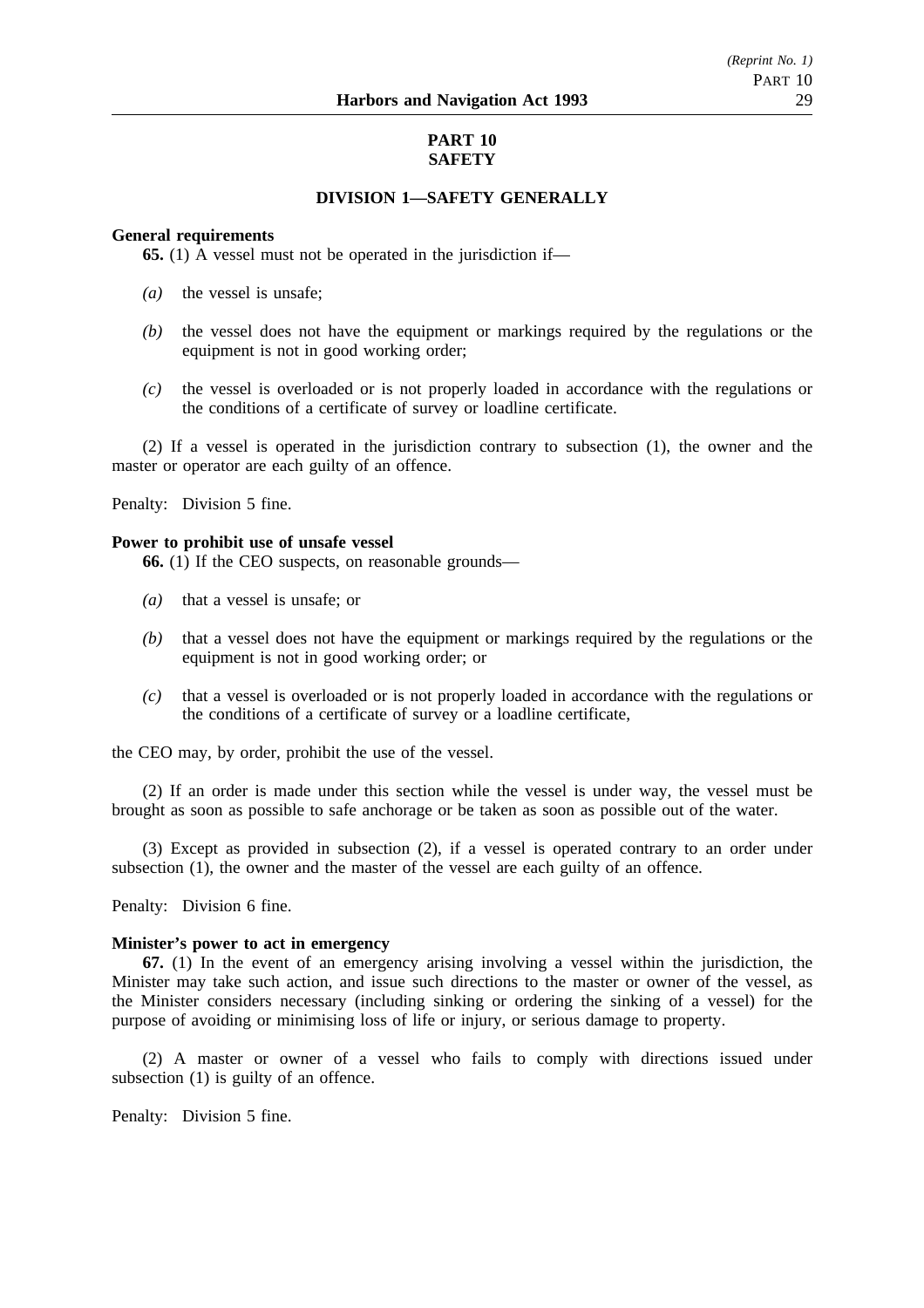### **DIVISION 2—SURVEY**

### **Requirement of survey**

**68.** (1) If the CEO is of the opinion that there are reasonable grounds to suspect that a vessel may be unsafe, that a vessel does not have the equipment or markings required by the regulations or that its equipment may not be in good working order, the CEO may, by notice in writing to the owner of the vessel, require the owner to obtain a certificate from a licensed surveyor nominated by the CEO certifying that—

- *(a)* the vessel is safe; and
- *(b)* the vessel has the equipment and markings required by the regulations and the equipment is in good working order.

(2) A notice under this section may prohibit the use of the vessel until the certificate is obtained.

- (3) A person who—
- *(a)* fails without reasonable excuse to obtain a certificate of survey within the time allowed by a notice under this section; or
- *(b)* uses a vessel contrary to a notice under this section,

is guilty of an offence.

Penalty: Division 6 fine.

### **DIVISION 3—OPERATION OF VESSELS**

#### **Vessels to be operated with due care**

**69.** (1) A person who operates a vessel at a dangerous speed or in a dangerous manner is guilty of an offence.

Penalty: Division 6 fine.

(2) A person who operates a vessel without due care for the safety of any person or property is guilty of an offence.

Penalty: Division 7 fine.

### **DIVISION 4—ALCOHOL AND OTHER DRUGS**

### **Alcohol and other drugs**

**70.** (1) If—

- *(a)* a person operates a vessel or is a member of the crew of a vessel who is, or ought to be, engaged in duties affecting the safe navigation or operation of the vessel; and
- *(b)* that person is so much under the influence of intoxicating liquor or a drug as to be incapable of exercising effective control of the vessel or of effectively discharging the duties that he or she is or ought to be performing (as the case requires),

that person is guilty of an offence.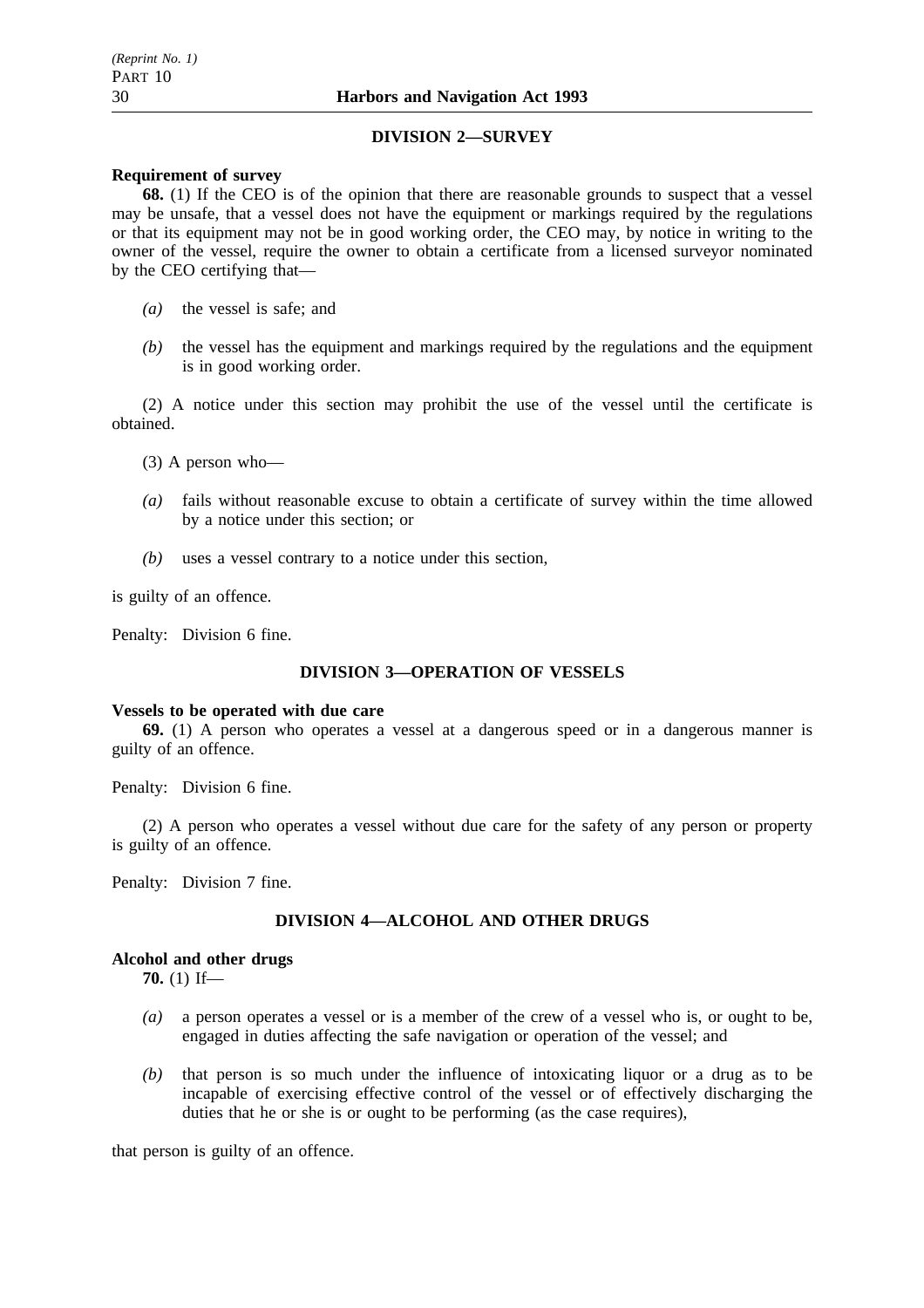Penalty—

- *(a)* for a first offence—
	- (i) a fine of not less than \$700 and not more than \$1 200; or
	- (ii) imprisonment for not more than 3 months;
- *(b)* for a subsequent offence—
	- (i) a fine of not less than \$1 500 and not more than \$2 500; or
	- (ii) imprisonment for not more than 6 months.
- $(2)$  If—
- *(a)* a person operates a vessel or is a member of the crew of a vessel who is, or ought to be, engaged in duties affecting the safe navigation, operation or use of the vessel; and
- *(b)* the prescribed concentration of alcohol is present in the blood of that person,

that person is guilty of an offence.

### Penalty—

- *(a)* for a first offence—
	- (i) if the offence is a category 1 offence—a fine of \$700;
	- (ii) if the offence is a category 2 offence—a fine of not less than \$500 and not more than \$900;
	- (iii) if the offence is a category 3 offence—a fine of not less than \$700 and not more than \$1 200;
- *(b)* for a second offence—
	- (i) if the offence is a category 1 offence—a fine of \$700;
	- (ii) if the offence is a category 2 offence—a fine of not less than \$700 and not more than \$1 200;
	- (iii) if the offence is a category 3 offence—a fine of not less than \$1 200 and not more than \$2 000:
- *(c)* for a subsequent offence—
	- (i) if the offence is a category 1 offence—a fine of \$700;
	- (ii) if the offence is a category 2 offence—a fine of not less than \$1 100 and not more than \$1 800;
	- (iii) if the offence is a category 3 offence—a fine of not less than \$1 500 and not more than \$2 500.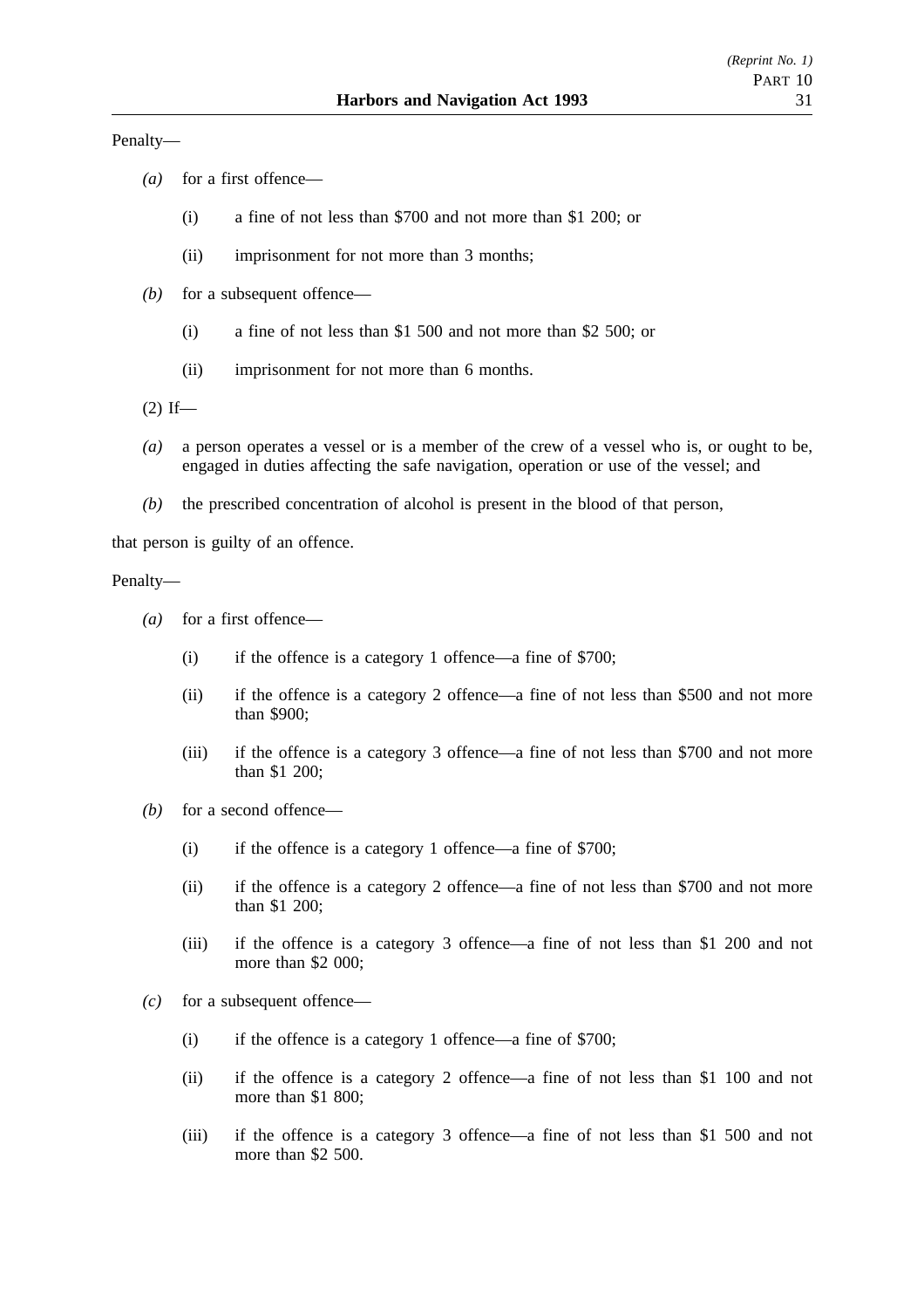(3) In this section—

"**category 1 offence**" means an offence involving a concentration of alcohol of less than .08 grams in 100 millilitres of blood;

"**category 2 offence**" means an offence involving a concentration of alcohol of not less than .08 grams but less than .15 grams in 100 millilitres of blood;

"**category 3 offence**" means an offence involving a concentration of alcohol of not less than .15 grams in 100 millilitres of blood;

"**prescribed concentration of alcohol**" means a concentration of .05 grams or more in 100 millilitres of blood.

(4) For the purpose of determining whether a particular offence is a first, second or subsequent offence, each offence against this Division for which the defendant has been convicted will be taken into account except any category 1 offence or an offence committed more than 5 years before the date of commission of the offence in question.

### **Requirement to submit to alcotest or breath analysis**

**71.** (1) An authorised person may require any person—

- *(a)* who is operating or has operated a vessel within the preceding period of two hours; or
- *(b)* who is or was a member of the crew of a vessel that is being operated or has been operated within the preceding period of two hours, and who is or was, or ought to be or to have been engaged in duties affecting the safe operation of the vessel,

to submit to an alcotest or a breath analysis.

(2) A person required to submit to an alcotest or breath analysis must comply with all reasonable directions of the authorised person and, in particular, must exhale into the apparatus by which the alcotest or breath analysis is conducted, in accordance with the directions of the authorised person.

Penalty: Division 7 fine.

(3) If a person is required to submit to breath analysis, the breath analysis must be conducted by a member of the police force experienced in the operation of breath analysing instruments.

(4) It is a defence to a prosecution under subsection (2) to establish that the requirement or direction to which the prosecution relates was not lawfully made or that there was, in the circumstances of the case, good reason for the defendant to refuse or fail to comply with the requirement or direction.

(5) A person is not entitled to refuse or fail to comply with a requirement or direction under this section on the ground that, by complying with the direction, that person would or might furnish evidence that could be used against that person.

### **Right to request blood test**

**72.** (1) A person required under this Act to submit to breath analysis may request that a sample of his or her blood be taken by a medical practitioner.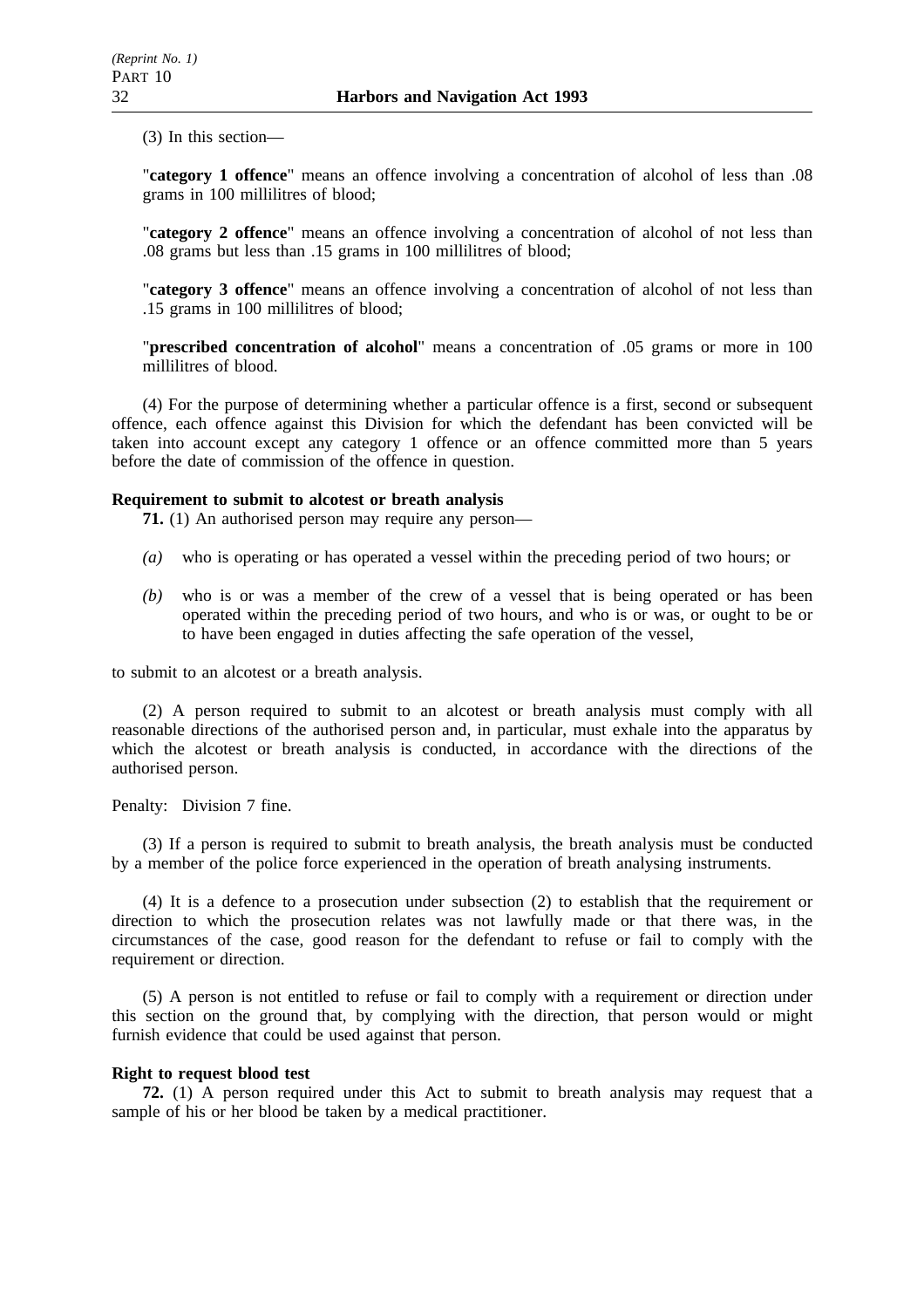(2) If a request is made by a person under subsection (1), the authorised person must do all things reasonably necessary to facilitate the taking of a sample of the person's blood—

- *(a)* by a medical practitioner nominated by the person; or
- *(b)* if a medical practitioner is not nominated or it appears unlikely to an authorised person that the nominated medical practitioner will be available to take the sample within one hour of the time of the request at some place within ten kilometres of the place of the request—by any medical practitioner who is available to take the sample.
- (3) The taking of a sample of blood under this section—
- *(a)* must be carried out in the presence of an authorised person; and
- *(b)* must be at the expense of the person from whom the sample is taken.

(4) A sample of blood taken by a medical practitioner under this section must be divided by that medical practitioner into two approximately equal parts and placed in sealed containers of which—

- *(a)* one must be handed to the authorised person present at the taking of the sample; and
- *(b)* one must be retained by the medical practitioner and dealt with in accordance with the directions of the person from whom it was taken.

(5) A person who requests that a sample of blood be taken is not absolved from the obligation to submit to breath analysis.

### **Evidence**

**73.** (1) If the requirements of this Act relating to breath analysing instruments and breath analysis are complied with, it will be presumed that a concentration of alcohol indicated as being present in the blood of a person by a breath analysing instrument was present in the blood of the person at the time of analysis and throughout the preceding period of two hours.

(2) In proceedings for an offence against this Division, no evidence may be adduced in rebuttal of the presumption created by subsection (1) except evidence of the concentration of alcohol in the blood of the defendant indicated by analysis of a sample of blood taken and dealt with in accordance with this Division.

(3) As soon as practicable after a person has submitted to breath analysis, the person operating the breath analysing instrument must give the person whose breath has been analysed a written statement specifying—

- *(a)* the date and time of the analysis; and
- *(b)* the concentration of alcohol indicated as being present in the blood expressed in grams per 100 millilitres of blood.

(4) If the breath analysis indicates a concentration of alcohol in the blood equal to or exceeding the prescribed concentration, the person operating the breath analysing instrument must immediately—

*(a)* inform that person of the statutory right to have a sample of blood taken by a medical practitioner; and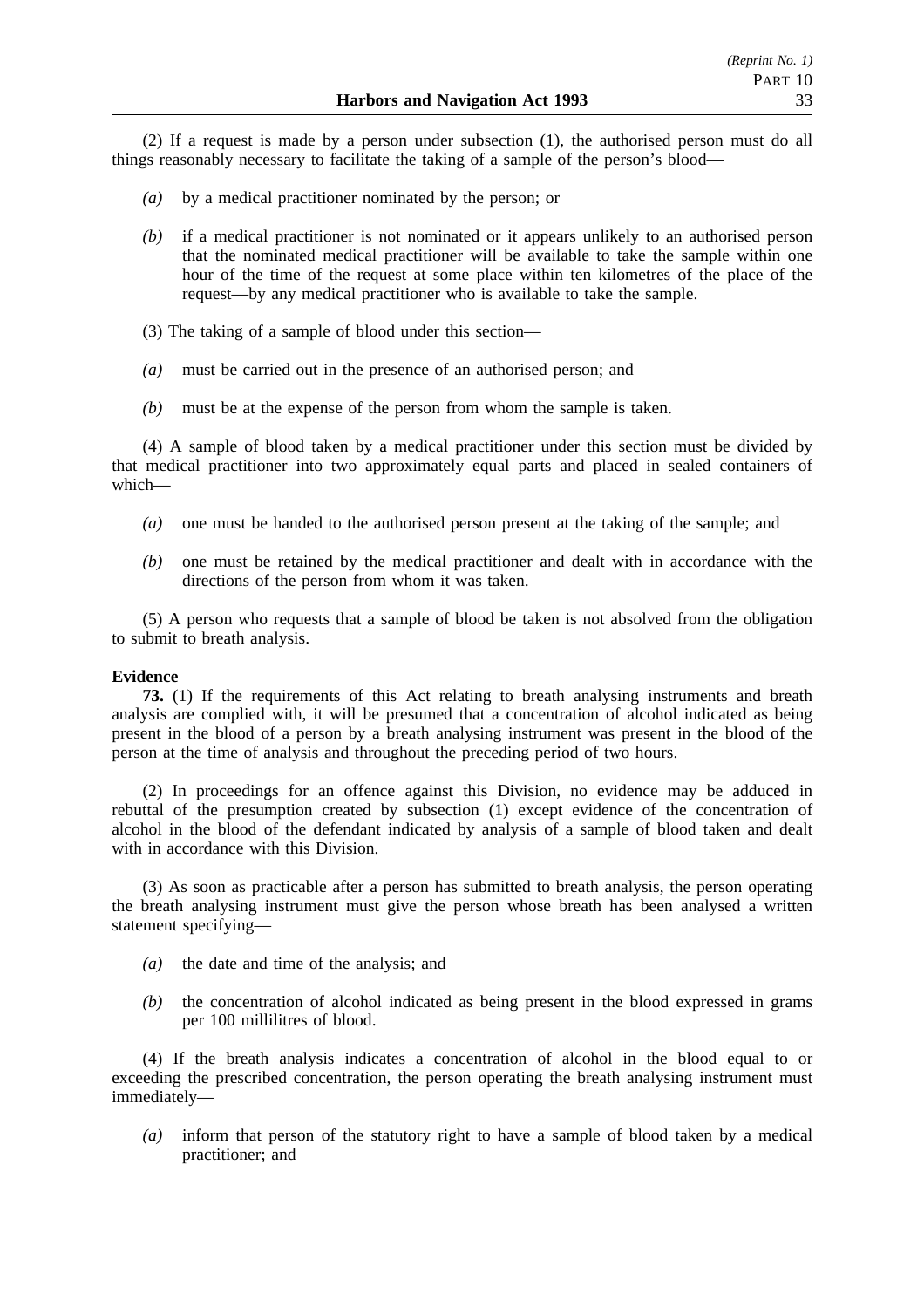- *(b)* warn that person that, if he or she does not exercise that right, it may be conclusively presumed for the purposes of proceedings for an offence against this Division that the concentration of alcohol in the blood during the period of two hours preceding the analysis was the concentration as indicated by the breath analysing instrument.
- (5) In proceedings for an offence against this Division—
- *(a)* a certificate apparently signed by an authorised person certifying that an apparatus referred to in the certificate is of a kind approved by the Governor under the *Road Traffic Act 1961* for the purposes of carrying out alcotests;
- *(b)* a certificate apparently signed by an authorised person certifying that—
	- (i) a person named in the certificate submitted to breath analysis on a day and at a time stated in the certificate and a specified concentration of alcohol was indicated by the breath analysing instrument; and
	- (ii) the breath analysis was carried out in conformity with the requirements of this Act and that other specified requirements of this Act were complied with;
- *(c)* a certificate apparently signed by a pathologist certifying that a specimen of blood identified in the certificate was analysed and found to contain a specified concentration of alcohol or some other drug referred to in the certificate,

will be accepted, in the absence of proof to the contrary, as proof of the matters stated in the certificate.

(6) A certificate may not be received in evidence in proceedings for an offence against this Division unless a copy of the certificate has been given to the defendant not less that seven days before the commencement of the trial and the person by whom the certificate is given must be called as a witness if the defendant, by notice given to the prosecutor not less than two days before the commencement of the trial, so requires, or if the court in its discretion requires the attendance of that person as a witness.

### **Compulsory blood tests of injured persons including water skiers**

**74.** (1) If a vessel is involved in an accident and, within eight hours after the accident, a person apparently over the age of 14 years who was injured in the accident is admitted into a hospital for the purpose of receiving treatment for that injury, it is, subject to this section, the duty of the medical practitioner by whom that patient is attended to take, as soon as practicable, a sample of that patient's blood (even though the patient may be unconscious) in accordance with this section.

(2) A medical practitioner must not take a sample of blood under this section if, in his or her opinion, it would prejudice the patient's medical condition to do so.

(3) A medical practitioner is not obliged to take a sample of blood under this section if the patient objects to the taking of the sample and persists in that objection after the medical practitioner has informed the patient that, unless the objection is made on genuine medical grounds, it may constitute an offence against this section.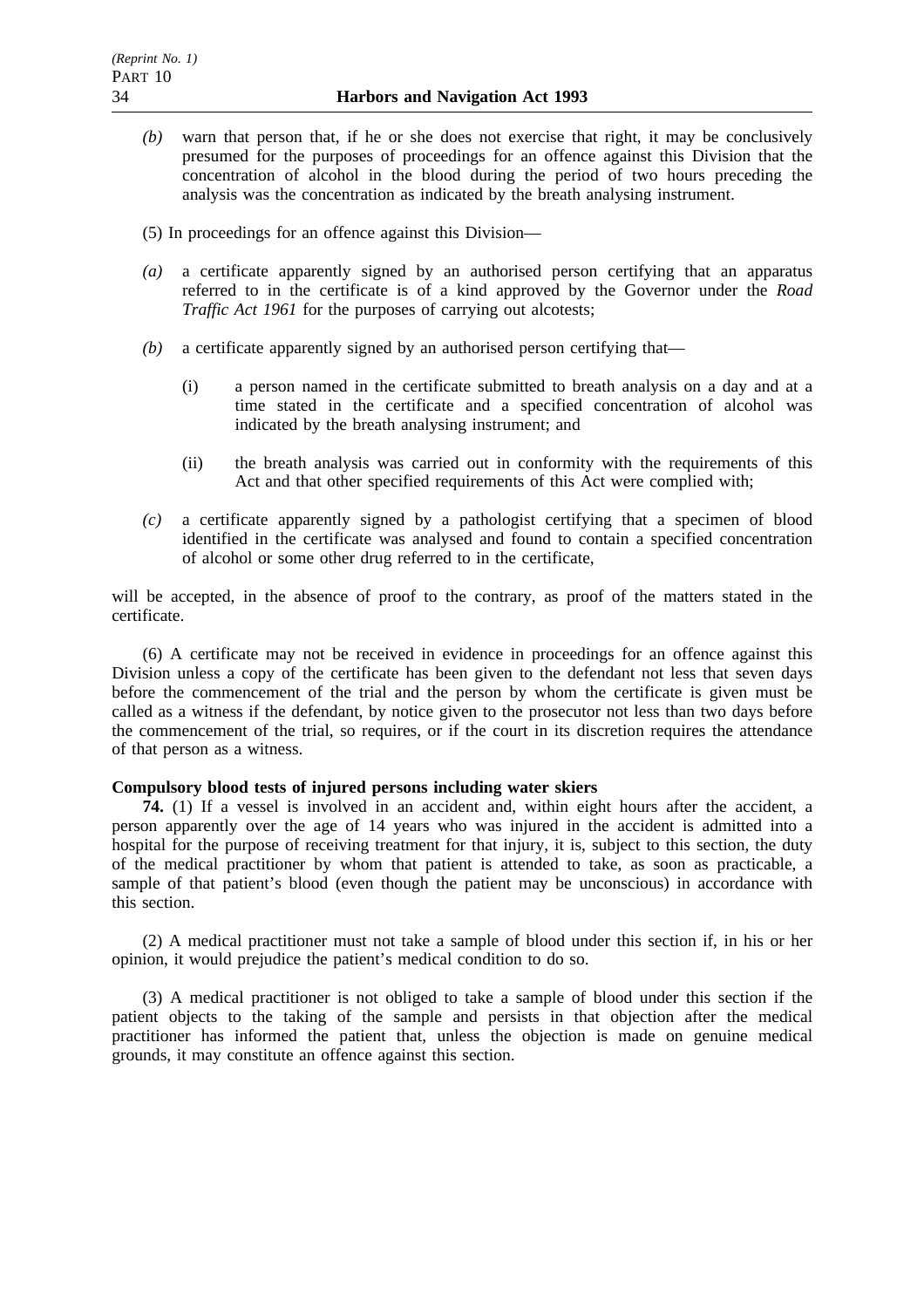(4) If a vessel is involved in an accident and a person apparently over the age of 14 years who was injured in the accident is dead on arrival at the hospital, or dies before a sample of blood has been taken in accordance with this section and within eight hours after admission to the hospital, it is the duty of the medical practitioner who certifies the cause of death, or reports the death to a coroner—

- *(a)* to take a sample of blood from the body of the deceased in accordance with this section; or
- *(b)* to notify a coroner as soon as practicable that, in view of the circumstances in which the death of the deceased occurred, a sample of blood should be taken from the body under this section.

(5) A coroner who receives a notification under subsection (4) may authorise and direct a pathologist to take a sample of blood from the body of the deceased in accordance with this section.

(6) A medical practitioner is not obliged to take a sample of blood under this section if a sample has already been taken by another medical practitioner.

(7) A medical practitioner by whom a sample of blood is taken under this section must place it, in approximately equal proportions, in two separate containers, seal the containers and—

- *(a)* must make available to an authorised person—
	- (i) one of the containers marked with an identification number distinguishing the sample of blood from other samples of blood taken under this section; and
	- (ii) a certificate signed by the medical practitioner containing the information required under subsection (10); and
- *(b)* must cause the other container to be delivered to, or retained on behalf of, the person from whom the sample of blood was taken or, if that person is dead, a relative or personal representative of the deceased.

(8) Each container must contain a sufficient quantity of blood to enable an accurate evaluation to be made of the concentration of alcohol present in the blood and the sample of blood taken by the medical practitioner must be such as to furnish two such quantities of blood.

(9) It is the duty of the medical practitioner by whom the sample of blood is taken to take such measures as are reasonably practicable in the circumstances to ensure that the blood is not adulterated and does not deteriorate so as to prevent a proper assessment of the concentration of alcohol present in the blood of the person from whom the sample was taken.

(10) The certificate referred to in subsection  $(7)(a)$  must be signed by the medical practitioner by whom the sample of blood was taken and contain the following information:

- *(a)* the identification number of the sample of blood marked on the container referred to in subsection (7)*(a)*; and
- *(b)* the name and address of the person from whom the sample of blood was taken; and
- *(c)* the name of the medical practitioner by whom the sample of blood was taken; and
- *(d)* the date, time and hospital at which the sample of blood was taken.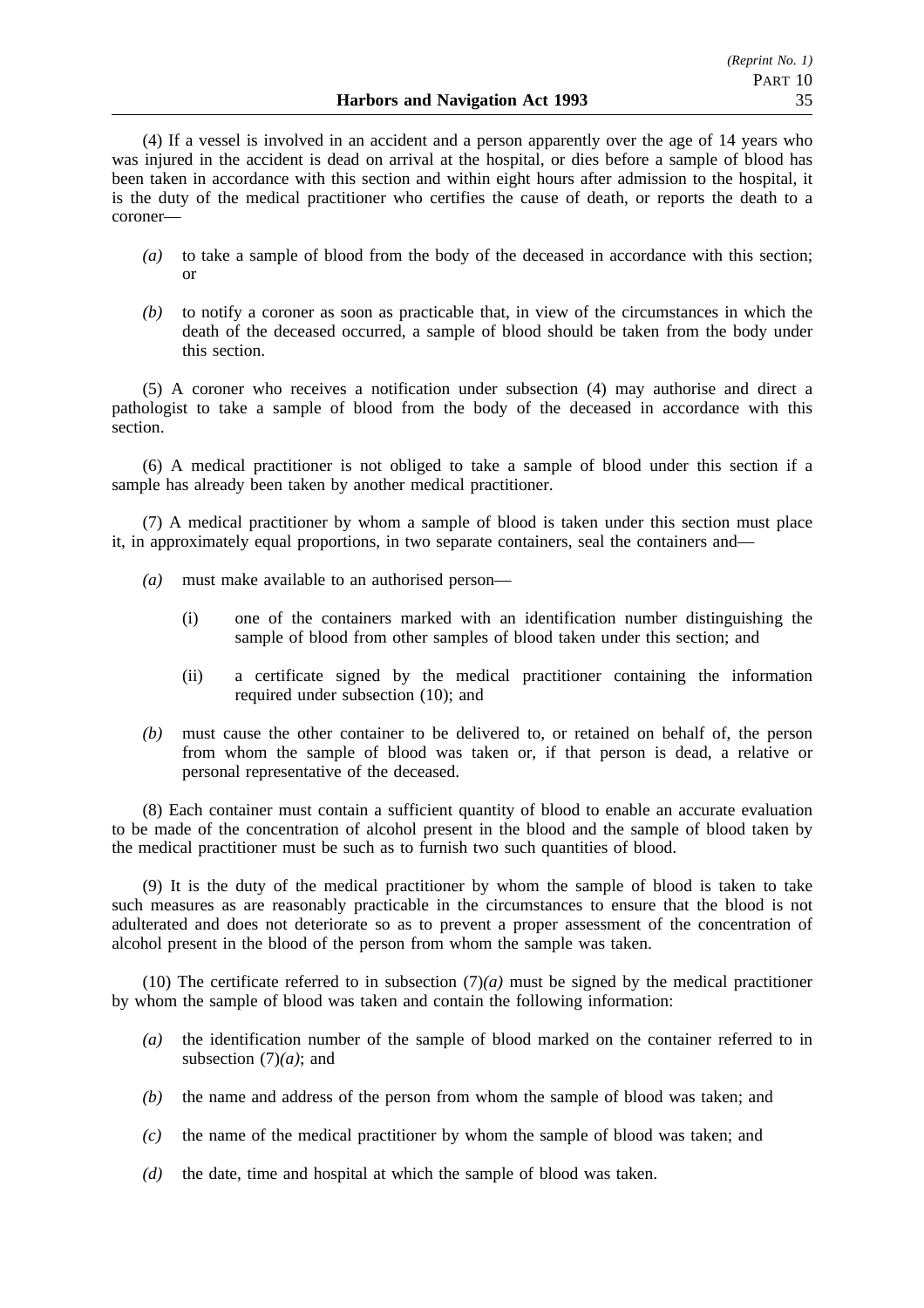(11) After analysis of the sample of blood, the analyst must sign a certificate containing the following information:

- *(a)* the identification number of the sample of blood marked on the container; and
- *(b)* the name and professional qualifications of the analyst; and
- *(c)* the date the sample of blood was received in the laboratory in which the analysis was performed; and
- *(d)* the concentration of alcohol or other drug found to be present in the sample; and
- *(e)* any factors relating to the blood sample or the analysis that might, in the opinion of the analyst, adversely affect the accuracy or validity of the analysis; and
- *(f)* any other information relating to the blood sample or analysis that the analyst thinks fit to include.

(12) On completion of an analysis of a sample of blood, the certificate of the medical practitioner by whom the sample of blood was taken and the certificate of the analyst who performed or supervised the analysis must be sent to the Minister or retained on behalf of the Minister and, in either event, copies of the certificates must be sent—

- *(a)* to the Commissioner of Police; and
- *(b)* to the medical practitioner by whom the sample of blood was taken; and
- *(c)* to the person from whom the sample of blood was taken or, if the person is dead, a relative or personal representative of the deceased.

(13) If a copy cannot be sent under subsection (12)*(c)* because the whereabouts of that person are unknown, a copy must be provided on application made within three years of the date of the analysis by the person from whom the sample of blood was taken or a relative or the personal representative of that person.

(14) Subject to subsection (17), an apparently genuine document purporting to be a certificate, or a copy of a certificate, of a medical practitioner or analyst under this section is admissible in proceedings before a court and is, in the absence of proof to the contrary, proof of the matters stated in the certificate.

(15) If certificates of a medical practitioner and analyst are received as evidence in proceedings before a court and contain the same identification number for the samples of blood to which they relate, the certificates will be presumed, in the absence of proof to the contrary, to relate to the same sample of blood.

(16) If a certificate of an analyst is received in proceedings before a court, it will be presumed, in the absence of proof to the contrary, that the concentration of alcohol stated in the certificate as having been found to be present in the sample of blood to which the certificate relates was present in the sample when the sample was taken.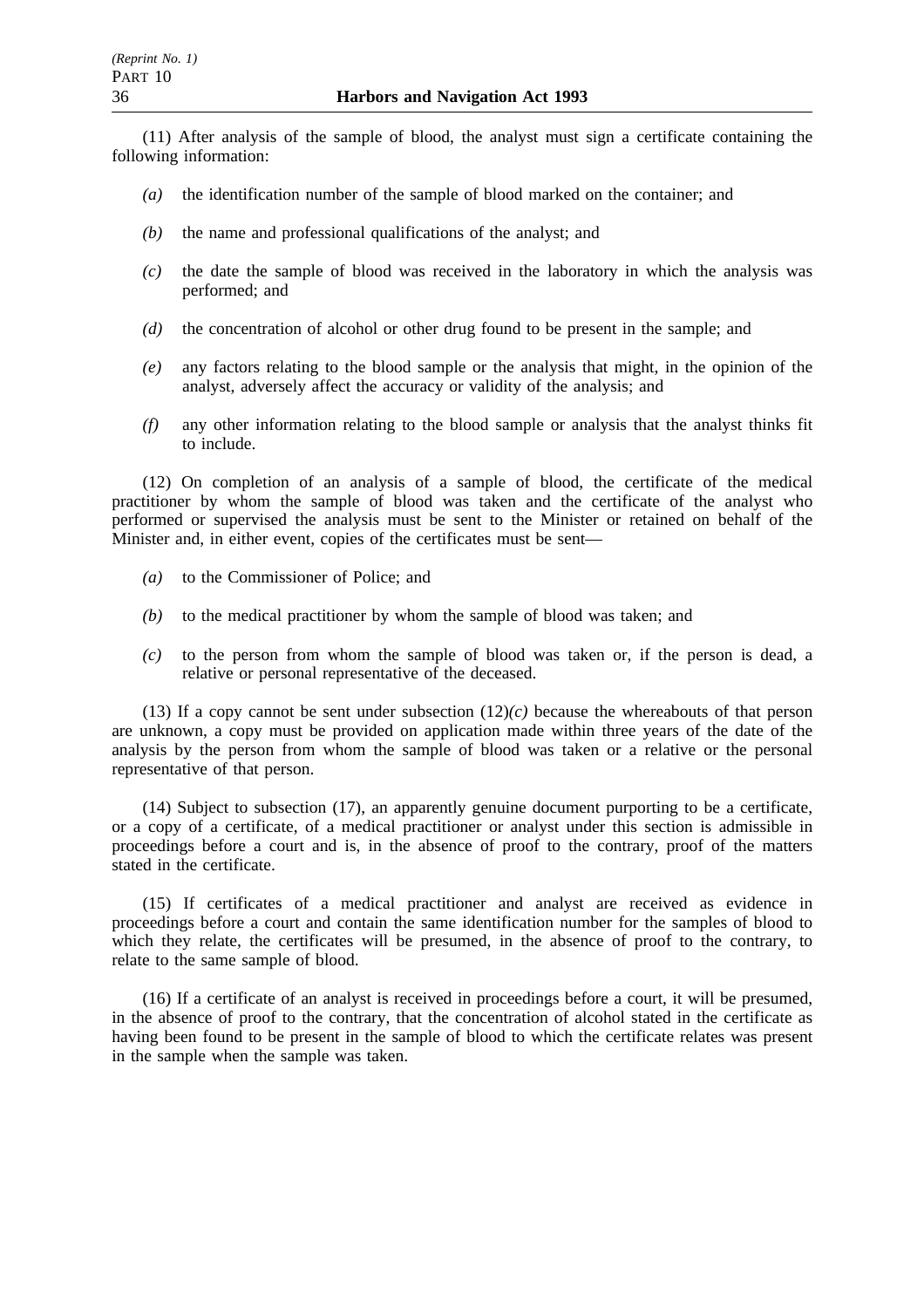(17) A certificate cannot be received in evidence in proceedings for an offence against this Division unless a copy of the certificate proposed to be put in evidence at the trial is, not less than 7 days before the commencement of the trial, served on the defendant and, if the defendant, by written notice given to the complainant at least 2 clear days before the commencement of the trial, requires the attendance of the person as a witness at the trial or the court in its discretion requires the personal attendance of that person, the certificate is not to be tendered.

(18) A person who, on being requested to submit to the taking of a sample of blood under this section, refuses or fails to comply with that request and who—

- *(a)* fails to assign a reason based on genuine medical grounds for that refusal or failure; or
- *(b)* assigns a reason for that refusal or failure that is false or misleading; or
- *(c)* makes any other false or misleading statement in response to the request,

is guilty of an offence.

### Penalty—

- *(a)* for a first offence—a fine of not less than \$700 and not more than \$1 200;
- *(b)* for a subsequent offence—a fine of not less than \$1 500 and not more than \$2 500.

(19) For the purpose of determining whether a particular offence is a first, second or subsequent offence, each offence against this Division for which the defendant has been convicted will be taken into account except any category 1 offence within the meaning of section 61 or an offence committed more than 5 years before the date of commission of the offence in question.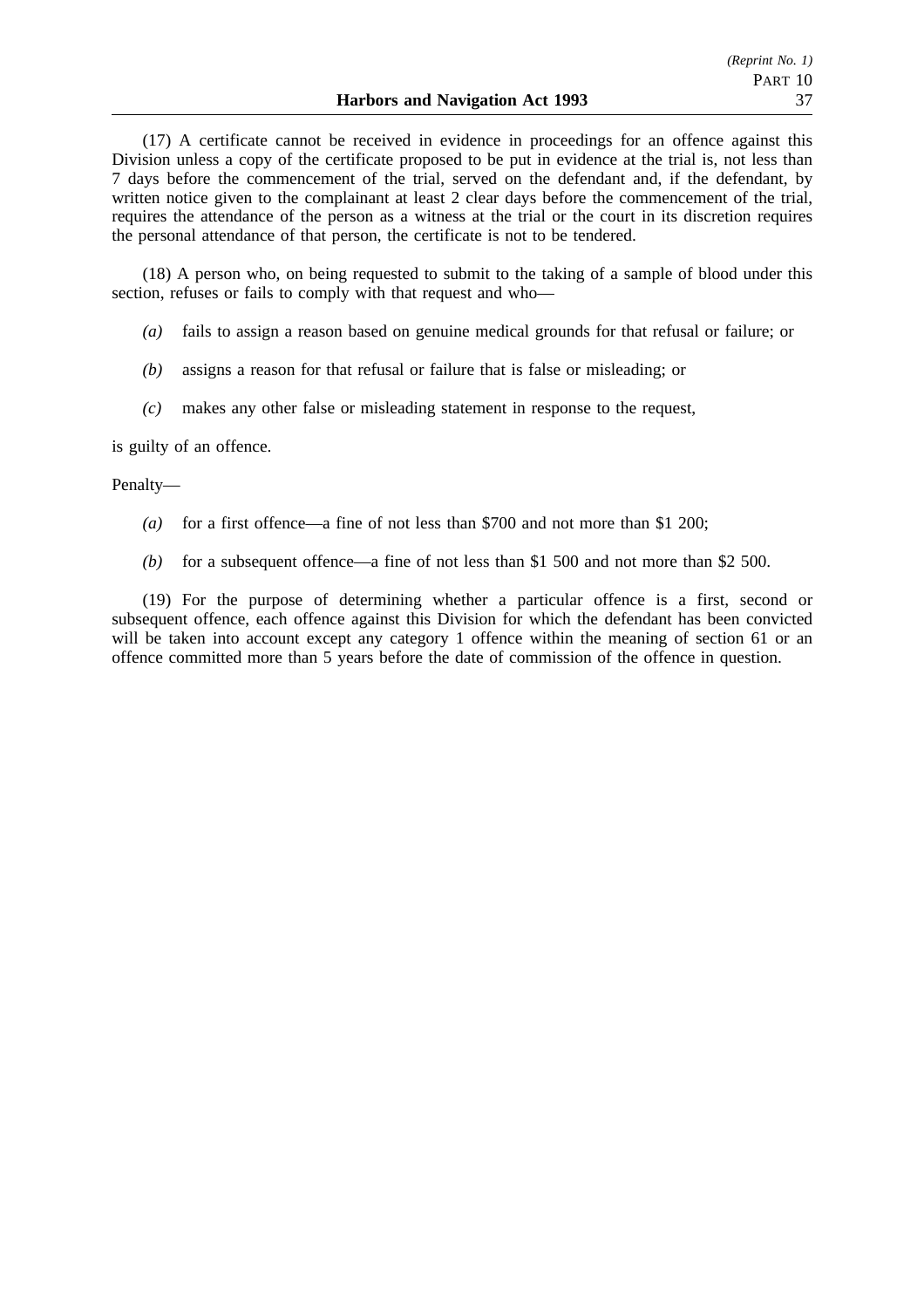### **PART 11 ACCIDENTS**

### **Casualties to be reported**

**75.** (1) If an accident involving a vessel occurs in the jurisdiction and the accident results in loss of life or personal injury or in damage to property (except minor injury or damage excluded by regulation from the ambit of this section), the accident must be reported to the CEO or an authorised person as soon as reasonably practicable but in any event within 48 hours.

(2) A report under subsection (1) must include such particulars as may be required by the regulations, the CEO or the authorised person.

(3) If a report is not made as required by this section, the owner and the master or operator of the vessel are each guilty of an offence.

Penalty: Division 9 fine.

### **Assistance to be rendered**

**76.** (1) If an accident occurs in the jurisdiction resulting in—

- *(a)* loss of life or personal injury or possible loss of life or personal injury; or
- *(b)* damage to a vessel or possible damage to a vessel,

it is the duty of a person who is in a position to do so to take any action that is reasonably practicable in the circumstances to prevent or minimise the loss, injury or damage.

(2) If an accident occurs involving a vessel, it is the duty of the person who was in charge of the vessel at the time of the accident to inform any person injured in the accident and the owner of any property damaged in the accident of his or her name and address and of the registration number of the vessel.

(3) A person who fails to discharge a duty imposed by subsection (1) is guilty of an offence.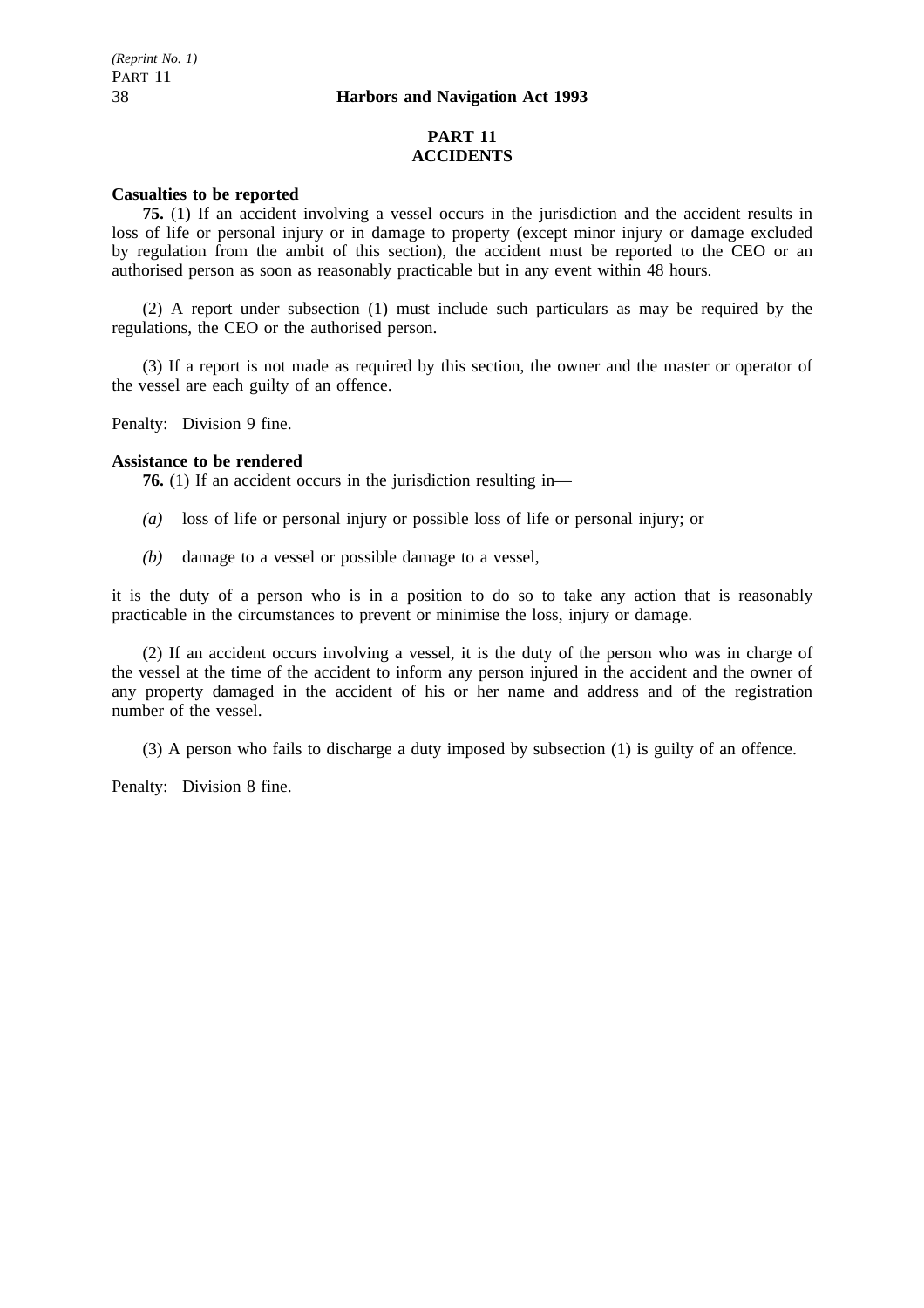### **PART 12 COURT OF MARINE ENQUIRY**

### **DIVISION 1—CONSTITUTION OF COURT**

#### **Constitution of Court**

**77.** (1) The Magistrates Court is constituted the Court of Marine Enquiry for the purposes of this Act.

(2) The Magistrates Court, when sitting as the Court of Marine Enquiry, will sit with assessors.

(3) The Minister will establish a panel of expert assessors for the purposes of constituting the Court as a Court of Marine Enquiry.

(4) Whenever the Magistrates Court is to sit as the Court of Marine Enquiry, two assessors will be chosen in accordance with the regulations to sit with the Court.

(5) The function of the assessors is to assist the Court, but they do not take part in the decision of the Court.

### **DIVISION 2—ENQUIRIES INTO CASUALTIES**

#### **Enquiries into casualties**

**78.** (1) If an accident involving a vessel occurs in the jurisdiction and the accident results in loss of life or injury or in damage to property, the Minister may refer the matter to the Court of Marine Enquiry for investigation and report.

(2) If such a reference is made to the Court of Marine Enquiry, the Court must enquire into the matter and report to the Minister on the cause of the accident.

(3) If, on such an enquiry, the Court finds that a person who holds a certificate of competency under this Act is guilty of misconduct or incompetence, the Court may cancel or suspend the certificate of competency.

### **DIVISION 3—ENQUIRIES INTO MISCONDUCT OR INCOMPETENCE**

#### **Enquiries into misconduct or incompetence**

**79.** (1) If there is reasonable cause to believe that a particular incident involving a vessel in the jurisdiction shows a member of the crew of the vessel to have been guilty of misconduct or incompetence, the Minister may refer the matter to the Court of Marine Enquiry for investigation and report.

(2) If such a reference is made to the Court of Marine Enquiry, the Court must enquire into the matter and report to the Minister on the matter.

(3) If, on such an enquiry, the Court finds that a person who holds a certificate of competency under this Act is guilty of misconduct or incompetence, the Court may cancel or suspend the certificate of competency.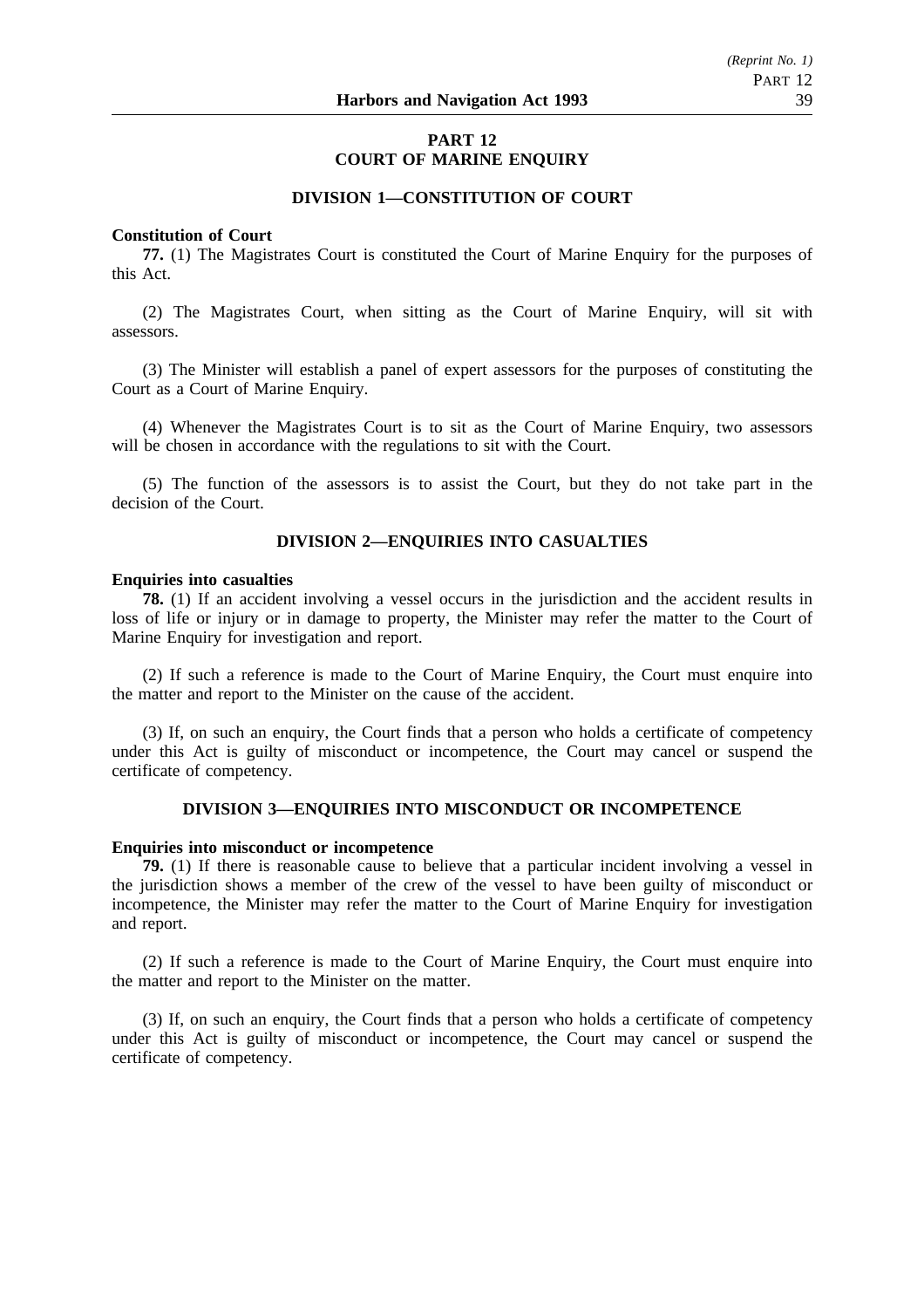### **DIVISION 4—ADMINISTRATIVE REVIEW**

### **Appellate jurisdiction**

**80.** (1) A person who is dissatisfied with a reviewable decision or determination under this Act may, within 30 days after receiving notice of the decision or determination, apply to the person by whom the decision was made for a review of the decision.

- (2) The following decisions and determinations are reviewable:
- *(a)* a decision by the CEO to refuse or cancel a pilot's licence or a pilotage exemption certificate, or to impose conditions on such a licence or certificate;
- *(b)* a decision by the CEO to refuse a certificate of competency;
- *(c)* a decision by the Minister to cancel a certificate of competency or to disqualify a person from holding a certificate of competency;
- *(d)* a decision by the Minister to declare a qualification that is under the regulations equivalent to a certificate of competency to be inoperative in the jurisdiction;
- *(e)* a decision by the CEO to refuse or cancel a licence permitting the hiring out of vessels or to impose conditions on such a licence;
- *(f)* a decision by the CEO to refuse a certificate of survey or to impose conditions on a certificate of survey or to refuse consent to a structural alteration to the hull of a vessel, or material alteration to the equipment of a vessel, in respect of which a certificate of survey is in force;
- *(g)* a decision by the CEO to refuse a loadline certificate or to impose conditions on a loadline certificate or to refuse to consent to a structural alteration to the hull of a vessel, or a material alteration to the markings on a vessel, in respect of which a loadline certificate is in force;
- *(h)* a decision by the CEO to prohibit use of a vessel;
- *(i)* a determination by the State Crewing Committee.

(3) If the applicant is dissatisfied with the decision made on the review, the applicant may apply to the Court of Marine Enquiry for a further review of the decision and, on such a review, the Court may—

- *(a)* confirm, vary or reverse that decision or determination; and
- *(b)* make such consequential or ancillary orders as the Court thinks fit.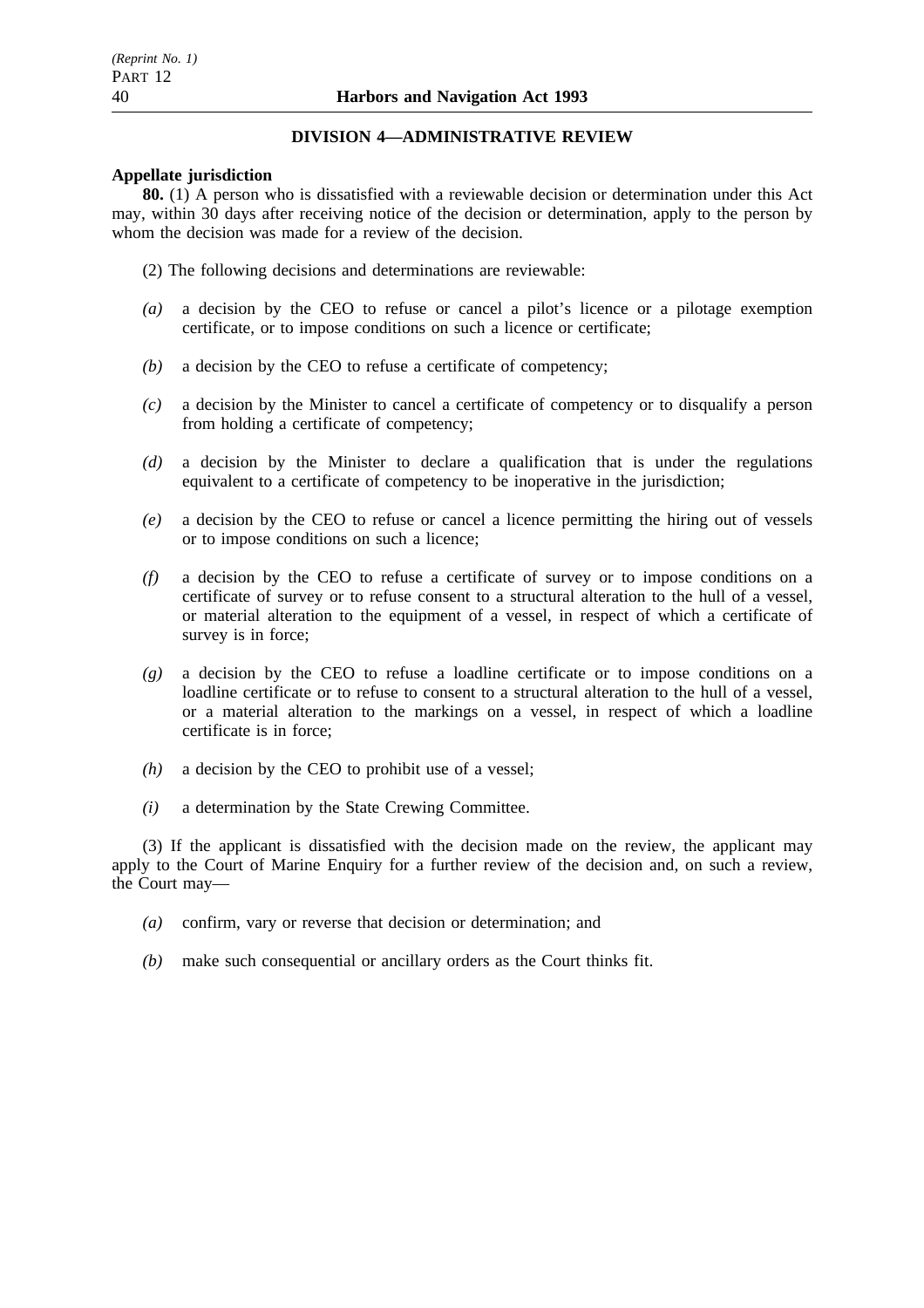# **PART 13**

### **APPLICATION OF COMMONWEALTH ACT AND INTERNATIONAL CONVENTIONS**

### **Application of Commonwealth Act**

**81.** The regulations may apply the Commonwealth Act or specified provisions of the Commonwealth Act (subject to exclusions, adaptations and modifications set out in the regulations) to vessels in the jurisdiction or to the owners and crews of such vessels.

### **Agreement between the Commonwealth and the State**

**82.** The Governor may arrange with the Governor-General of the Commonwealth—

- *(a)* for the carrying out on behalf of the State of functions under this Act by officers of the Commonwealth; or
- *(b)* for the carrying out on behalf of the Commonwealth of functions under the Commonwealth Act by officers of the State.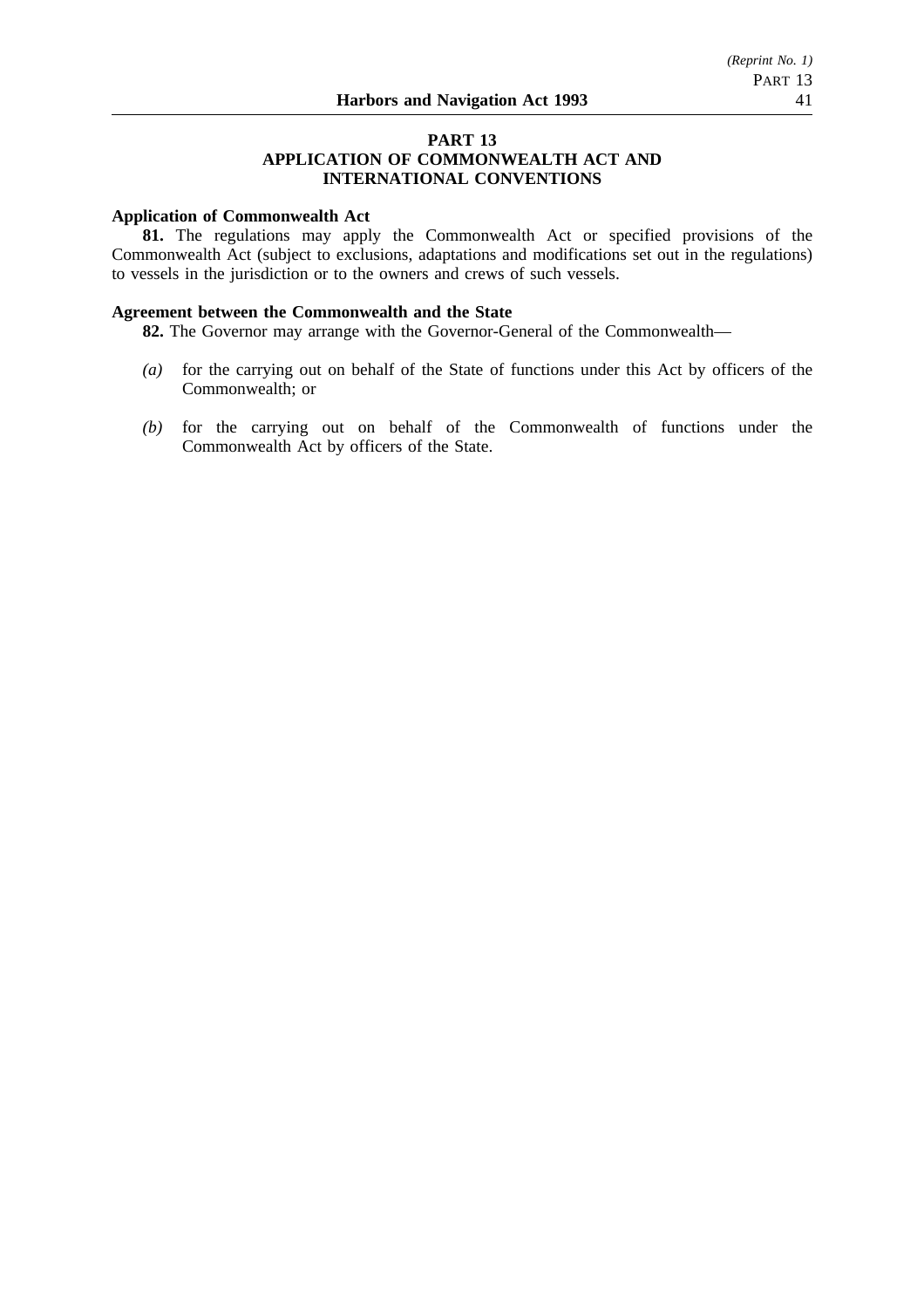### **PART 14 MISCELLANEOUS**

### **Regattas, etc.**

**83.** (1) The CEO may, by instrument in writing, exempt the participants, and any person or class of persons performing incidental or ancillary functions, in any regatta, race, contest or other activity likely to involve the operation of vessels in contravention of this Act from specified provisions of this Act.

(2) An exemption under this section—

- *(a)* may be granted or refused at the discretion of the CEO (but an exemption cannot be granted in respect of an activity that is to take place within a Corporation port unless the Corporation concurs); and
- *(b)* operates for a period specified in the instrument of exemption; and
- *(c)* is subject to conditions specified in the instrument of exemption.
- (3) The CEO has an absolute discretion to cancel an exemption granted under this section.

### **Conduct on board vessels**

**84.** (1) A person who behaves in an offensive or disorderly manner while on board a vessel is guilty of an offence.

Penalty: Division 8 fine.

(2) A person who molests a passenger or a member of the crew of a vessel is guilty of an offence.

Penalty: Division 8 fine.

(3) If the conduct of a person on board a vessel threatens the safety of the vessel or disrupts good order on the vessel, the person in charge of the vessel, or a person acting on his or her authority, may exercise reasonable force to restrain that person.

### **Unlawful use of vessels**

**85.** A person who operates or interferes with a vessel without the owner's consent and without any other lawful authority or excuse is guilty of an offence.

Penalty: Division 8 fine.

### **Expiation of offences**

**86.** (1) If the CEO believes on reasonable grounds that a person has committed an expiable offence, the CEO may give that person a written notice to the effect that the offence may be expiated by payment to the CEO of an amount specified in the notice (being an amount fixed by regulation) before a day, or within a period, specified in the notice.

(2) If an offence is expiated in accordance with the terms of the notice, then, unless the expiation notice is withdrawn, no prosecution for the offence may be brought in any court against the person alleged to have committed the offence.

(3) The CEO may, by written notice to the person to whom an expiation notice has been given, withdraw the expiation notice and, if the expiation notice is withdrawn after the expiation fee has been paid, the fee must be refunded.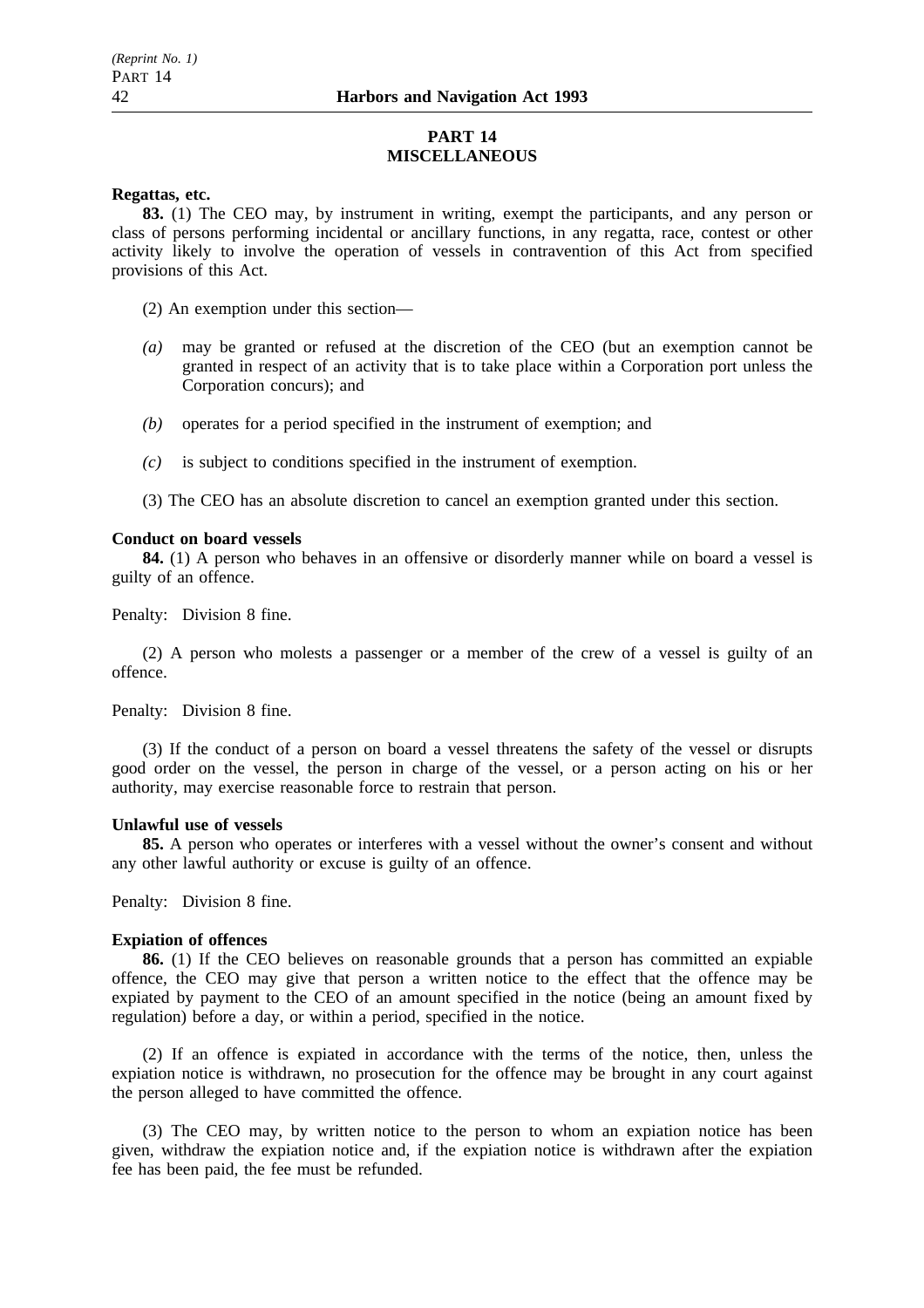- (4) The expiation of an offence under this section does not constitute—
- *(a)* an admission of guilt by the person who expiated the offence; or
- *(b)* evidence of an act or omission that constitutes an element of the offence on the part of the person who expiated the offence.
- (5) A notice under this section—
- *(a)* need not, in the case of an alleged offence arising out of the parking of a vehicle, identify the person alleged to have committed the offence; and
- *(b)* may be given—
	- (i) personally or by post; or
	- (ii) in the case of an alleged offence arising out of the parking of a vehicle—by fixing or placing it on the vehicle involved in the alleged offence.

### **Evidentiary provision**

**87.** (1) In any legal proceedings—

- *(a)* a certificate apparently signed by the Minister or the CEO as to a delegation of powers under this Act is, in the absence of proof to the contrary, proof of the matter certified;
- *(b)* a certificate apparently signed by an authorised person that a place referred to in the certificate is within the jurisdiction is, in the absence of proof to the contrary, proof of the fact so certified;
- *(c)* a certificate apparently signed by the CEO or a delegate of the CEO certifying that, as at a date specified in the certificate, a person named in the certificate held or did not hold a licence, certificate, or exemption under this Act of a kind referred to in the certificate is, in the absence of proof to the contrary, proof of the matter so certified;
- *(d)* a certificate apparently signed by the CEO or a delegate of the CEO certifying that, as at a date specified in the certificate, a vessel referred to in the certificate was or was not registered under this Act is, in the absence of proof to the contrary, proof of the matter so certified;
- *(e)* a certificate apparently signed by the CEO or a delegate of the CEO certifying that, as at a date specified in the certificate, a certificate of survey or loadline certificate was or was not in force in respect of a vessel is, in the absence of proof to the contrary, proof of the matter so certified;
- *(f)* a certificate apparently signed by the CEO or a delegate of the CEO, as to the engine capacity or power of a specified vessel is, in the absence of proof to the contrary, proof of the matter so specified;
- *(g)* a certificate apparently signed by the CEO or a delegate of the CEO to the effect that a specified document had not been received by the CEO or the department on or before a specified date is, in the absence of proof to the contrary, proof that the document had not been lodged or given on or before that day.

(2) In proceedings for an offence against this Act, an allegation in a complaint that a specified person is or was the owner, the master or the operator of a vessel will be accepted, in the absence of proof to the contrary, as proof of the matter so alleged.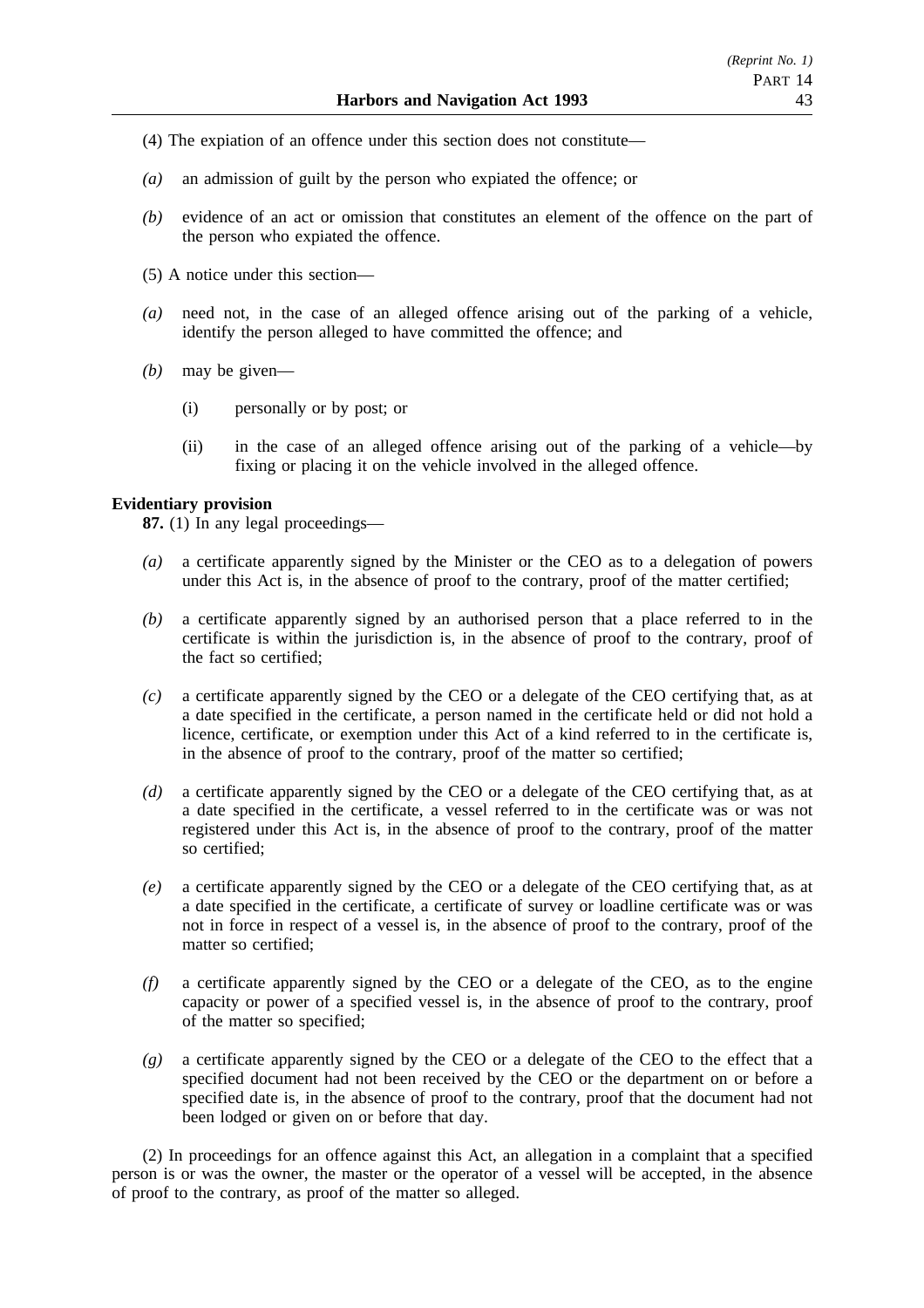### **Time within which prosecution must be commenced**

**88.** A prosecution for an offence against this Act must be commenced within 12 months after the date on which the offence is alleged to have been committed.

### **Officers' liability**

**89.** (1) The Crown, the Minister or the CEO incurs no civil liability in consequence of—

- *(a)* the issue of any licence, certificate, exemption or consent under this Act; or
- *(b)* any act or omission with regard to the establishment, positioning or operation of navigational aids.

(2) An authorised person incurs no civil liability under this Act for an honest act or omission in the exercise or purported exercise of powers under this Act.

(3) Any liability that would, but for subsection (2), attach to an authorised person attaches instead to the Crown.

### **Recreational boating fund**

**90.** (1) All fees and charges recovered under this Act in relation to recreational vessels (other than fees and charges recovered under Part 5) must be paid into a separate fund.

(2) That fund is to be applied to defray the costs of administering this Act insofar as it relates to recreational vessels and may only be applied for that purpose.

### **Regulations**

**91.** (1) The Governor may make regulations for the purposes of this Act.

- (2) The regulations may, for example—
- *(a)* provide for the management of harbors and the admission and removal of vessels from them;
- *(b)* regulate the mooring or anchorage of vessels;
- *(c)* empower an authorised person to take action to move and secure any vessel that has not been anchored or moored in accordance with the regulations;
- *(d)* regulate the loading, unloading, carriage or handling of goods, making any special provision that may be necessary or desirable in relation to dangerous goods or any other particular class of goods;
- *(e)* regulate the storage of goods, making any special provision that may be necessary or desirable for the storage of dangerous goods or any other particular class of goods;
- *(f)* require the use of lights or signals to minimise the risk of collisions in harbors;
- *(g)* make any provision necessary or desirable to secure safety and good order in harbors or on harbor facilities or otherwise within the jurisdiction;
- *(h)* regulate the navigation of vessels within the jurisdiction;
- *(i)* impose rules to regulate navigation within the jurisdiction, to prevent collisions and to improve safety;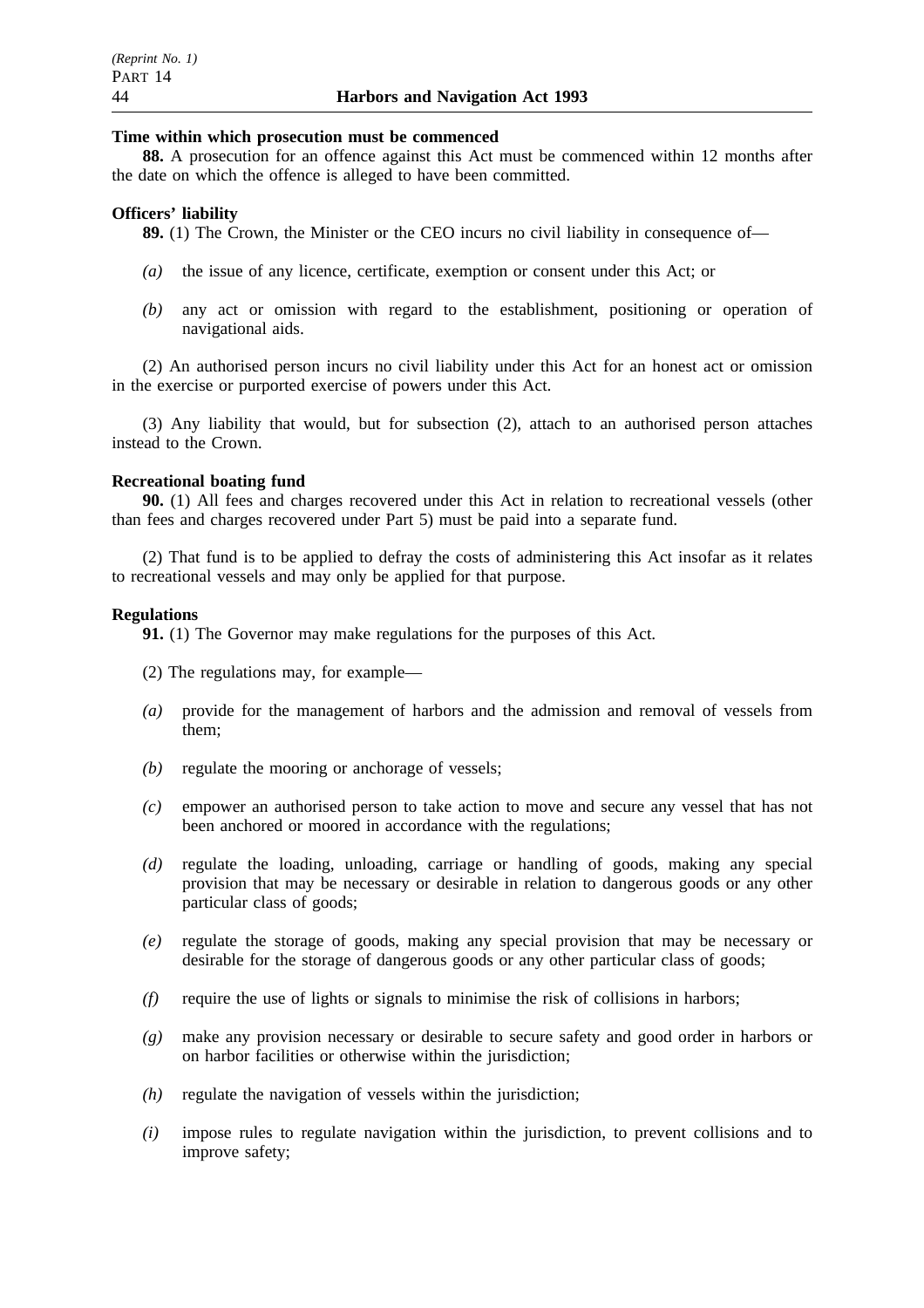- *(j)* regulate the use of hire-and-drive vessels;
- *(k)* require the lighting and marking of vessels and of structures situated in or in the vicinity of navigable waters;
- *(l)* require the master or agent of every vessel or of every vessel of a specified class to announce the arrival of the vessel in a harbor;
- *(m)* require information as to goods to be loaded or unloaded to be kept and provided by the master or owner of a vessel or shipping agents, regulate the form in which the information is to be provided, and fix civil or criminal penalties for failing to provide the required information within the time allowed by the regulations;
- *(n)* require information as to pilotage to be kept and provided by the master or pilot of a vessel;
- *(o)* limiting the Minister's liability for loss of, or damage to, goods occurring while the goods are in the Minister's custody or the Minister is otherwise responsible for the goods;
- *(p)* regulate, restrict or prohibit parking, or otherwise control traffic, on or in the vicinity of land or any structure under the care, control and management of the Minister;
- *(q)* require that specified equipment be carried by, or fitted to, vessels of a specified class;
- *(r)* declare any part of the jurisdiction to be a speed zone and impose a speed limit for that zone or otherwise impose speed limits in any part of the jurisdiction;
- *(s)* regulate, restrict or prohibit the discharge of pollutants into waters within the jurisdiction or make any other provision to prevent or reduce pollution;
- *(t)* place limits on the mass or volume of cargo that may be carried by a vessel or the number of passengers and crew or otherwise regulate the loading of vessels;
- *(u)* provide for the designation of parts of wharfs or harbor facilities as restricted areas, and empower authorised persons to direct persons not to enter, or to leave, a restricted area;
- *(v)* place limits on the mass of vehicles on or in the vicinity of land, or any structure, under the care, control and management of the Minister;
- *(w)* require and regulate the reporting of accidents on or in the vicinity of land or any structure under the care, control and management of the Minister;
- *(x)* regulate, restrict or prohibit the deposit of waste on or in the vicinity of land or any structure under the care, control or management of the Minister;
- *(y)* regulate trade, advertisement or other commercial or recreational activity on or in the vicinity of land or any structure under the care, control and management of the Minister;
- *(z)* regulate, restrict or prohibit the carriage of dangerous cargoes;
- *(aa)* regulate the form or manner of any application under this Act and require documents or information to accompany such application;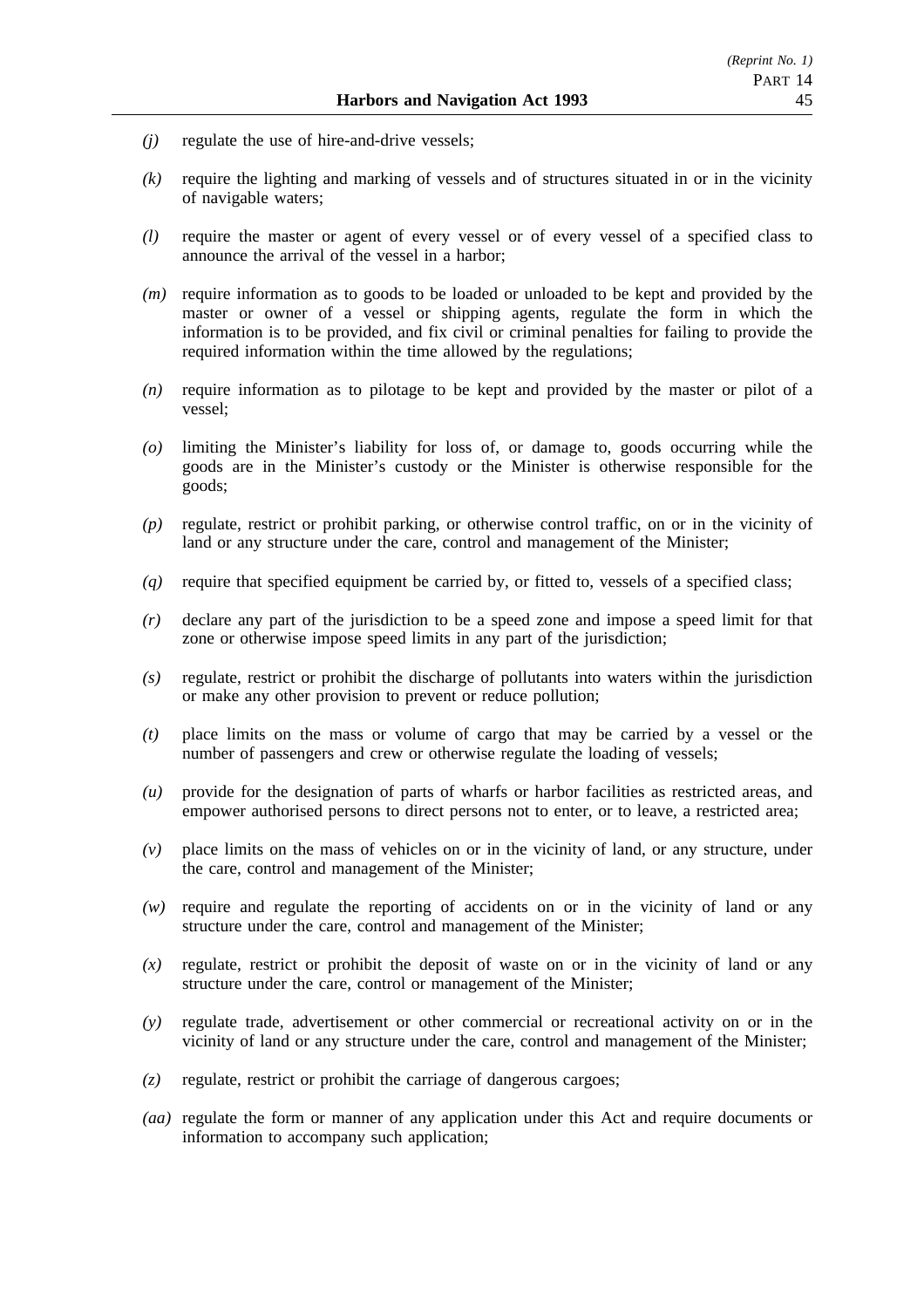- *(ab)* regulate the transfer of registration of a vessel or the transfer of a licence to carry on a business of hiring out vessels under this Act;
- *(ac)* fix fees to be paid in respect of any matter under this Act and regulate the recovery, waiving or reduction of such fees;
- *(ad)* fix and impose a levy to be paid (in addition to the registration fee) on the registration or renewal of the registration of a power-driven recreational vessel and provide for the revenue derived from the levy to be paid into a special fund to be used for the purpose of establishing, maintaining and improving recreational boating facilities;
- *(ae)* fix and impose a levy in respect of commercial fishing vessels, provide for the payment and recovery of the levy, and provide for the revenue derived from the levy to be paid into a special fund to be used for the purpose of establishing, maintaining and improving facilities for commercial fishing vessels;
- *(af)* provide for a committee (with a majority of members nominated by relevant interest groups) to advise the Minister on the amounts of the levies imposed under paragraphs *(ad)* and *(ae)* and the application of the special funds established under those paragraphs;
- *(ag)* fix default charges to be paid if an amount payable under this Act is not paid within a time allowed by the regulations for payment;
- *(ah)* make provisions in relation to evidence in proceedings for an offence against the regulations;
- *(ai)* exempt (conditionally or unconditionally) specified persons or vessels or persons or vessels of a specified class, from the provisions, or any specified provisions, of this Act.

(3) A regulation may be of general or limited application according to the class of vessels to which it applies, the area in which it applies, the circumstances of its application, or any other specified factor.

(4) A regulation may confer discretionary powers on the Minister, the CEO or an authorised person.

(5) The regulations may incorporate or operate by reference to a code or standard published by a specified authority as in force at a specified time or as in force from time to time.

- (6) If a code or standard is referred to or incorporated in the regulations—
- *(a)* a copy of the code or standard must be kept available for inspection by members of the public, without charge and during normal office hours, at an office or offices specified in the regulations; and
- *(b)* evidence of the contents of the code or standard may be given in any legal proceedings by production of a document apparently certified by the Minister to be a true copy of the code or standard.

(7) A regulation may impose a penalty, not exceeding a division 6 fine, for contravention of or non-compliance with the regulation.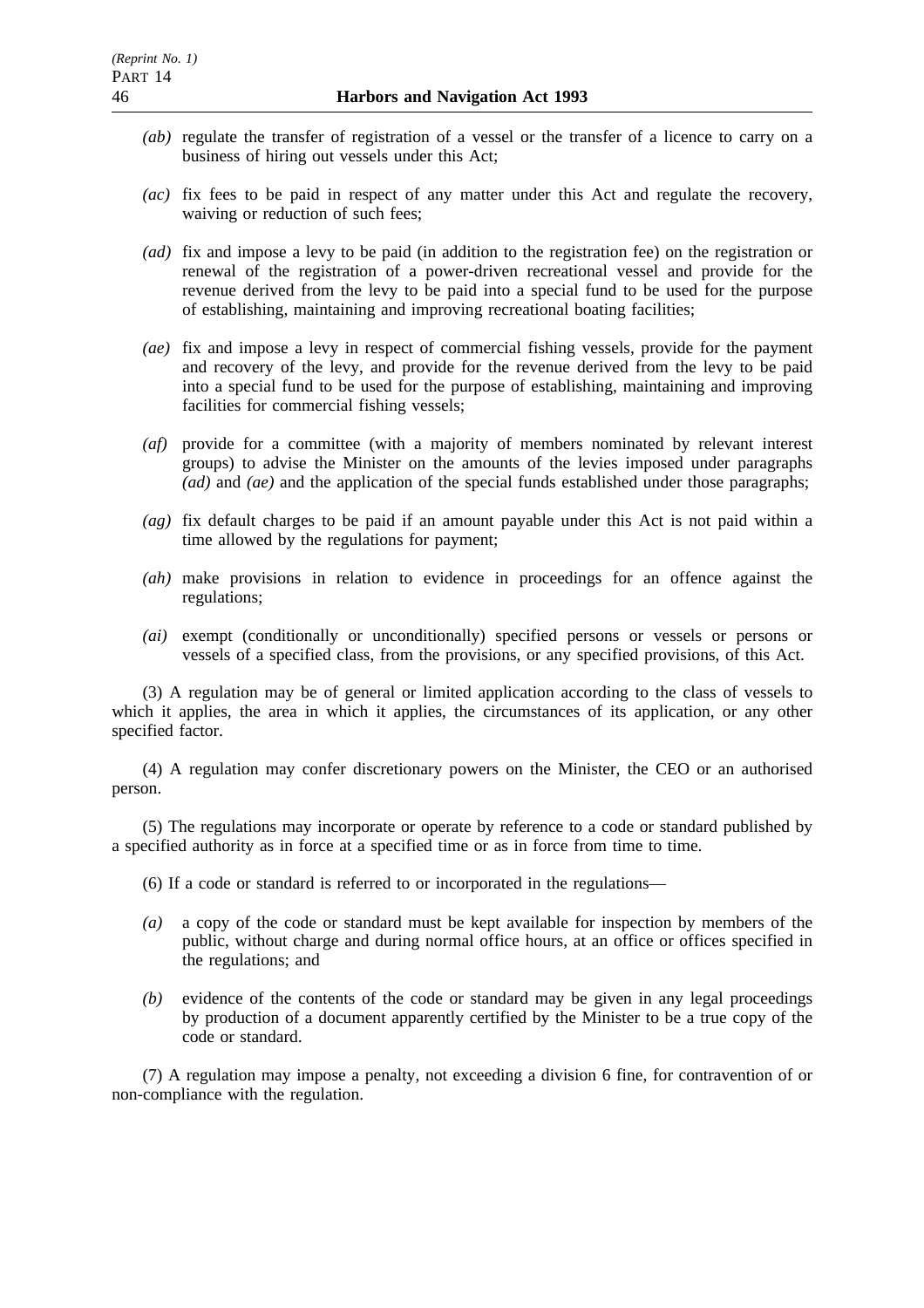### **SCHEDULE 1** *Harbors*

**Harbors to which this Act applies**

**1.** (1) This Act applies to the following harbors:

| American River           | Point Turton    | Rapid Bay          |
|--------------------------|-----------------|--------------------|
| Ardrossan                | Port Adelaide   | Robe               |
| Beachport and Southend   | Port Augusta    | <b>Streaky Bay</b> |
| Cape Jaffa               | Port Bonython   | Thevenard          |
| Cape Jervis              | Port Broughton  | Venus Bay          |
| Coffin Bay               | Port Giles      | Victor Harbor      |
| Cowell (Franklin Harbor) | Port MacDonnell | Vivonne Bay        |
| Kingscote                | Port Pirie      | Wallaroo           |
| Kingston SE              | Port Lincoln    | Whyalla            |
| Klein Point              | Port Stanvac    |                    |
| Penneshaw                | Port Wakefield  |                    |

(2) Regulations may be made under this Act defining the boundaries to any of the harbors referred to above.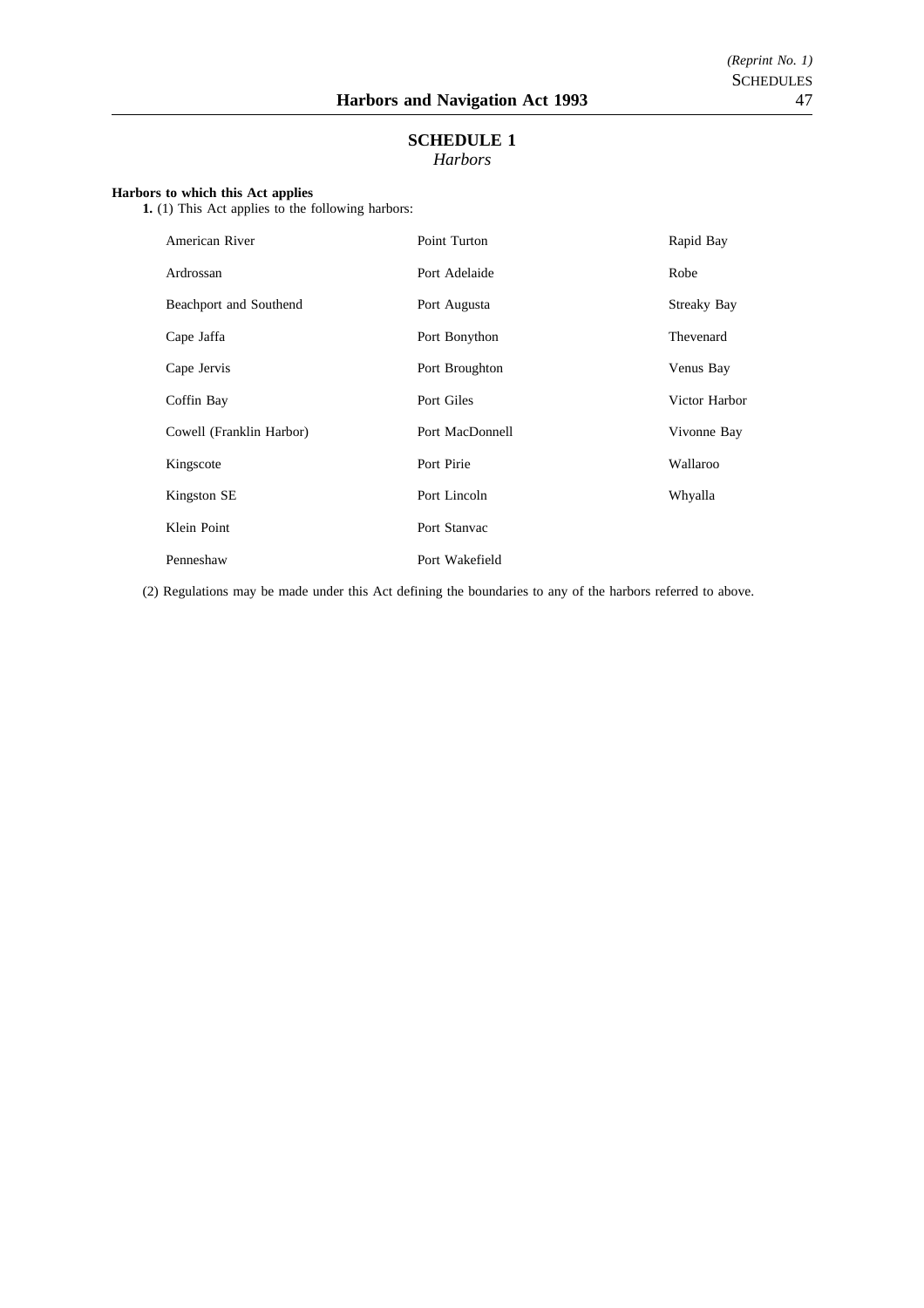### **SCHEDULE 2**

*Repeal and Transitional Provisions*

#### **Repeal**

**1.** The following Acts are repealed:

- *(a)* the *Boating Act 1974*;
- *(b)* the *Harbors Act 1936*;
- *(c)* the *Marine Act 1936*.

#### **Transitional provisions**

**2.** (1) A certificate of survey in force under the *Marine Act 1936* immediately before the commencement of this Act continues in force subject to this Act as if it were a certificate of survey issued under this Act.

(2) A certificate of competency in force under the *Marine Act 1936*, or a boat operator's licence in force under the *Boating Act 1974*, immediately before the commencement of this Act, continues in force subject to this Act as if it were a certificate of competency issued under this Act.

(3) If the Governor had withdrawn land from the Minister under section 64(4) of the *Harbors Act 1936*, the withdrawal remains in effect for the purposes of this Act unless revoked by the Governor.

(4) A loadline certificate in force under the *Marine Act 1936* immediately before the commencement of this Act continues in force subject to this Act as if it were a loadline certificate issued under this Act.

(5) A special permit to operate a vessel in force under the *Boating Act 1974* immediately before the commencement of this Act continues in force subject to this Act as if it were a special permit issued under this Act.

(6) A licence in force under Part 3A of the *Boating Act 1974* immediately before the commencement of this Act continues in force subject to this Act as if it were a licence issued under Part 8 and as if the conditions of the licence had been imposed under Part 8.

(7) The registration of a vessel in force under the *Boating Act 1974* immediately before the commencement of this Act continues in force subject to this Act as if it were registration of the vessel under this Act.

(8) By-laws in force under the *Harbors Act 1936* immediately before the commencement of this Act continue in force subject to this Act as if they were made under this Act.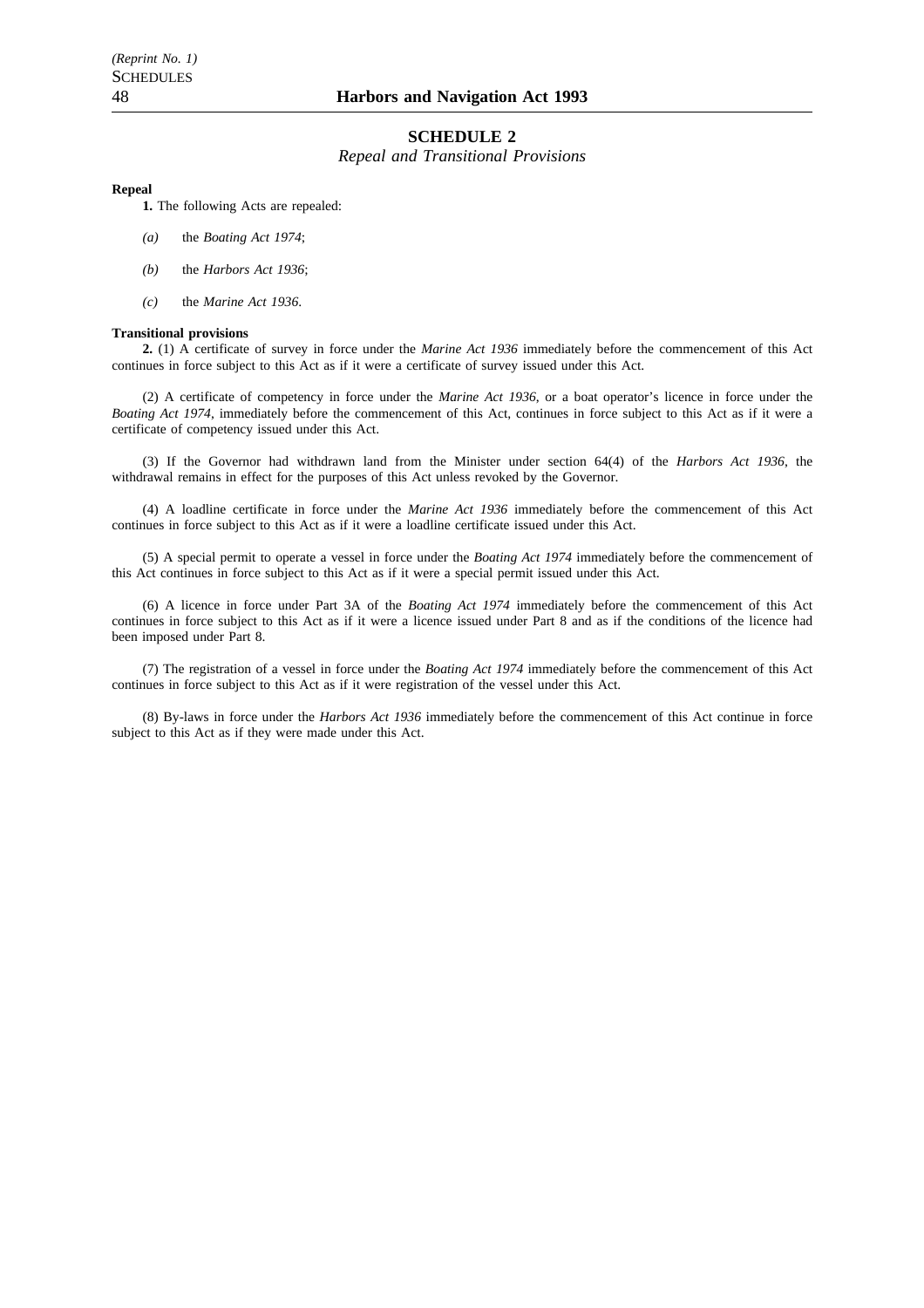## **APPENDIX 1**

#### **LEGISLATIVE HISTORY**

Schedule 1 Schedule 2 Clause 2(4) - (8): inserted by 45, 1994, s. 25

Section 4(1): definition of "the Corporation" inserted by 45, 1994, s. 2 definition of "a Corporation port" inserted by 45, 1994, s. 2 definition of "fishing vessel" substituted by 45, 1994, s. 11 Section  $12(1a)$ : inserted by 45, 1994, s. 3<br>Section  $15(3)$ : amended by 45, 1994, s. 4 amended by 45, 1994, s. 4 Section 18A: inserted by 45, 1994, s. 12<br>Section 21(1): amended by 45, 1994, s. 5 amended by 45, 1994, s. 5 Section 22: amended by 45, 1994, s. 6 Section 25(2): amended by 45, 1994, s. 13<br>Section 26(1): amended by 45, 1994, s. 7 amended by 45, 1994, s. 7 Section  $27(1a)$ : inserted by 45, 1994, s. 8 Section 28: redesignated as s. 28(1) by 45, 1994, s. 9<br>Section 28(2): inserted by 45, 1994, s. 9 inserted by 45, 1994, s. 9 Section 33(1a): inserted by 45, 1994, s. 14(a) Section  $33(5)$ :<br>Section  $34(1a)$ :<br>Section  $34(1a)$ :<br>Section  $34(1a)$ :<br>Section  $34(1a)$ : inserted by 45, 1994, s.  $15(a)$ Section 34(4a): inserted by 45, 1994, s. 15(b) Section 35(4):<br>Section 46:<br>Section 46:<br>Section 46:<br>Section 46: amended by 45, 1994, s. 17 Section 47(1): amended by 45, 1994, s. 18(a) Section 47(2): amended by 45, 1994, s. 18(b)<br>Section 50(1): amended by 45, 1994, s. 19(a) amended by 45, 1994, s.  $19(a)$ Section 50(2): amended by 45, 1994, s. 19(b) Section 52A: inserted by 45, 1994, s. 20<br>Section 54: amended by 45, 1994, s. 21 amended by 45, 1994, s. 21 Section 57(4) and (5): inserted by 45, 1994, s. 22 Section 81: substituted by 45, 1994, s. 23<br>Section 83(2): substituted by 45, 1994, s. 10 amended by 45, 1994, s. 10 Clause 1(1): amended by 45, 1994, s. 24